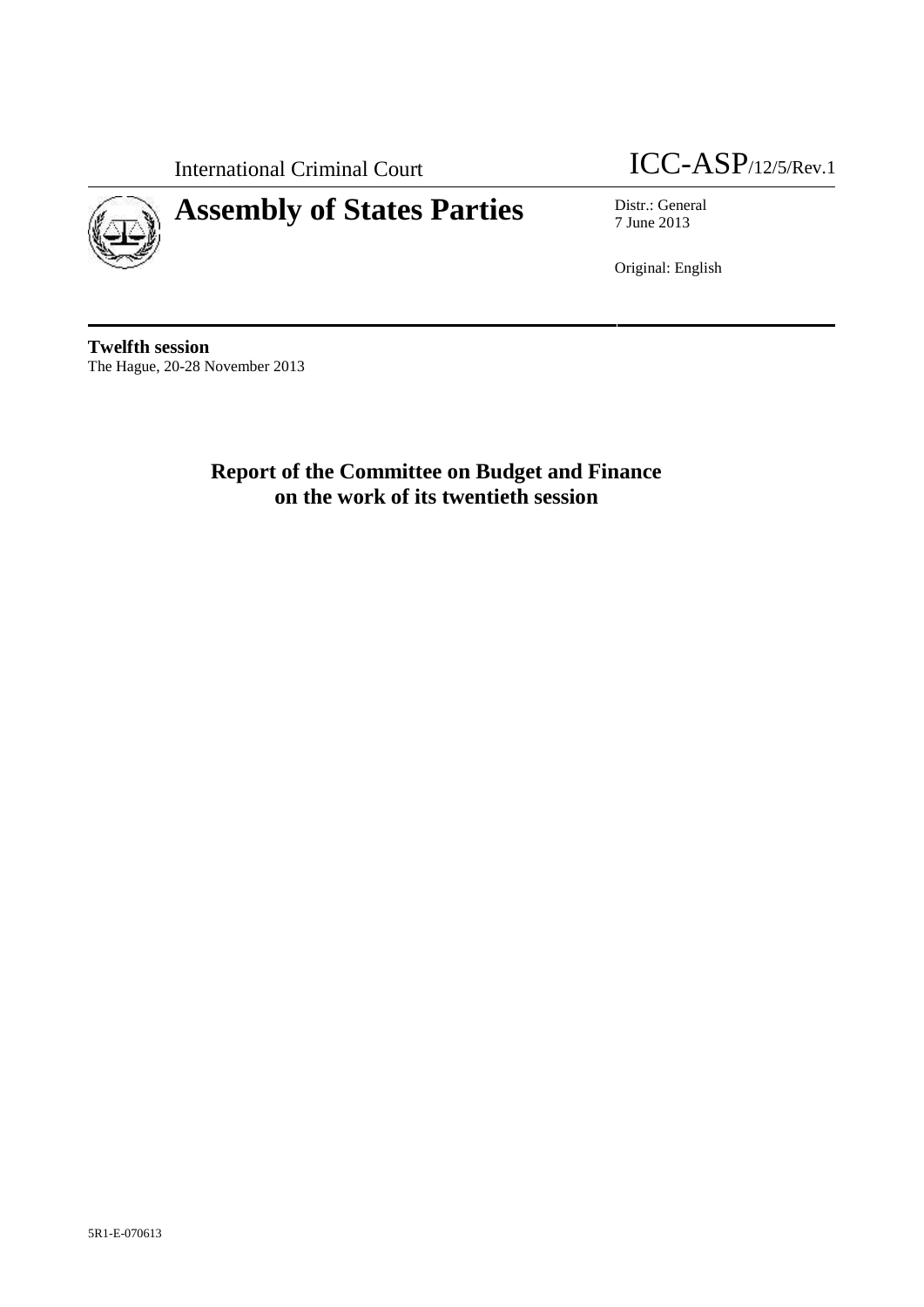|                |    |                                                                         | Paragraphs     | Page     |
|----------------|----|-------------------------------------------------------------------------|----------------|----------|
|                |    |                                                                         | $1 - 8$        | 4        |
| A.             |    |                                                                         | $1 - 7$        | 4        |
| Β.             |    |                                                                         | 8              | 5        |
|                |    | Consideration of issues on the agenda of the Committee at its twentieth | $9 - 126$      | 5        |
| А.             |    |                                                                         | $9 - 26$       | 5        |
|                | 1. |                                                                         | 9              | 5        |
|                | 2. |                                                                         | 10             | 5        |
|                | 3. |                                                                         | $11 - 14$      | 5        |
|                | 4. | Replenishment of the Contingency Fund: Amendment to the                 | $15 - 20$      | 6        |
|                | 5. |                                                                         | $21 - 26$      | 7        |
| <b>B.</b>      |    |                                                                         | 27-29          | 7        |
| C.             |    |                                                                         | $30 - 45$      | 8        |
|                | 1. |                                                                         |                | 8        |
|                | 2. | Programme performance of the 2013 budget: first quarter                 | $30 - 37$      | 9        |
|                | 3. |                                                                         | 38<br>39-42    | 9        |
|                | 4. |                                                                         | 43-45          | 10       |
| D.             |    |                                                                         |                |          |
|                | 1. |                                                                         | 46-65          | 10       |
|                | 2. |                                                                         | 46-47          | 10       |
|                | 3. |                                                                         | 48             | 10<br>11 |
|                | 4. | International Public Sector Accounting Standards (IPSAS)                | 49-51<br>52-54 | 11       |
|                | 5. | Procurement: Administrative Instruction on anti-fraud and               |                |          |
|                | 6. |                                                                         | 55-58          | 11       |
| Е.             |    |                                                                         | 59-65          | 12       |
|                | 1. | Terms of reference on the Selection<br>Recruitment:                     | 66-80          | 13       |
|                |    |                                                                         | 67-69          | 13       |
|                | 2. |                                                                         | $70-72$        | 13       |
|                | 3. |                                                                         | 73             | 14       |
|                | 4. |                                                                         | 74-79          | 14       |
|                | 5. |                                                                         | 80             | 15       |
| F <sub>r</sub> |    |                                                                         | 81-84          | 15       |
| G.             |    |                                                                         | 85-111         | 16       |
|                | 1. |                                                                         | 85             | 16       |
|                | 2. |                                                                         | 86             | 16       |
|                | 3. |                                                                         | 87             | 16       |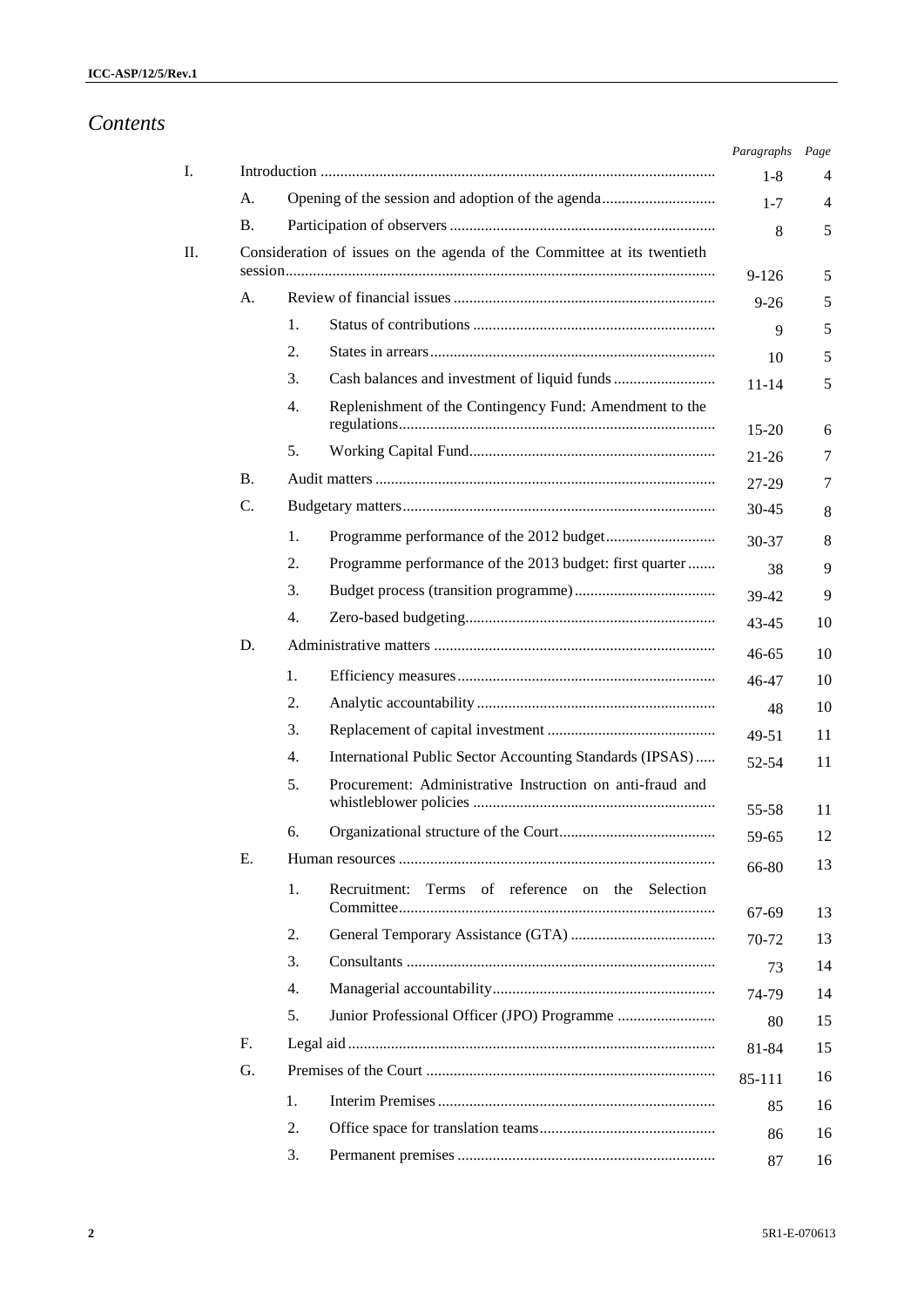|           | 4.               |     |      |                                                                  | 88      | 17 |
|-----------|------------------|-----|------|------------------------------------------------------------------|---------|----|
|           | 5.               |     |      |                                                                  | 89-111  | 17 |
|           |                  | (a) |      |                                                                  | 90-95   | 17 |
|           |                  |     | (i)  |                                                                  | 90-92   | 17 |
|           |                  |     | (ii) |                                                                  | 93-95   | 18 |
|           |                  | (b) |      |                                                                  | 96-97   | 18 |
|           |                  |     | (i)  |                                                                  | 96      | 18 |
|           |                  |     | (ii) |                                                                  | 97      | 18 |
|           |                  | (c) |      |                                                                  | 98-100  | 18 |
|           |                  |     | (i)  |                                                                  | 98-99   | 18 |
|           |                  |     | (ii) |                                                                  | 100     | 19 |
|           |                  | (d) |      |                                                                  | 101-102 | 19 |
|           |                  |     | (i)  |                                                                  | 101     | 19 |
|           |                  |     | (ii) |                                                                  | 102     | 19 |
|           |                  | (e) |      |                                                                  | 103-106 | 19 |
|           |                  | (f) |      |                                                                  | 107     | 20 |
|           |                  | (g) |      |                                                                  | 108-109 | 20 |
|           |                  | (h) |      |                                                                  | 110-111 | 20 |
|           |                  |     | (i)  |                                                                  | 110     | 20 |
|           |                  |     | (ii) |                                                                  | 111     | 20 |
| H.        |                  |     |      |                                                                  | 112-117 | 20 |
|           |                  |     |      | Management of exchange rate risks of the Trust Fund for Victims: |         |    |
|           |                  |     |      |                                                                  | 112-117 | 20 |
| Ι.        |                  |     |      |                                                                  | 118-126 | 21 |
|           | 1.               |     |      |                                                                  | 118-120 | 21 |
|           | 2.               |     |      |                                                                  | 121-123 | 22 |
|           | 3.               |     |      |                                                                  | 124     | 22 |
|           | $\overline{4}$ . |     |      |                                                                  | 125     | 22 |
|           | 5.               |     |      |                                                                  | 126     | 22 |
| Annex I   |                  |     |      |                                                                  |         | 23 |
| Annex II  |                  |     |      |                                                                  |         | 25 |
| Annex III |                  |     |      |                                                                  |         | 43 |
| Annex IV  |                  |     |      | Report of the Court on Contingency Fund Notifications 2013       |         | 44 |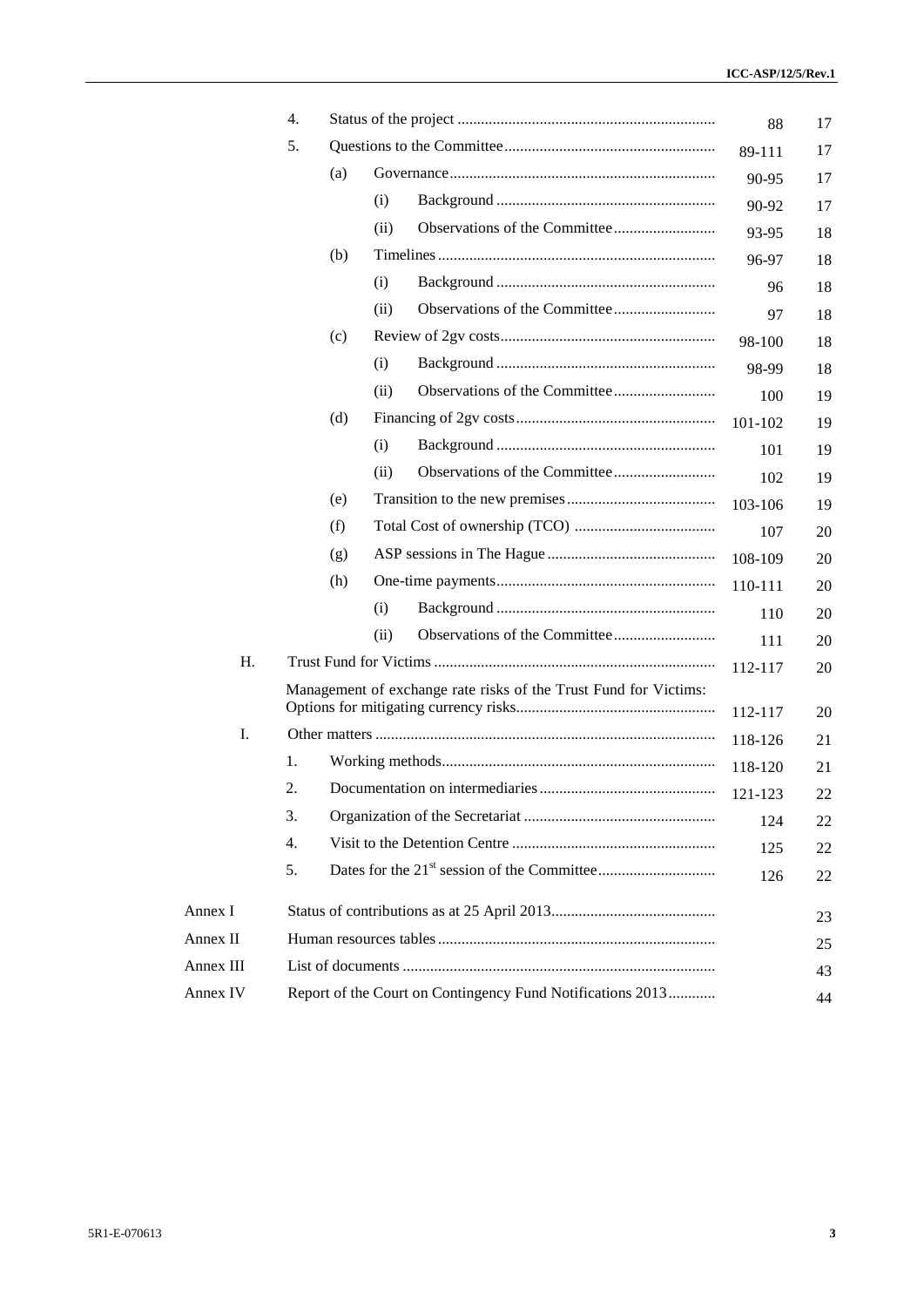# **I. Introduction**

### **A. Opening of the session and adoption of the agenda**

1. The twentieth session of the Committee on Budget and Finance ("the Committee"), comprising ten meetings, was held at the seat of the International Criminal Court ("the Court") in The Hague, from 22 to 26 April 2013. The President of the Court, Mr. Sang-Hyun Song, delivered welcoming remarks at the opening of the session.

2. For the twentieth session, the Committee was convened in accordance with the decision of the Assembly of States Parties ("the Assembly") taken at the  $8<sup>th</sup>$  plenary meeting of its eleventh session on 21 November 2012.

#### **Election of officers**

3. For the twentieth session, the Committee re-elected Mr. Gilles Finkelstein as Chairperson, and elected Ms. Mónica Sánchez as Vice-Chairperson by consensus, in accordance with rule 10 of its Rules of Procedure and following the practice of the yearly rotation of the Vice-Chairperson. The Committee expressed its appreciation to the former Vice-Chairperson, Mr. David Banyanka (Burundi) for his dedicated work. In accordance with rule 13, the Committee appointed Mr. Hugh Adsett (Canada) as Rapporteur.

4. The Secretariat of the Assembly of States Parties ("the Secretariat") provided the substantive servicing for the Committee, and the Executive Secretary to the Committee, Mr. Fakhri Dajani, acted as Secretary of the Committee.

- 5. At its first meeting, the Committee adopted the following agenda (CBF/20/1):
	- 1. Opening of the session
	- 2. Election of officers
	- 3. Adoption of the agenda
	- 4. Participation of observers
	- 5. Organization of work
	- 6. Review of financial issues
	- 7. Audit matters
	- 8. Budgetary matters
	- 9. Administrative matters
	- 10. Human resources
	- 11. Legal aid
	- 12. Premises of the Court
	- 13. Trust Fund for Victims
	- 14. Other matters
- 6. The following members attended the twentieth session of the Committee:
	- 1. Hugh Adsett (Canada)
	- 2. David Banyanka (Burundi)
	- 3. Carolina María Fernández Opazo (Mexico)
	- 4. Gilles Finkelstein (France)
	- 5. Fawzi A. Gharaibeh (Jordan)
	- 6. Samuel P.O. Itam (Sierra Leone)
	- 7. Juhani Lemmik (Estonia)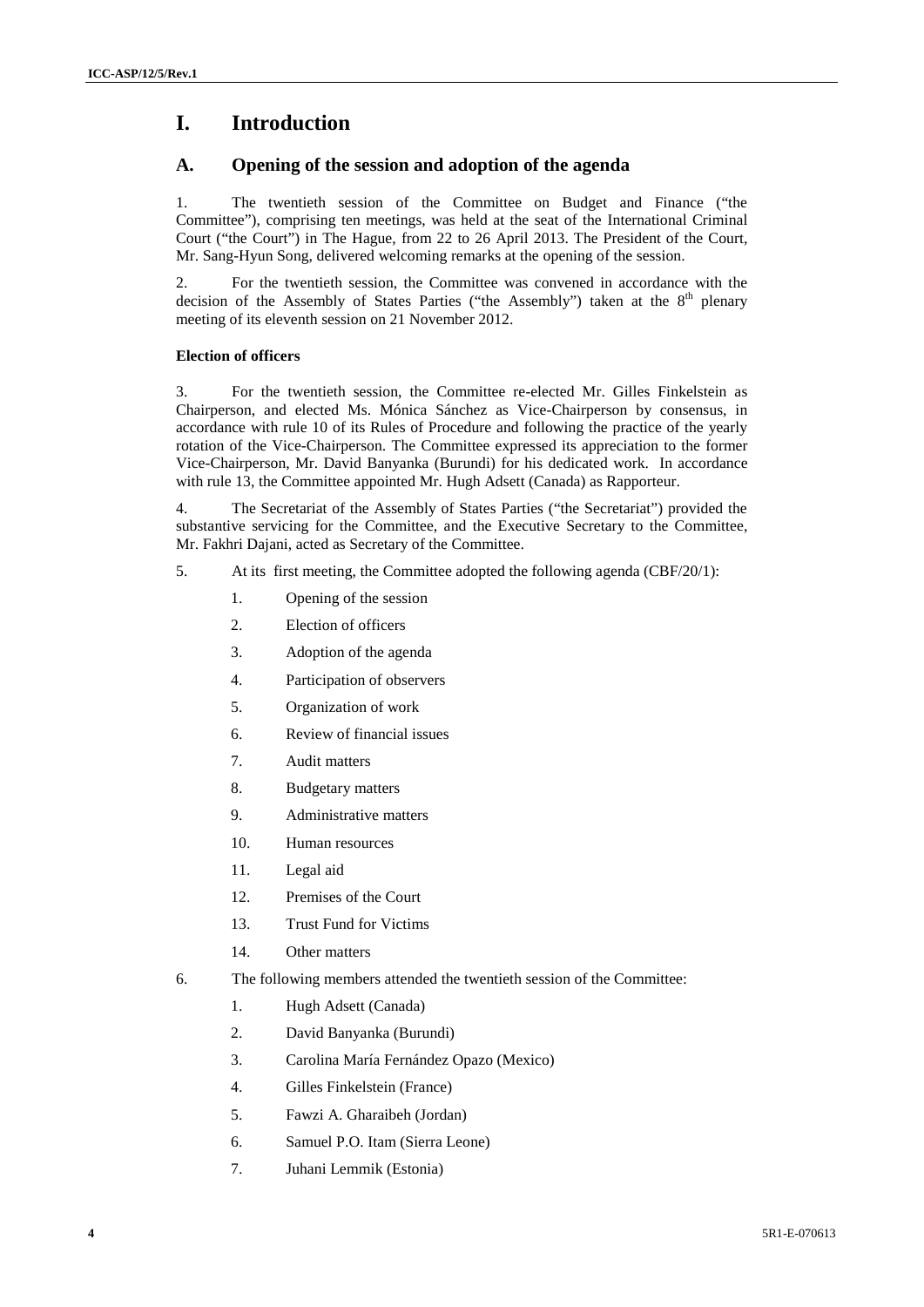- 8. Mónica Sánchez (Ecuador)
- 9. Gerd Saupe (Germany)
- 10. Ugo Sessi (Italy)
- 11. Elena Sopková (Slovakia)
- 12. Masatoshi Sugiura (Japan)

7. The following organs of the Court were invited to participate in the meetings of the Committee to introduce the reports: the Presidency, the Office of the Prosecutor and the Registry.

#### **B. Participation of observers**

8. The Committee accepted the request of the Coalition for the International Criminal Court, and the representatives of the Staff Union Council to make a presentation to the Committee.

## **II. Consideration of issues on the agenda of the Committee at its twentieth session**

#### **A. Review of financial issues**

#### **1. Status of contributions**

9. The Committee reviewed the status of contributions as at 25 April 2013 (annex I) and noted that the outstanding contributions from previous years were €491,080, the outstanding contributions for 2013 were  $\epsilon$  59,745,216 and the outstanding contributions for the replenishment of the Contingency Fund were  $\epsilon$ 667,421, for a total of outstanding contributions of  $\epsilon$ 60,603,717. In addition, the Committee noted that as at 25 April 2013, only 46.7 per cent of the contributions due in 2013 had been paid, while 47.2 per cent in 2012 had been paid, and expressed concern that only 38 States Parties had fully paid their contributions. The Committee urged all States Parties to make best efforts to ensure that the Court had sufficient funds throughout the year, in accordance with regulation 5.6 of the Financial Regulations and Rules.

#### **2. States in arrears**

10. According to article 112, paragraph 8 of the Rome Statute, "A State Party which is in arrears in the payment of its financial contributions toward the costs of the Court shall have no vote in the Assembly and in the Bureau if the amount of its arrears equals or exceeds the amount of the contributions due from it for the preceding two full years." The Committee observed that, as at 22 April 2013, twelve States Parties were in arrears and would therefore not be able to vote, in accordance with article 112, paragraph 8. The Committee noted that the Secretariat had informed States Parties in arrears twice in 2012, of the minimum payment required to avoid application of article 112, paragraph 8, of the Statute, and of the procedure for requesting an exemption from the loss of voting rights. **The Committee requested the Secretariat to again notify States Parties in arrears. The Committee recommended that all States Parties in arrears settle their accounts with the Court as soon as possible.**

#### **3. Cash balances and investment of liquid funds**

11. The Committee considered the report of the Court on its Investment of Liquid Funds.<sup>1</sup> The Committee noted that, as at mid-March 2013, the Court held cash balances of approximately €82 million. The funds are spread amongst five large banking institutions in

 $^{1}$  CBF/20/10.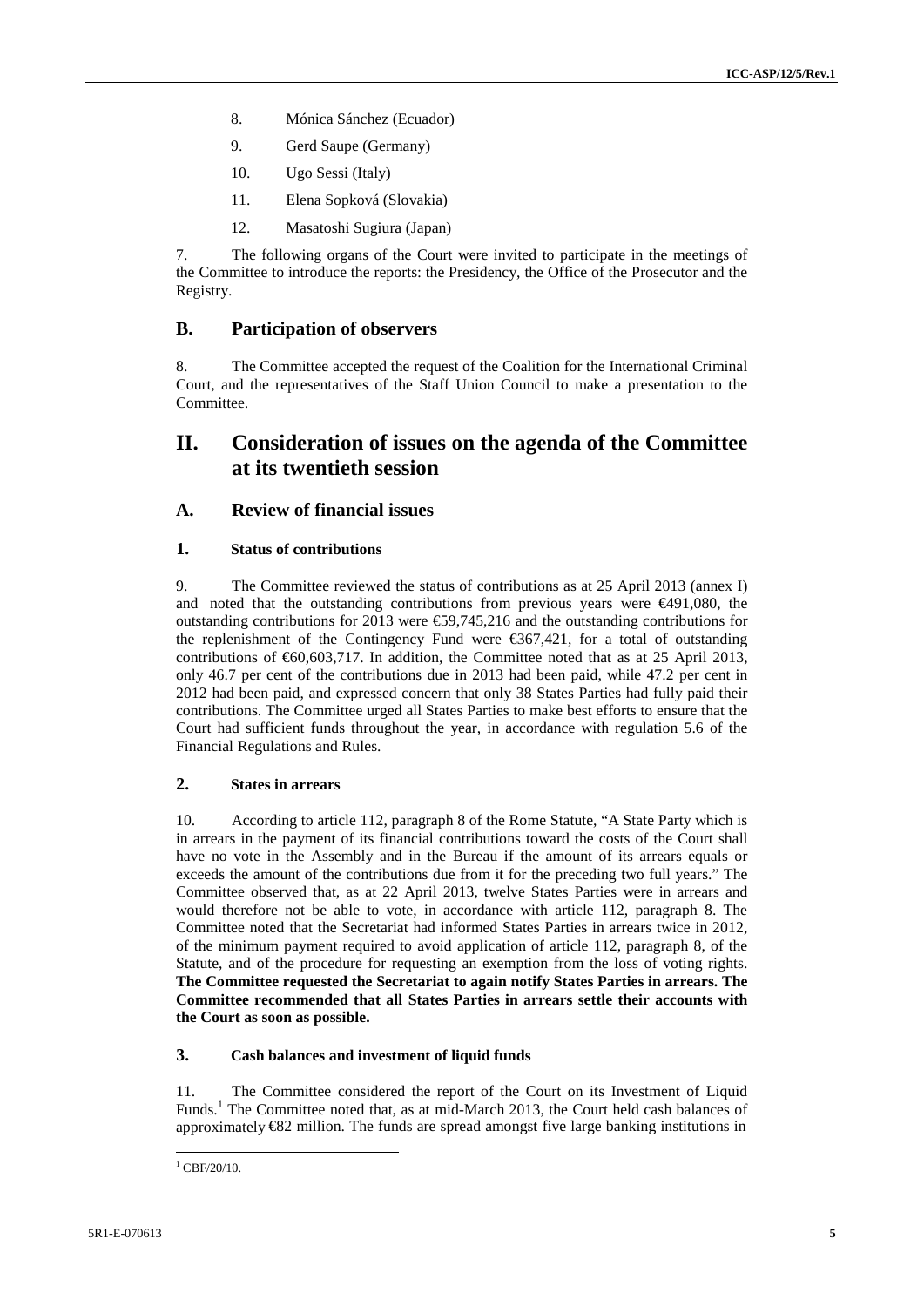The Netherlands, France, Germany, Sweden and the United Kingdom. The preliminary figure for the yearly return on liquid funds in 2012 was  $\Theta$ .67 million, giving an interest rate of approximately 0.9 per cent.

12. The Committee noted that substantial parts of the cash reserves (such as the Working Capital Fund ( $\epsilon$ 7,406,000) and the Contingency Fund ( $\epsilon$ 6,910,000), as well as part of the Trust Fund for Victims and the General Fund) are concentrated in one bank, which would increase the risk factor. **Therefore, the Committee recommended that the Court reconsider, as appropriate, distributing its cash reserves (The Working Capital Fund and the Contingency Fund) in more than one banking institution.**

13. The Committee was provided with the new Administrative Instruction (AI) on Investment of Surplus Funds (ICC/AI/2012/002, promulgated in July 2012), which had replaced previous AI ICC/AI/2004/007. The Committee noted that the new AI would allow for temporary relaxation of the bank selection and investment criteria during times of market instability. It also noted that the Investments Review Committee had relaxed its bank credit rating requirement from a minimum of AA to A.

14. **The Committee requested the Court to submit to its 21st session a comprehensive report explaining the changes made to the Administrative Instruction on the Investment of Surplus Funds by the new Administrative Instruction. The Committee also requested the Court to inform the Committee if any substantial changes were being made in respect of the investment of liquid funds in the future, preferably prior to the changes being adopted.**

#### **4. Replenishment of the Contingency Fund: Amendment to the regulations**

15. In resolution ICC-ASP/11/Res.1 section  $F<sub>1</sub><sup>2</sup>$  the Assembly decided to replenish the Contingency Fund in the amount of  $\epsilon$ 0.5 million.

16. The Committee was informed during its session that, at present, there was no likelihood that access the Contingency Fund for the amount originally envisaged in the Assembly's resolution above mentioned would be required.

17. However, States Parties had been assessed for 2013 on the basis of the regular budget and replenishment of the Contingency Fund. The Court therefore requested the Committee´s guidance on the approach to be taken in its final assessment letters to be sent out after the final financial statements are given, advising States Parties of the actual assessment of amounts to be paid pertaining to the Contingency Fund.

18. **The Committee recommended that the Court send the assessment letters in full compliance with ICC-ASP/11/Res.1 sections E and F. The Committee was also of the view that, in order to ensure consistency and transparency in the operation of the Contingency Fund, the policy regarding its replenishment should be reviewed, and agreed to do so during its 21st session.**

19. Access to the Contingency Fund is governed by Regulation 6 of the Financial Regulations and Rules (FRR) of the Court. The current text has remained essentially unchanged since 2004 when the Contingency Fund was established.<sup>3</sup>

20. Since that time, experience with the Contingency Fund has been gained and safeguards to ensure its prudent use have been established which are not clearly reflected in the original text of the FRR. The Court informed the Committee that further amendments to the FRR might anyway become necessary because of the transition to IPSAS. In the view of the Committee, this would provide an opportunity also to bring the regulations related to the Contingency Fund up to date.

<sup>2</sup> *Official Records of the Assembly of States Parties to the Rome Statute of the International Criminal Court, Eleventh session, The Hague, 14-22 November 2012* (ICC-ASP/11/20), vol. I, part III, ICC-ASP/11/Res.1, section F.

<sup>&</sup>lt;sup>3</sup> Following the adoption of the ICC-ASP/9/Res.4. the need for the Registrar to submit a "short" supplementary budget notification was substituted by the requirement for a "detailed' notification.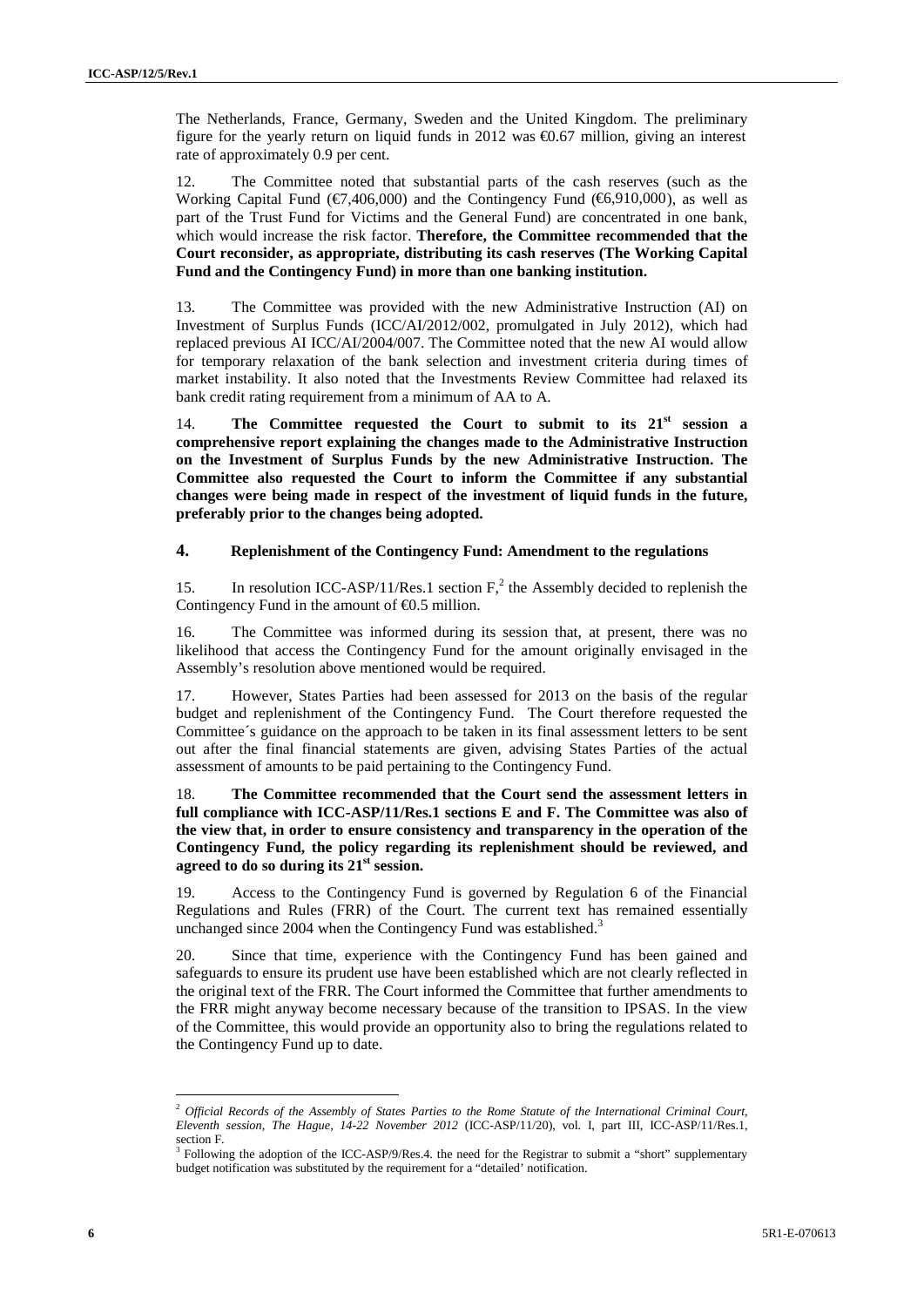### **5. Working Capital Fund**

21. The Working Capital Fund (WCF) was established<sup>4</sup> to ensure capital for the Court in order to meet short-term liquidity problems pending the receipt of assessed contributions.

22. In 2011, the External Auditors recommended that the Court review its WCF requirements<sup>5</sup> and consider whether the current level of its WCF of  $\epsilon$ 7.4 million remains sufficient. The Committee was informed that the average monthly operating costs currently stand at approximately  $\Theta$  million, and thus the current level of the WCF represents less than one month of expenditure and therefore is not sufficient to cover one month of average operational costs of the Court.

23. The Committee considered the Report of the Court on its  $WCF<sup>6</sup>$  and noted the risks associated with the current level of the WCF as identified by the Court, for example, delay in the payments of assessed contributions; a trend of some States Parties towards paying in two instalments spread over the budget year; and timing of the future repayment of the host-State loan.

24. The Court informed the Committee that, so far, it has never had to resort to the WCF.

25. The Committee was of the view that the information available was not sufficient to recommend any particular course of action. **Therefore, the Committee asked the Court to provide more information on the cash position of the Court on a monthly basis throughout the years 2011-2013, as well as information indicating when States Parties have paid their contributions. The Committee also requested that future projections of the timing and amount of cash outflows be provided, especially in relation to the repayment of the host-State loan and interest, in order to determine future cash needs. Such information should be provided to the Committee by its 21st session.**

26. **The Committee also advised the Court to look into the possibility, whenever it enters into contractual relationship, to postpone any financial obligations until later in the financial year to lower the liquidity risk during the first months of the year.**

#### **B. Audit matters**

27. At its nineteenth session, the Committee recommended the adoption of measures to ensure greater transparency, objectivity and fair geographical representation when appointing external members.<sup>7</sup> The terms of office of three Audit Committee members were due to expire on 31 January 2013.

28. **The Committee received information on the last day of its session, which made it difficult to analyse. It recommended that a report be produced before its 21st session setting out the composition of the Audit Committee since January 2013 and the rules which govern the appointment of the members, the instructions currently in force regarding the organization and operation of the Audit Committee and also upto-date information on remuneration arrangements.**

29. The Committee noted an oral progress report by the Director of the Office of the Internal Audit. **The Committee invited the Office to provide sufficient information on its work plan and workload in the context of the 2014 proposed programme budget and to submit a written report on its work plan to its 22nd session.**

<sup>&</sup>lt;sup>4</sup> Official Records... First session... 2002 (ICC-ASP/1/3), part IV, ICC-ASP/1/Res.13.<br><sup>5</sup> Official Records... Eleventh session... 2012 (ICC-ASP/11/20), vol. II, part C.1, para. 22.<br><sup>6</sup> ICC-ASP/12/7.<br><sup>7</sup> Official Records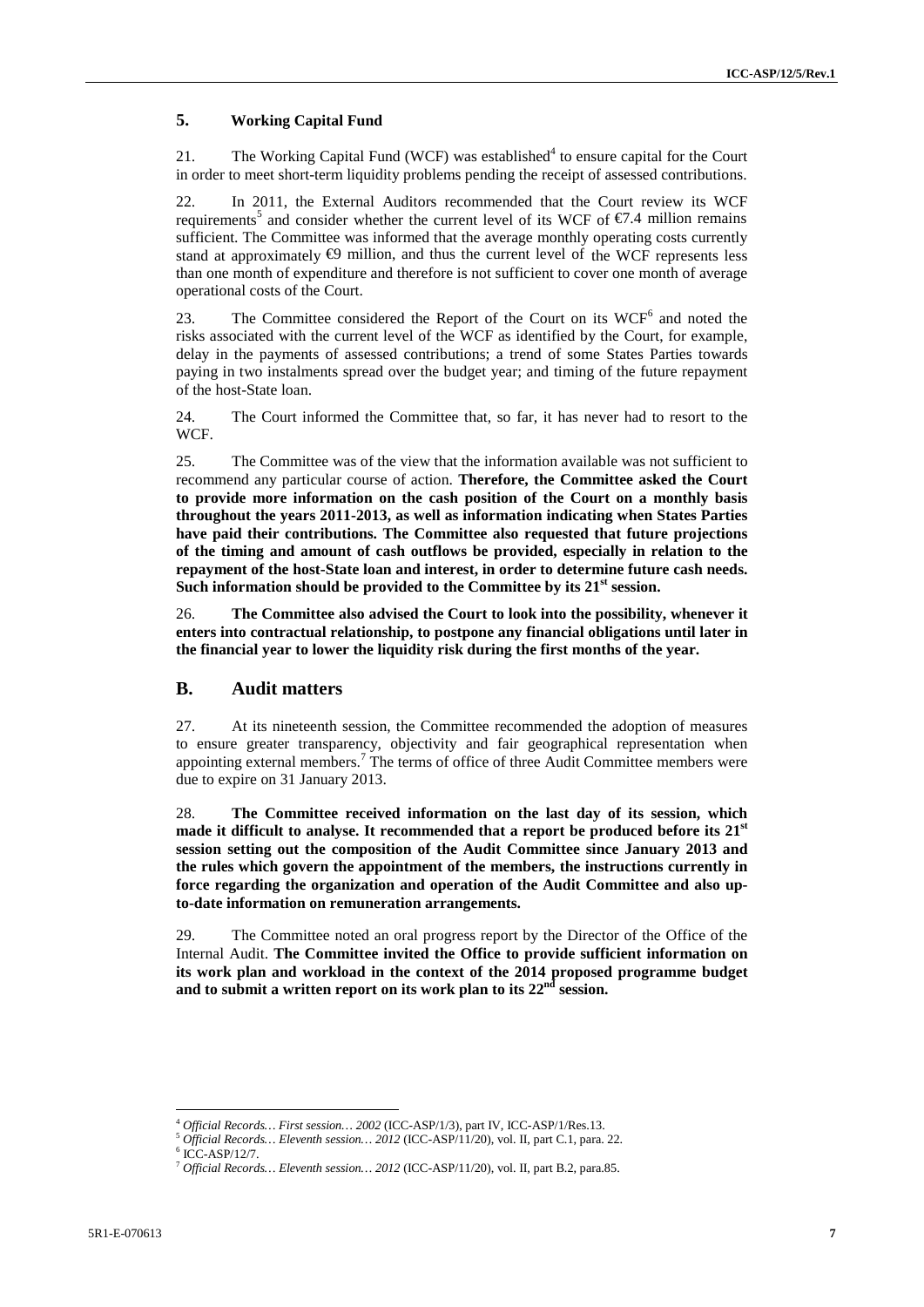### **C. Budgetary matters**

#### **1. Programme performance of the 2012 budget**

30. The Committee considered the report on activities and programme performance of the International Criminal Court for the year  $2012$ .<sup>8</sup> Based on preliminary and unaudited numbers, the overall implementation rate of the regular budget had been 96.6 per cent, or a total of €105.14 million, against an approved budget of €108.80 million. The Contingency Fund applications had been implemented at 61.8 per cent, or a total of  $\epsilon$ 2.35 million, against the total notified amount of  $\epsilon$ 3.80 million. Thus, the Court's actual expenditures, taking together the regular budget and the total Contingency Fund applications, had been €107.50 million, representing an under-spending of €1.30 million against the 2012 approved budget. The Committee noted that the implementation rates of both the regular budget and the combined expenditure had been lower than those of 2011.

31. The Committee noted that the implementation rates of the regular budget by the major programmes had been 95.9 per cent for the Judiciary, 99.0 per cent for the Office of the Prosecutor, 97.1 per cent for the Registry, 94.9 per cent for the Secretariat of the Assembly of States Parties, 90.5 per cent for the Secretariat of the Trust Fund for Victims, 43.9 per cent for the Project Director's Office and 75.4 per cent for the Independent Oversight Mechanism, and that the implementation rates of the combined expenditure for the Judiciary and the Registry had been 101.9 and 99.8 per cent respectively.

32. The Assembly, during its eleventh session in November 2012, had been advised that the estimated implementation rates of the regular budget and the Contingency Fund had been 98.5 per cent, equivalent to  $\infty$  07.1 million and 58 per cent, or  $\infty$  2 million respectively. Thus, the combined estimated expenditure of  $\in$  109.3 million, representing an excess of  $\epsilon 0.5$  million, had led to the decision by the Assembly to replenish the Contingency Fund in the amount of  $\Theta$ .5 million.

33. The Committee noted that there had been a difference of about €2 million between the estimated expenditure at the time of the Assembly and the numbers in the activities and programme performance report, mainly due to lower expenditures in legal aid, victim and witness related-costs (Democratic Republic of the Congo) and permanent premises and transition programme, thus representing a less than 2 per cent of the estimated figure.

34. The Committee noted that the implementation rates of the Chambers and the Division of Court Services for 2012 were 96.0 per cent and 95.6 per cent respectively, while the number of Court days was 123 against 215 in the budget assumptions. Upon inquiry, the Committee was informed that the number of Court days was only one of the key workload indicators of the Court's judicial activities and that the Judges, legal officers, and other Court staff also worked outside the courtroom dealing with voluminous documents for preparations and follow-up. **In this regard, the Committee recommended that the Court refine its budget assumptions by including appropriate workload indicators.** The Committee was of the view that refined assumptions and workload indicators would not only enhance transparency and accountability of the budget submission but also enable the Assembly and the Court to better assess the programme performance and the budget implementation.

35. The Committee noted that the extended judges are entitled to the same remuneration and other benefits as the judges in their normal service, with the exception of accrual of pensions after nine years. The Committee was informed by the Court, upon inquiry, that current workloads of the extended judges who were assigned to one case were not significantly lower than those of the judges in their normal service, who could be assigned to two or more cases because the work of extended judges during the final phase before decisions or judgements was normally very intense. The Committee could not make any recommendation at this stage due to the absence of appropriate workload indicators but concluded that it would remain seized of the matter.

<sup>8</sup> ICC-ASP/12/9.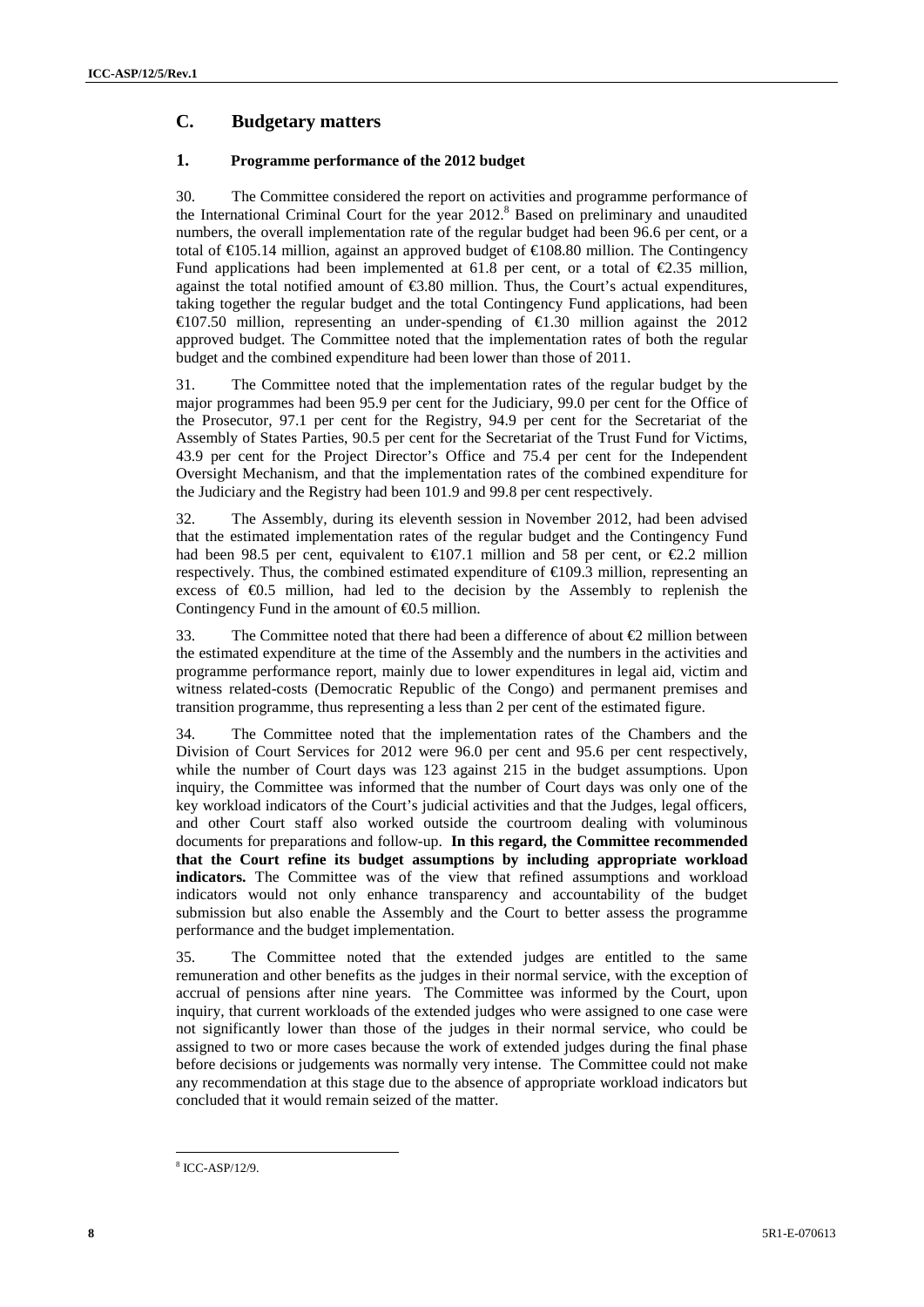36. In this context, the Committee also noted that the Assembly, at its eleventh session, had requested the Bureau, in consultation with the Court and relevant bodies, to continue to consider the proper arrangement of salary and all allowances for judges, whose terms have been extended in accordance with article 36(1), and to report thereon to the Assembly at its twelfth session.<sup>9</sup>

37. The Committee noted that the budget performance for the Contingency Fund applications showed higher implementation rates in Judges' Costs and Staff Costs, and lower implementation in Other Staff Costs, Contractual Services, General Operating Expenses, Supplies and Materials and Equipment including Furniture. **The Committee understood that the budget items subject to recruitment and procurement were generally underspent. In this regard, the Committee recommended that this reality be reflected in future applications to the Contingency Fund, and possible adjustments after notifications.**

#### **2. Programme performance of the 2013 budget: first quarter**

38. The Committee had before it the Report on programme performance of the International Criminal Court as at 31 March 2013.<sup>10</sup> The Committee observed that the implementation rate was at 32.8 per cent, or  $\mathfrak{S}7.75$  million, against the 2013 approved budget of  $\in$ 15.12 million, and agreed to continue to monitor the situation at its 21<sup>st</sup> session.

#### **3. Budget process (transition programme)**

39. The Committee received a discussion paper prepared by the Court on the funding of multi-year projects.<sup>11</sup> This report aimed to establish a first reflection of the Court on the terms of budgeting and financing of projects that might extend over several years ("multi year projects"). The financial breakdown of projects that extend over several years could be difficult and subject to external factors beyond the control of the Court. According to the report, the regular budget is characterized by a lack of flexibility, as unused budgetary appropriations must be returned at the end of each year, thus causing a source of disturbance in the execution of projects.

40. The establishment of funding over several years through a special account would allow the annual allotment of funds on the basis of an overall financing plan, and unspent appropriations would each year be carried over to subsequent years' unspent appropriations. The Court described the transition programme (dedicated to the transfer, between 2014 and 2016, of operations to the new building) as having all of the characteristics of a multi-year project.

41. While having noted with interest the discussion paper, the Committee believed that such a procedure raised, at this stage, two sets of questions:

(a) First, the variety of terms used in the discussion paper showed that the outlines of what was called a "project" were yet to be defined, and must be clearly linked to the specific programming operations. Although the concept is applied in national budget systems, it is necessary for the Court to determine its objectives in advance, define precisely what is likely to be included in the scope of the multi-year projects, and develop a set of rules enabling appropriate control mechanisms; and

Second, the logic in support of such a procedure must be based on funding arrangements that justify exceptions to the rule of an annual budget. It is up to the Court to make progress in the preparation of a very precise and formalized draft in order to ensure reliable operations.

<sup>&</sup>lt;sup>9</sup> Official Records... Eleventh session... 2012 (ICC-ASP/11//20), vol. I, part III, ICC-ASP/11/Res.8, para. 34. <sup>10</sup> CBF/20/19.<br><sup>10</sup> CBF/20/19.<br><sup>11</sup> ICC-ASP/12/22.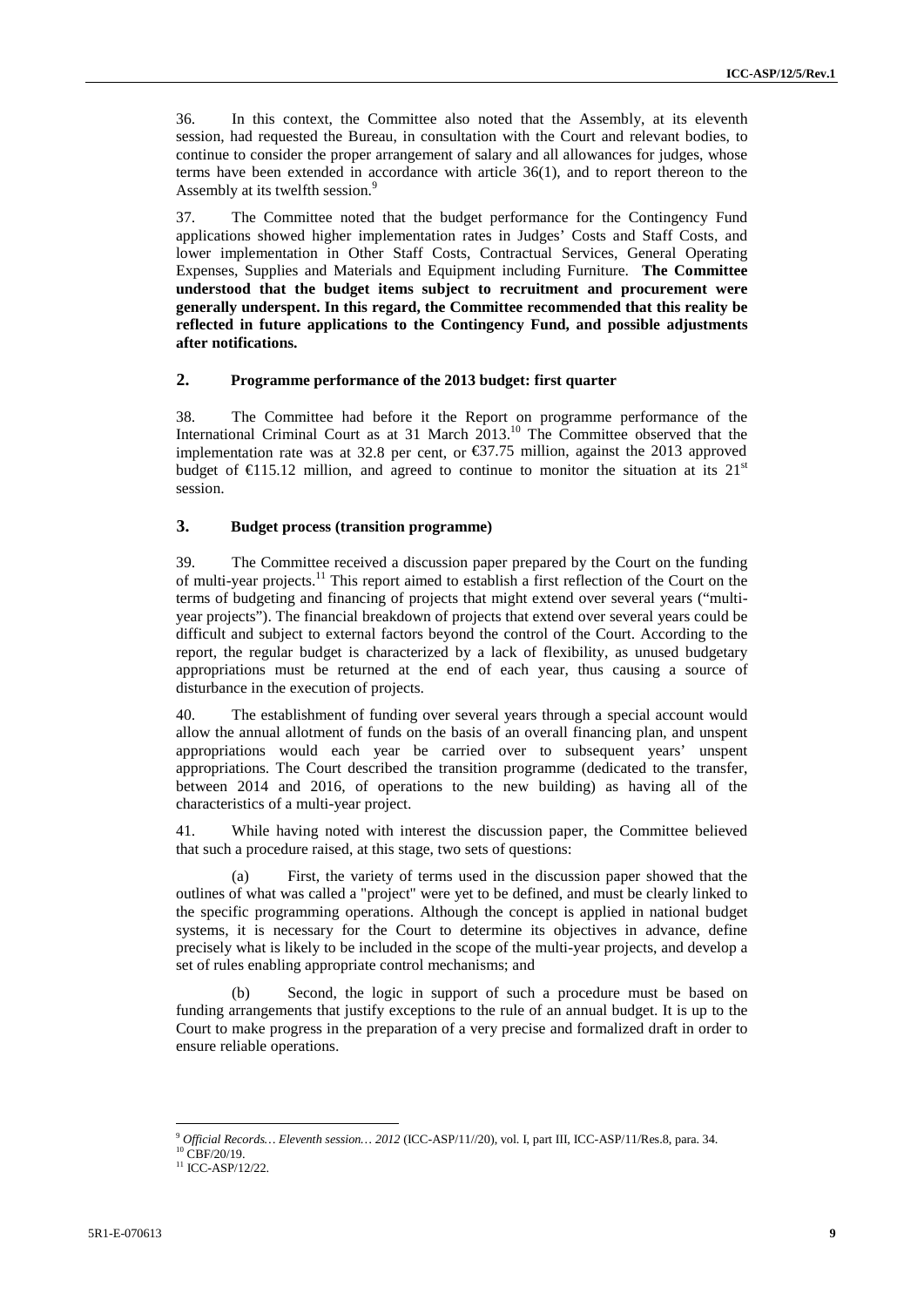#### 42. **Given the ongoing financial reforms (IPSAS, analytical accounting), the Committee requested that a report be provided on this matter at its 21st session on the transition programme (in the context of the 2014 budget).**

#### **4. Zero-based budgeting**

43. The Committee was provided with a detailed report<sup>12</sup> prepared by the Public Information and Documentation Section (PIDS) containing a factual overview of the current outreach and public information activities, in the context of the exercise aimed at consideration of the feasibility of zero-based budgeting (ZBB). The Court noted some benefits of the ZBB approach, but also noted that it would require a great deal of time and effort.

44. The report included an overview of the main activities undertaken by different sections, together with descriptions of its activity, actions, purpose, target groups and the costs. It further contained estimations of the time devoted by the staff of PIDS to those activities and their breakdown by situations.

45. **The Committee welcomed with satisfaction the detailed exercise and analysis, and advised the Court to complete the review of its organizational structure before drawing any finite conclusions on its modified resource needs. The Committee requested the Court to report to it on the outcome of this review as soon as it is completed.**

#### **D. Administrative matters**

#### **1. Efficiency measures**

46. The Committee analysed the report entitled "Eighth Status Report on the Court's progress regarding efficiency measures".<sup>13</sup> The Committee found that the savings achieved by the Court in 2012 were reduced in comparison to 2011 due to different factors; such as the freezing of the 2012 approved budget for staff salary costs at the 2011 approved budget while paying staff at the 2012 salary level due to contractual obligations. The Court informed the Committee that in light of the foreseeable workload in 2013, it would be harder for the Court to achieve further efficiency savings. However, the Court will continue to do so.

47. **In accordance with resolution ICC-ASP/7/Res.4 of the Assembly,<sup>14</sup> the Committee called on the Court to try to identify efficiency savings despite pressure on the Court's current resources and report to its 22 nd session.**

#### **2. Analytic accountability**

48. The Court presented a report on analytic accountability.<sup>15</sup> The Committee noted that the Court had made good progress and had opted for an Activity Based Costing (ABC) model and functionality, which would provide information on costs of a situation, case or phase of trial on periodic basis (e.g., a year, or six months), as opposed to more costly realtime information. **The Committee noted that at this stage, there was no need to account for the working time of individual employees by activity on an ongoing basis (i.e. by introducing time-sheets), since the costing model would not need information on such a detailed level to provide adequate information on where each person's working time was spent.** The Court informed the Committee in its report that the project should be completed by the end of 2013.

 $12$  CBF/20/20.

<sup>13</sup> ICC-ASP/12/16.

<sup>14</sup> *Official Records… Seventh session… 2008* (ICC-ASP/7/20), vol. I, part III, ICC-ASP/7/Res.4, section D. <sup>15</sup> CBF/20/14.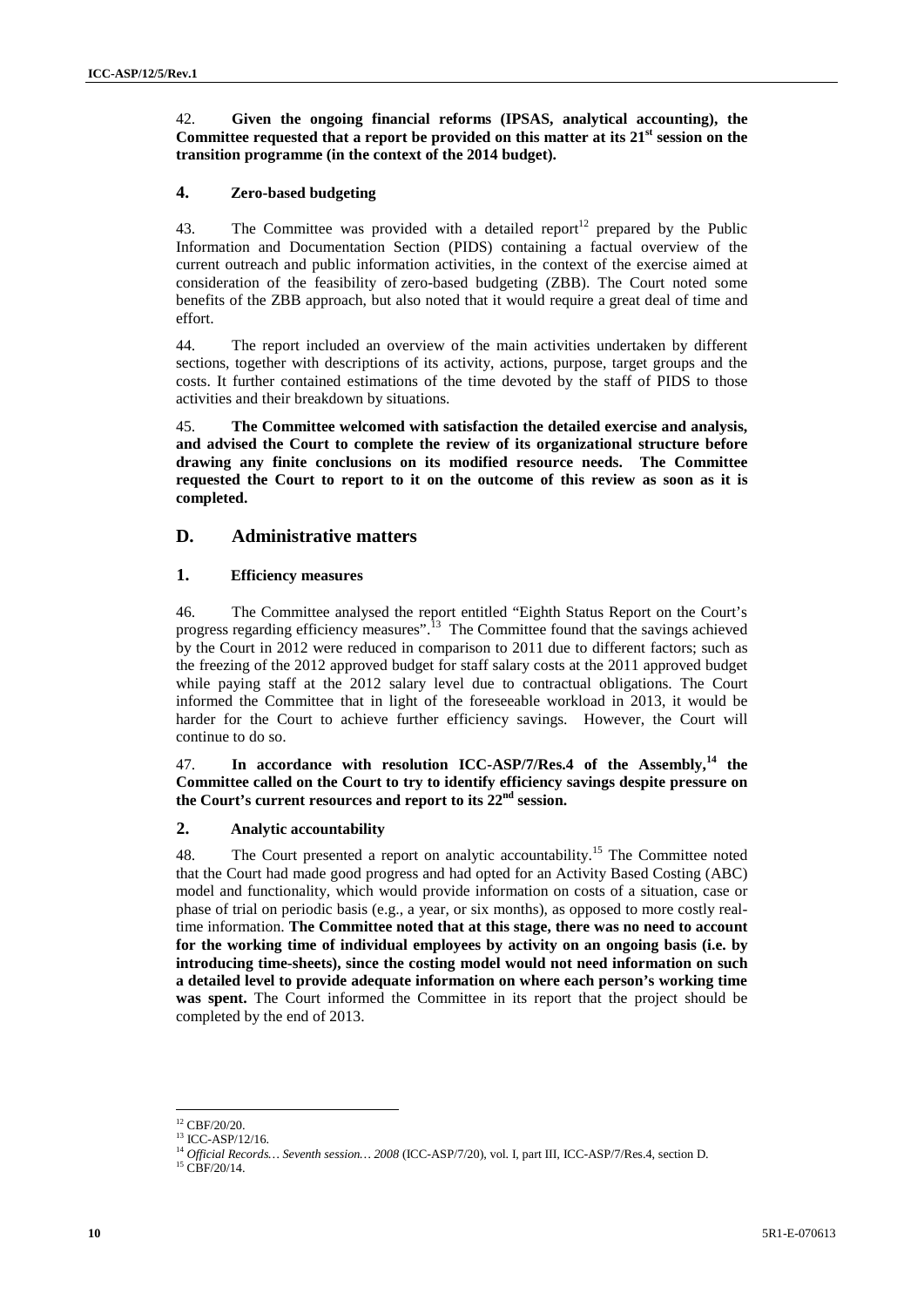#### **3. Replacement of capital investment**

49. The Committee reviewed the Court's report on the assessment and review of asset replacement and write-off policies.<sup>16</sup> The Court has decided to use Price Waterhouse Coopers (PwC) as an external firm of consultants to examine its policy in this area with a view to improving output and managing assets effectively.

50. PwC examined the organizational policies and practices for tangible assets and their replacement and transfer. Following this initial work, the Court set up a team responsible for monitoring this issue whose task was to ensure that the proposals complied with internal rules.

51. **The Committee recommended that these various efforts should be incorporated when drawing up the 2014 proposed programme budget. In view of the financial impact of this policy, the Committee also requested that a report be submitted at its 21st session.**

#### **4. International Public Sector Accounting Standards (IPSAS)**

52. The Committee was informed of the progress on the implementation of IPSAS, and noted the proposed reallocation of the budget between years and items of expenditure due to adjustments in the timing of training activities, which were scheduled to take place closer to actual implementation date and in the post-implementation period. The Committee further noted that scheduling training closer to the actual implementation date and in the post-implementation period had been identified as a best practice by other UN system IPSAS implementers, in order to sustain and stabilize IPSAS implementation activities.

53. The Committee was assured by the Court that the project would be completed on time and within budget.

54. **The Committee requested the Court to submit at its 21st session, and after consultation with the External Auditors, any amendments that might be needed to the Financial Regulations and Rules (Contingency Fund, depreciation policy, etc.) related to the implementation of IPSAS.<sup>17</sup>**

#### **5. Procurement: Administrative Instruction on anti-fraud and whistleblower policies**

55. The Committee considered the report of the Court on the development of its Anti- Fraud and Whistleblower Policies.<sup>18</sup> During its work during the seventeenth and eighteenth sessions, the Committee had requested that the Court develop and publish its policy in this area. The Assembly endorsed this concern and invited the Court to adopt the policies as soon as possible.

56. The Court reported that, following close collaboration between the Independent Oversight Mechanism, the Staff Union Council, other partners and the Court, the Anti- Fraud and Whistleblower policies should soon be implemented through presidential instructions. The Court reported that these policies were specifically designed to be generally accessible and to be understood by non-lawyers. **The Committee noted these developments and requested a report, together with a copy of the presidential instructions and any statements provided on this issue, at its 22nd session.**

57. At its seventeenth session, "The Committee strongly recommended that the Court implement the personal declaration of assets for all staff in the Procurement Unit and in the Permanent Premises Project as a matter of priority especially in light on the ongoing Permanent Premises Project." <sup>19</sup> **In this regard, the Committee noted that, to date, this**

<sup>&</sup>lt;sup>16</sup> ICC-ASP/12/17.

<sup>&</sup>lt;sup>17</sup> Official Records... Eleventh session... 2012 (ICC-ASP/11//20), vol. I, part III, ICC-ASP/11/Res.1, section K.<br><sup>18</sup> ICC-ASP/12/8.<br><sup>19</sup> Official Records... Tenth session... 2011 (ICC-ASP/10//20), vol. II, part B.2, par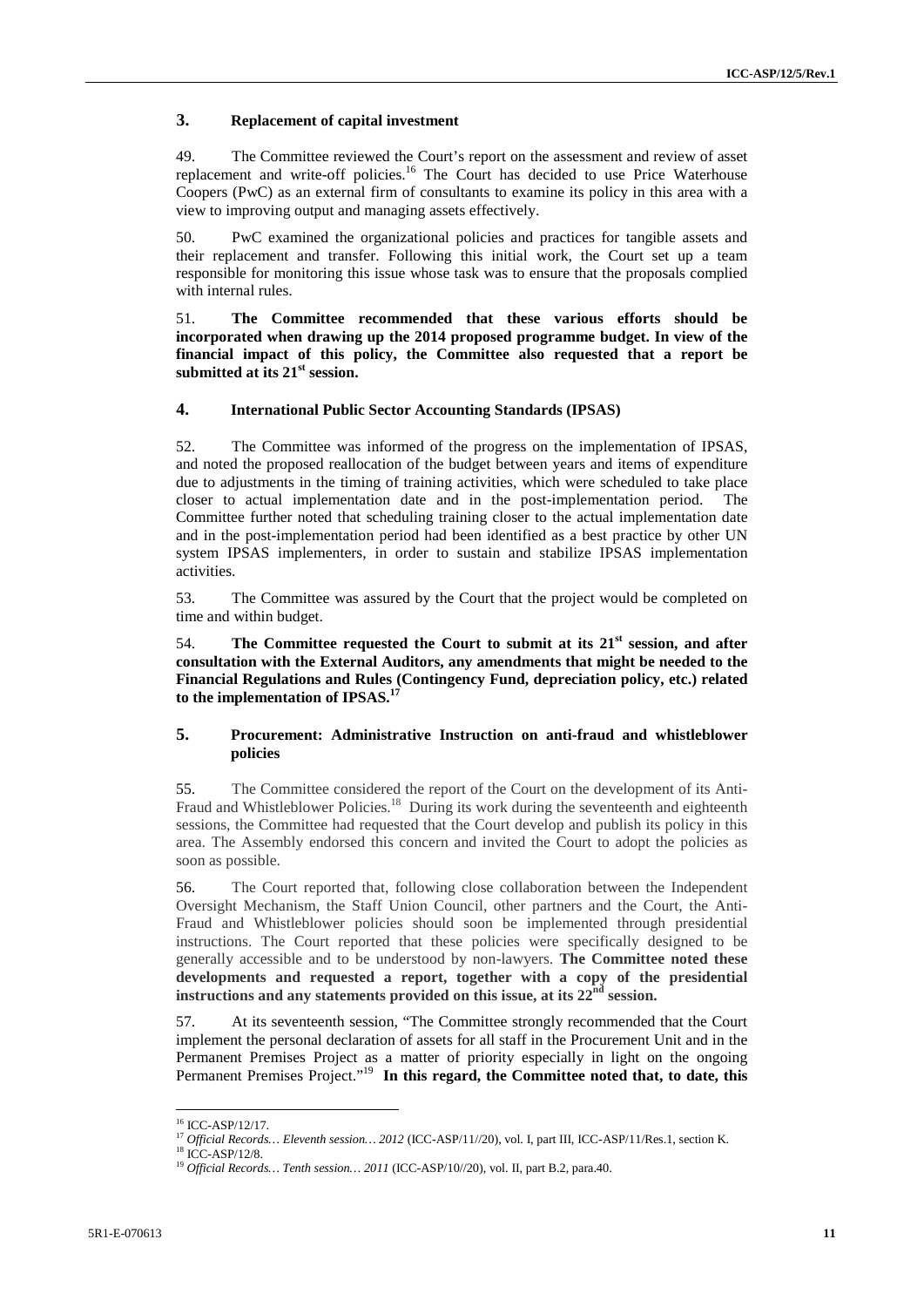**recommendation had not been implemented, and thus it would expect that, as part of the anti-fraud and conflict of interest procedures that were being discussed, the personal declaration of assets recommendation would be included in the respective administrative instructions. The Committee requested the Court to report on the implementation at the Committee's 22nd session.**

58. The Committee took note of the Procurement´s Unit involvement in the joint procurement activities with other international organizations based in The Hague. **The Committee expressed its support for this ongoing cooperation and requested that at its 21st session, a report detailing the Court´s practice and experience to date, as well as the scope for enhanced Joint Procurement in accordance with Rule 110.18 on the Financial Regulations and Rules, be presented with the view to find opportunities for further recourse to procurement cooperation with international organizations, local government agencies and/or private sector partners.**

#### **6. Organizational structure of the Court**

59. The Committee received the report on the organizational structure of the Court.<sup>20</sup> The study was conducted by an external consultants firm (PwC).

60. The Committee noted that the documents submitted only involved the Registry, the Presidency and the Chambers. The report will be supplemented by a review of the Office of the Prosecutor before being consolidated in June 2013.

61. Based on the data gathered so far, the consultants were able to draw up an initial list of issues relating to organizational performance and governance between the various organs of the Court. Far from being a "restructuring", a term which does not adequately reflect the purpose of this review, and subject to assumptions regarding the Office of the Prosecutor, the work suggested directions for change to the organizational structure of the Court required by changes in the activities of the Court.

62. In particular, it was noted that changes to the organizational structure of the Court must enhance internal mobility, overhaul internal procedures and redefine tasks. The Court must modernise its methods to achieve a Court model which meets the expectations of the community of States Parties.

63. The Committee concluded that changes to the organizational structure of the Court would require discussions and conclusions on several levels, including:

- (a) Defining a new organization chart for the various departments and teams;
- (b) Ensuring the involvement and accountability of management;
- (c) Maintaining work capabilities at a high level of efficiency;
- (d) Defining tasks associated with the strategic plan, and

(e) Ensuring that directorates and sections take ownership of the objectives assigned to them.

64. Changes must be based on resource allocation, an essential condition for this project to succeed. The appointment of a new Registrar provides an opportunity to drive through reforms of this nature.

65. Finally, the Committee also emphasised that, although all direct or indirect costs must be considered in order to guarantee that changes to the organizational structure were achieved, economic constraints and limited self-financing also needed to be taken into account.

 $20$  ICC-ASP/12/18.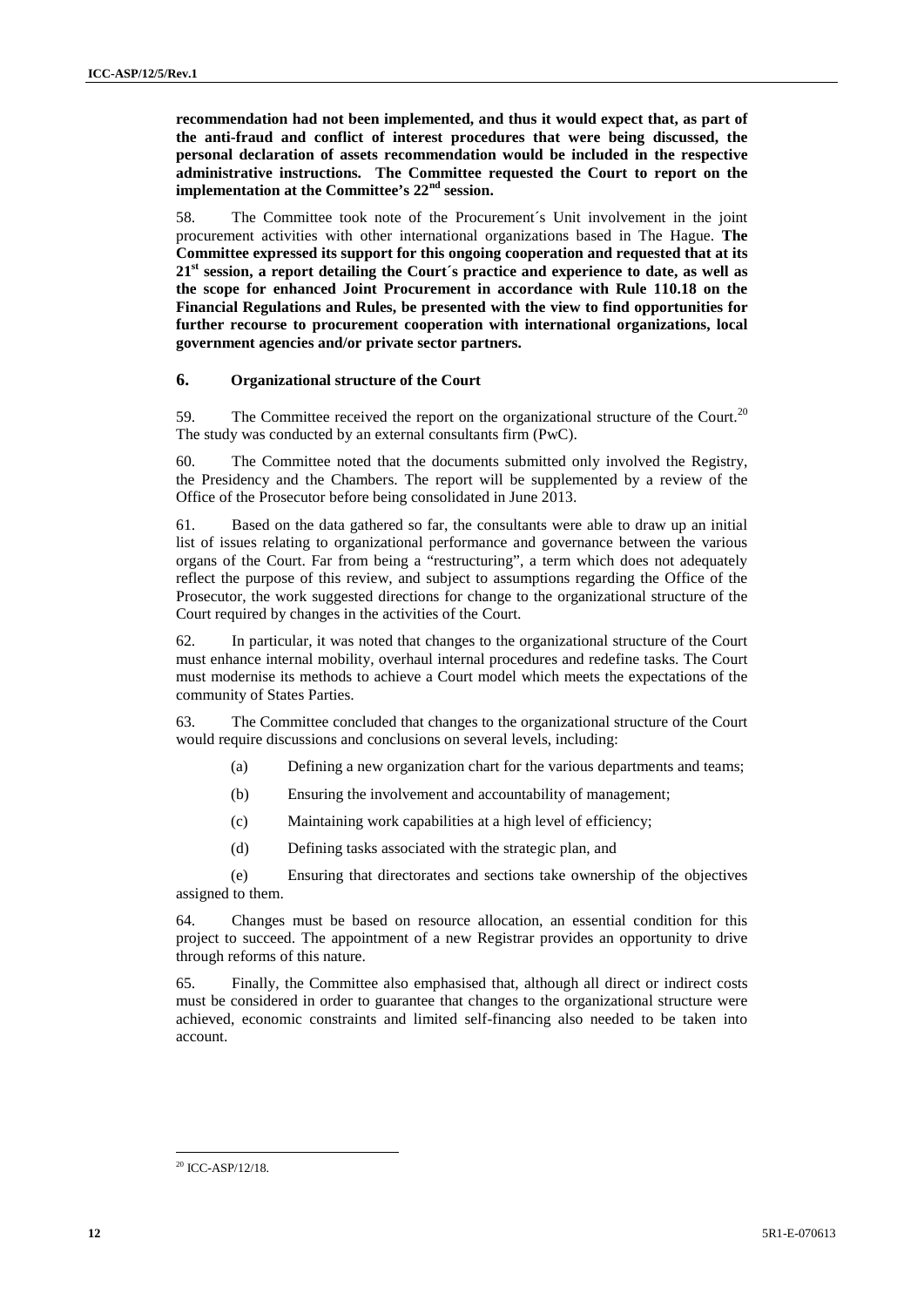### **E. Human resources**

66. The Committee had before it the reports of the Court on human resources management<sup>21</sup> and Junior Professional Officer.<sup>22</sup> The Committee welcomed some positive developments, but expressed concern about important issues which had not been addressed. The Committee reiterated its concern about the continued imbalance in geographical representation in the Court, which was evidenced by the statistics on human resources submitted to the Committee. (see annex II)

#### **1. Recruitment: Terms of reference on the Selection Committee**

67. The Committee welcomed the development and implementation of guidelines for the determination of grade and step, implementation of an e-recruitment system, briefing sessions for staff with hiring responsibilities conducted jointly by the Human Resources Section and the Staff Union Council and, above all, establishment of the Selection Review Board with the participation of staff representatives. The Committee noted that Recruitment Guidelines were developed and were being converted into an AI, and that a competency based interview guide and a training programme on competency-based interviewing for hiring managers were under development.

68. The Committee welcomed the inclusion of special provisions for the shortlisting of candidates from non-represented and under-represented countries in the new Recruitment Guidelines and particular attention by the new Selection Review Board to the adherence by hiring managers to the requirement to short-list qualified candidates from non-represented and under-represented countries, but expressed concern about the non-implementation of the planned awareness raising activities in line with the Committee's recommendation.

69. **The Committee recommended that the Court include the measures taken, outcomes and proposals with regard to recruitment in its human resources management report to be submitted to the Committee at its 22nd session.**

#### **2. General Temporary Assistance (GTA)**

70. **The Committee welcomed a proposal on the use of GTA in response to its recommendations at its fifteenth, sixteenth, seventeenth and eighteenth sessions, and recommended that the Court implement the proposal. The Committee noted that the Court had not developed the rules for short-term staff and would further study the modalities for temporary appointments. The Committee recommended that the Court provide, in the context of its human resources management report at its 22nd session, information on the implementation of a new policy on GTA with a particular attention to non-approved GTAs, and development of the rules for short-term staff.**

71. The Committee noted that the Court wished to request a conversion to established posts of all long-standing GTA positions that were expected to continue in the long-run in the context of the 2014 proposed programme budget. The Committee was of the view that a continued need for in-house expertise for the function was a key criteria to justify requests to establish posts in the regular budget, and in this regard recalled its repeated requests to the Court to conduct a comprehensive review of the organizational structure of the Court which would form a basis for the consideration of the needs for established posts in the programmes of the Court. The Committee welcomed the on-going review of the Court's organizational structure, and looked forward to considering the results of the review, taking fully into account other related issues such as a review of the Court's strategic planning and the movement into the permanent premises. In addition, the Committee recalled that it had granted some flexibility to the Court, in the absence of the said review, by approving some conversions on an exceptional basis when the overall number and grades of the established posts remained unchanged.

<sup>&</sup>lt;sup>21</sup> ICC-ASP/12/6.<br><sup>22</sup> ICC-ASP/12/4.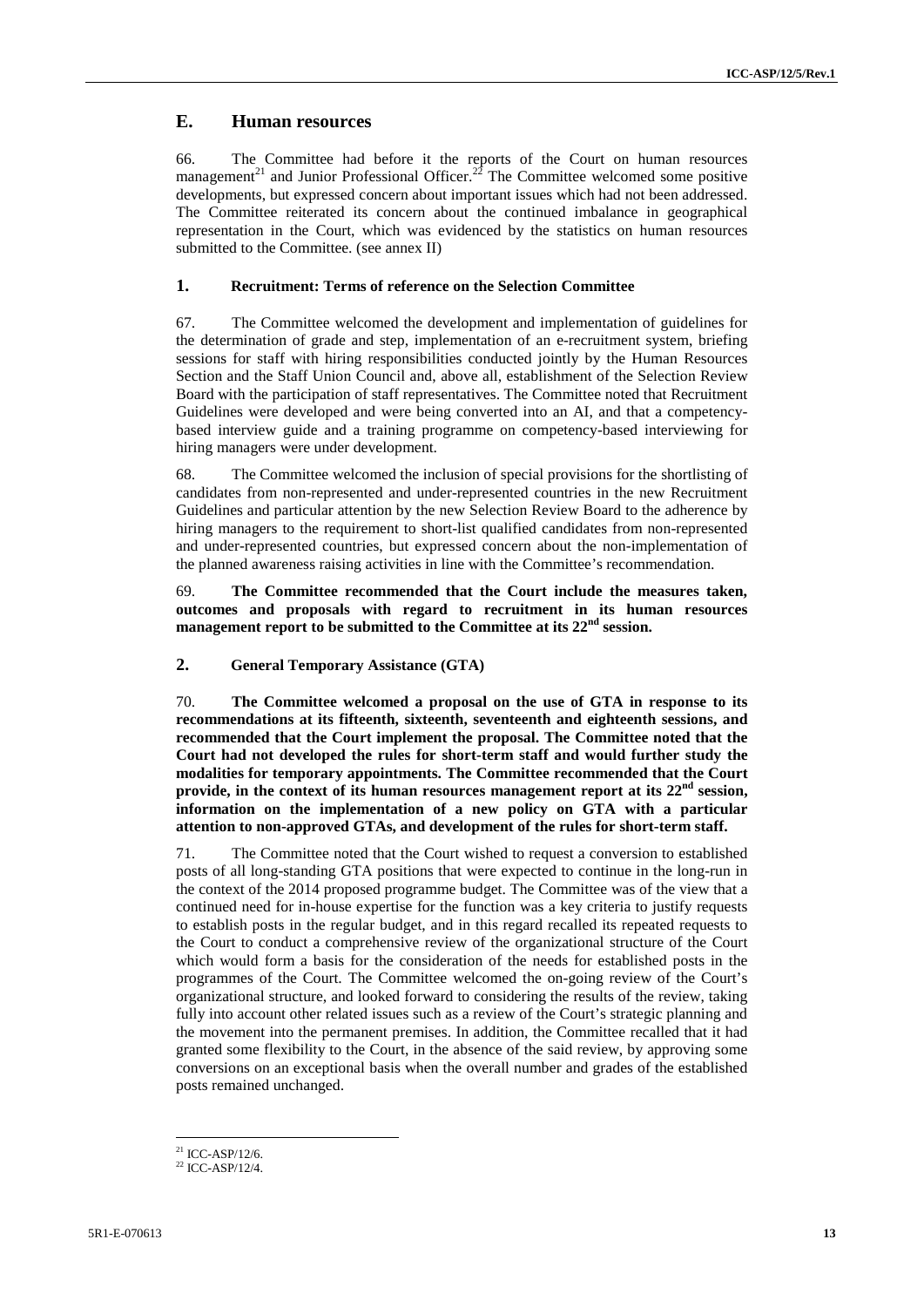72. The Committee also noted that the Court was of the view that in certain specific cases, it might be both realistic and efficient to operate with a category of "recurrent temporary position" for the purpose of budget approval that might extend beyond the end of the calendar year. The Committee recognized the need for its consideration of this matter, in particular, in the case of multi-year projects, without contradicting the principle behind the creation of temporary positions. **In this regard, the Committee recommended that the Court propose a draft modality, including the possible application of vacancy rates to established posts, in the exceptional cases of fixed-term contracts for GTA beyond the calendar year, in the context of its human resources management report for its 22nd session.**

#### **3. Consultants**

73. The Committee expressed concern that the Court's policy on Special Service Agreements (SSA) had not been finalized. **The Committee recalled its recommendation during its previous session and recommended that the Court finalize the policy on SSA at the earliest time and report thereon to it.<sup>23</sup> The Committee noted the increased use of "pro bono" consultants and other "pro bono" human resources, and recommended that those gratis personnel be managed properly by clear guidelines. The Committee requested a report on this issue at its 22nd session as part of the human resources management report.**

#### **4. Managerial accountability**

74. The Committee noted the efforts by the Court to develop and promulgate AI on various human resources management issues and awaited further developments in this area. The Committee welcomed the posting of the Topical Index of AIs on the Intranet and Internet by the Court to enhance transparency. These efforts had been made mainly with in house capacity and expertise. The Committee was of the view that the developments of policies and AIs remained a priority for the Court and that a good Topical Index of AIs would lead the way to a human resources management manual in the future.

75. The Committee noted the increase in the mandatory age of separation in the participating organizations of the United Nations Joint Pension Fund. **The Committee was of the view that the Court should follow the decision by the General Assembly of the United Nations, and invited the Court to submit a proposal to its 21st session with information on the decision of the General Assembly, other organizations' policy on discretional elements, and expected impacts on the Court such as demographical structure, working environment and possible financial implications, if any.**

76. The Committee noted the activities of the Court on staff well-being, as well as levels of sick leave, and expressed concern that the results of the latest Staff Survey showed increasing dissatisfaction of the Court's staff in the major organs, as well as the current level of sick leave.

#### 77. **The Committee recommended that the Court be fully aware of the lessons learnt by the United Nations on the introduction of the new administration of justice system when it considers any changes to the current administration of internal justice system of the Court.**

78. The Committee looked forward to considering the Court's proposal on its new performance appraisal system at its  $22<sup>nd</sup>$  session in line with the Committee's recommendation.<sup>24</sup>

79. The Committee noted the Court's training and learning needs, and would consider proposals in the context of the 2014 proposed programme budget, having the Court's organizational character, staff structure, implementation of its budgets in recent years and other related matters in mind. **The Committee invited the Court to provide sufficient**

<sup>&</sup>lt;sup>23</sup> *Official Records … Eleventh session 2012* (ICC-ASP/11/20), vol. II, part B.1, para. 47. <sup>24</sup> Ibid., para. 49.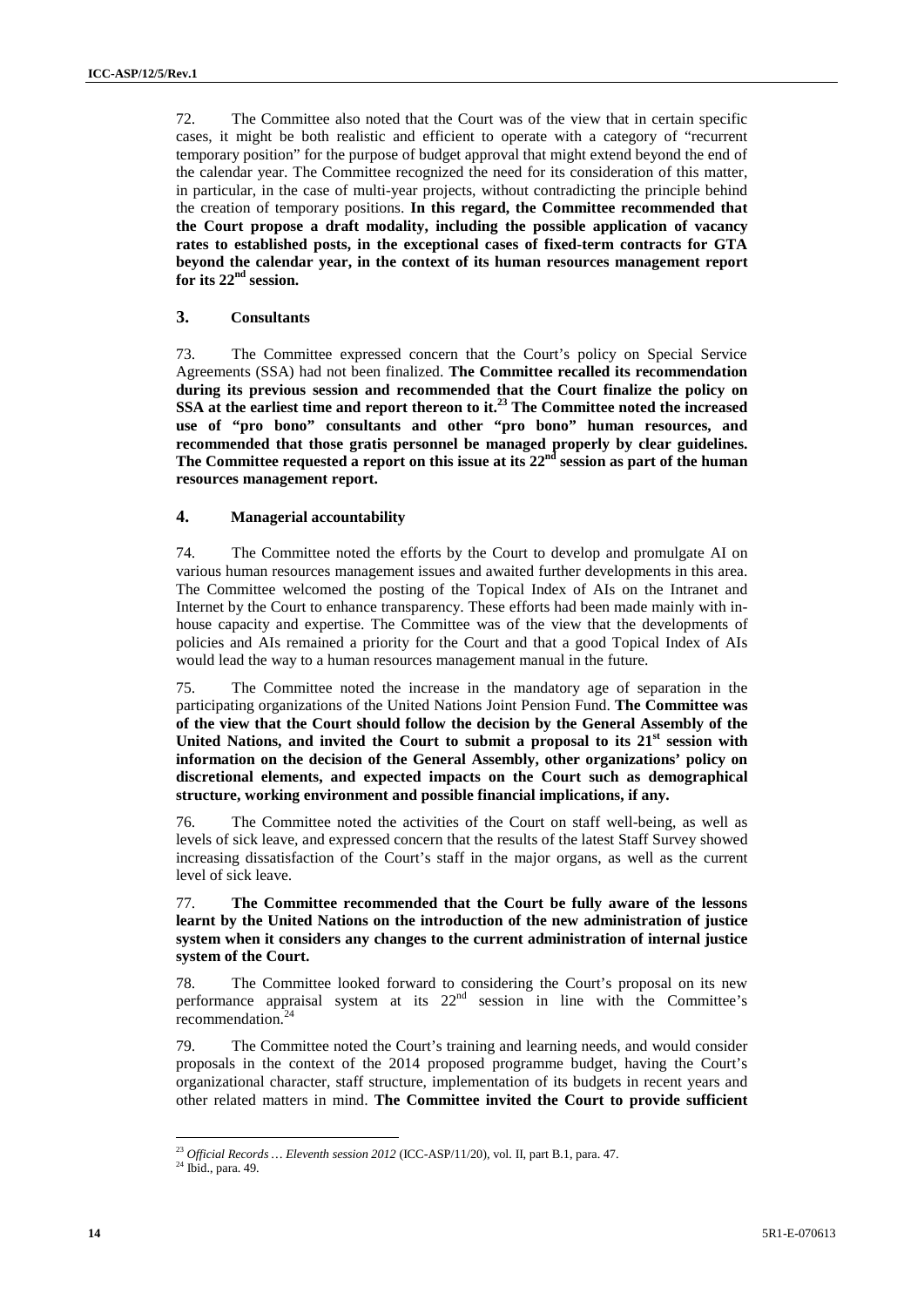**justification in the 2014 proposed programme budget if the Court wished to propose an increase in this regard and, first and foremost, to pursue efficiency savings in conducting training through available means such as information technology, commercial materials and access to other international organizations' training opportunities, which would enable the Court to maximize the training opportunities within its approved budget and without affecting the implementation of its core mandated activities.**

#### **5. Junior Professional Officer (JPO) Programme**

80. The Committee considered the proposal by the Court for the JPO Programme.<sup>25</sup> The Committee welcomed the developments of the Guidelines, the JPO Request form, and a sample Memorandum of Understanding (MOU) between the Court and a donor country. **The Committee recommended that the Court proceed, on a provisional basis, to take the next steps, such as identifying specific functions and numbers of JPOs and communicating with interested sponsors, including the negotiation of possible MOUs, with the condition that the Court present a refined proposal for final consideration by the Committee during its 21st session, in line with the following recommendations:**

(a) **Ensure that the introduction of the programme would not impact on geographical representation and/or gender balance by:**

(i) **Including the approved GTA positions, in addition to established posts, when the Guidelines and other related documents refer to the prohibition of occupancy of the Court's basic functions normally conducted by staff;**

(ii) **Including the approved GTA positions, in addition to established posts, when the Guidelines and other related documents refer to the consideration of applications for jobs in the Court following a JPO assignment, as any other external candidate in accordance with the recruitment guidelines and the terms of reference for the Selection Review Board; and**

(iii) **Adding the aspect of improving the geographical representation of non-represented and under-represented States Parties in the Guidelines and other related documents, and encouraging sponsors to take this aspect into account.**

(b) **Ensure that all costs associated with the Programme are identified and fully recovered from the sponsor countries by:**

(i) **Including specific clauses in the MOU between the Court and the donor country in this regard;**

(ii) **Including a clear process of payment in the Guidelines and MOU; and**

(iii) **Developing a provisional calculation of recovery of all identifiable administrative overhead costs.**

### **F. Legal aid**

81. The Committee took note of three reports of the Court on legal aid.<sup>26</sup> The Committee recognized with satisfaction that the updated legal aid system is fully functional and meets the needs of its end-users, keeping the principles of balance between resources and means of the defendant and the prosecution, objective compensation systems, transparency, continuity and flexibility. The Committee noted that the 2012 amendments in particular have remedied certain shortcomings which came to light from the implementation of the system in practice. It also noted that, in the absence of the

<sup>&</sup>lt;sup>25</sup> ICC-ASP/12/4.<br><sup>26</sup> ICC-ASP/12/2. ICC-ASP/12/3and ICC-ASP/12/21.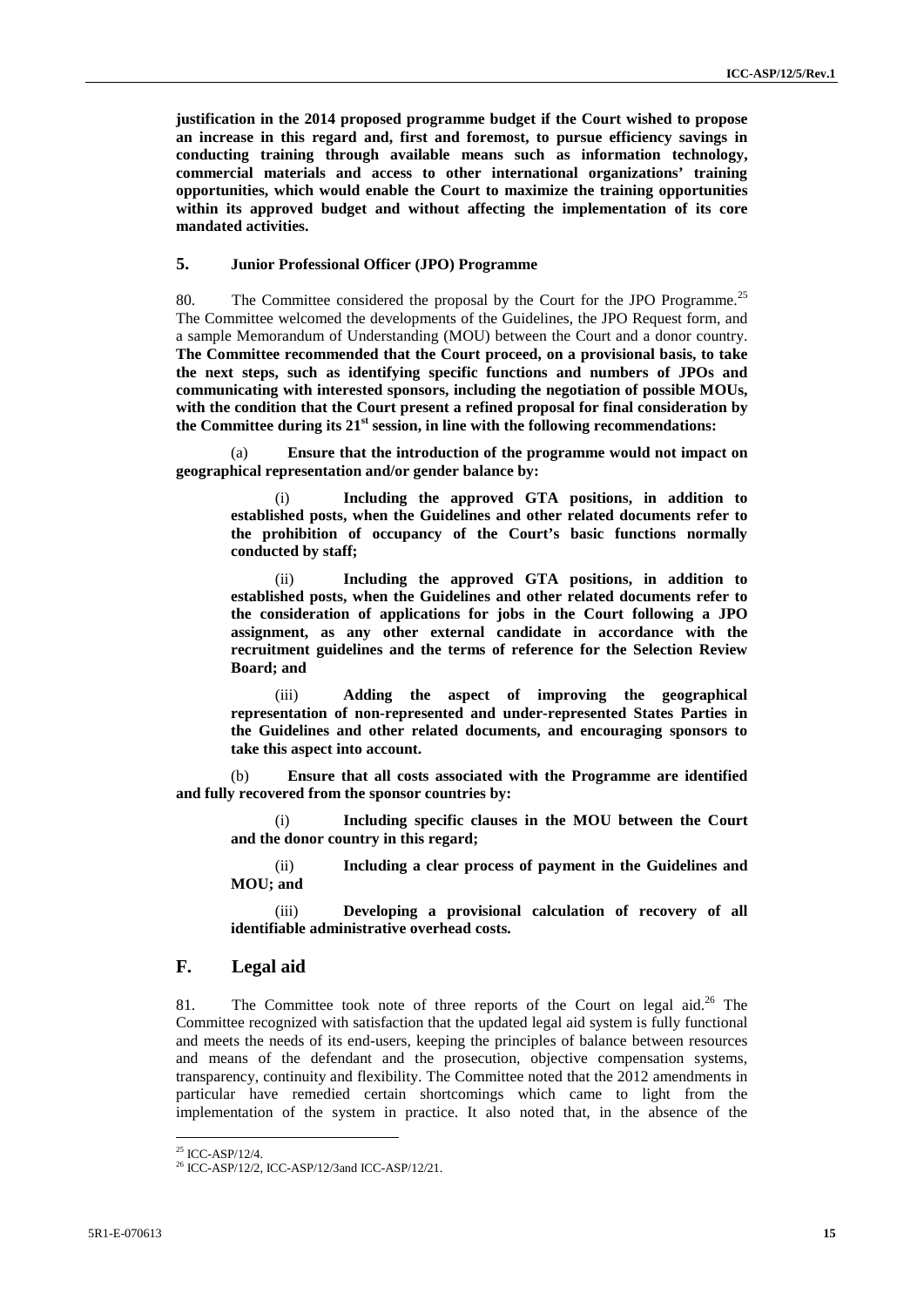completion of a full judicial cycle, it was premature to undertake a review of the system in areas where there still was insufficient experience. As the Committee considers legal aid to be one of the main cost drivers, the Committee requested to be informed about any additional review and changes in the existing legal aid system.

82. Examination of the reports showed the first impact of the reform of legal aid. For teams of legal representatives appointed from 1 April 2012,  $\epsilon$ 2,000 was saved over the period 2012/2013 for both the defence teams and for the victims' representatives. The Committee also noted that for the defence teams engaged in cases for which the first hearing had not started, the reform had reduced costs by  $\in$ 148,367 over the period 2012/2013. Finally, with regard to the other 17 teams working before the Court, the Court noted that €34,000 was saved in January and February 2013 due to the reduction from  $€4,000$  to €3,000 in costs awarded to teams. Global savings in the amount of €204,000 were forecast for the current year. The Committee further noted that this did not include other aspects of reform that had not been applicable to date, given the stage of completion of certain files.

83. It was anticipated that the legal aid reforms would reduce the growing impact of requests for participation by victims, including in the reparations proceedings that were expected in 2013. However, the Committee also noted that the overall cost of legal aid would be about €3.5 million for the defence teams and €4.9 million for victims' representatives in 2012, according to appendix  $I^{27}$  In 2012, there were eight defence teams (exceeding the projected number of seven), and the same trend can be seen with the 14 representatives of victims (exceeding the projected number of 12).

84. However, legal aid reform can only achieve its objectives if the judicial activity is at the level envisaged by the Court. In 2012, only 123 of 215 scheduled court hearings were held. This has two consequences: first, an extension of procedures; and second, an increased need for legal aid. **The Committee requested the Court to provide a report in its 21st session on the gradual implementation of the amended system of legal aid and on savings realized.**

#### **G. Premises of the Court**

#### **1. Interim premises**

85. The Committee received an oral update from the Court on the status of the interim premises.

#### **2. Office space for translation teams**

86. The Committee recalled its prior recommendations that the Court continue to provide the requisite office space for the translation teams of the Secretariat in the Haagse Veste, which had been possible during the prior years, thus avoiding any budgetary implications for the rental of office space.<sup>2</sup>

#### **3. Permanent premises**

87. The Chairperson of the Oversight Committee, Mr. Roberto Bellelli, highlighted the status of the construction and transition projects. He identified key issues upon which the Oversight Committee sought the advice of the Committee. The Committee had before it the Interim report on the activities of the Oversight Committee, $29$  as well as a supplementary paper. Moreover, the Committee had before it the Progress report of the Court on the Transition Programme to the Permanent Premises.<sup>30</sup>

<sup>27</sup> ICC-ASP/12/2.

<sup>&</sup>lt;sup>28</sup> *Official Records … Eleventh session 2012* (ICC-ASP/11/20), vol. II, part B.1, para. 61.<br><sup>29</sup> CBF/20/18.<br><sup>30</sup> CBF/20/13.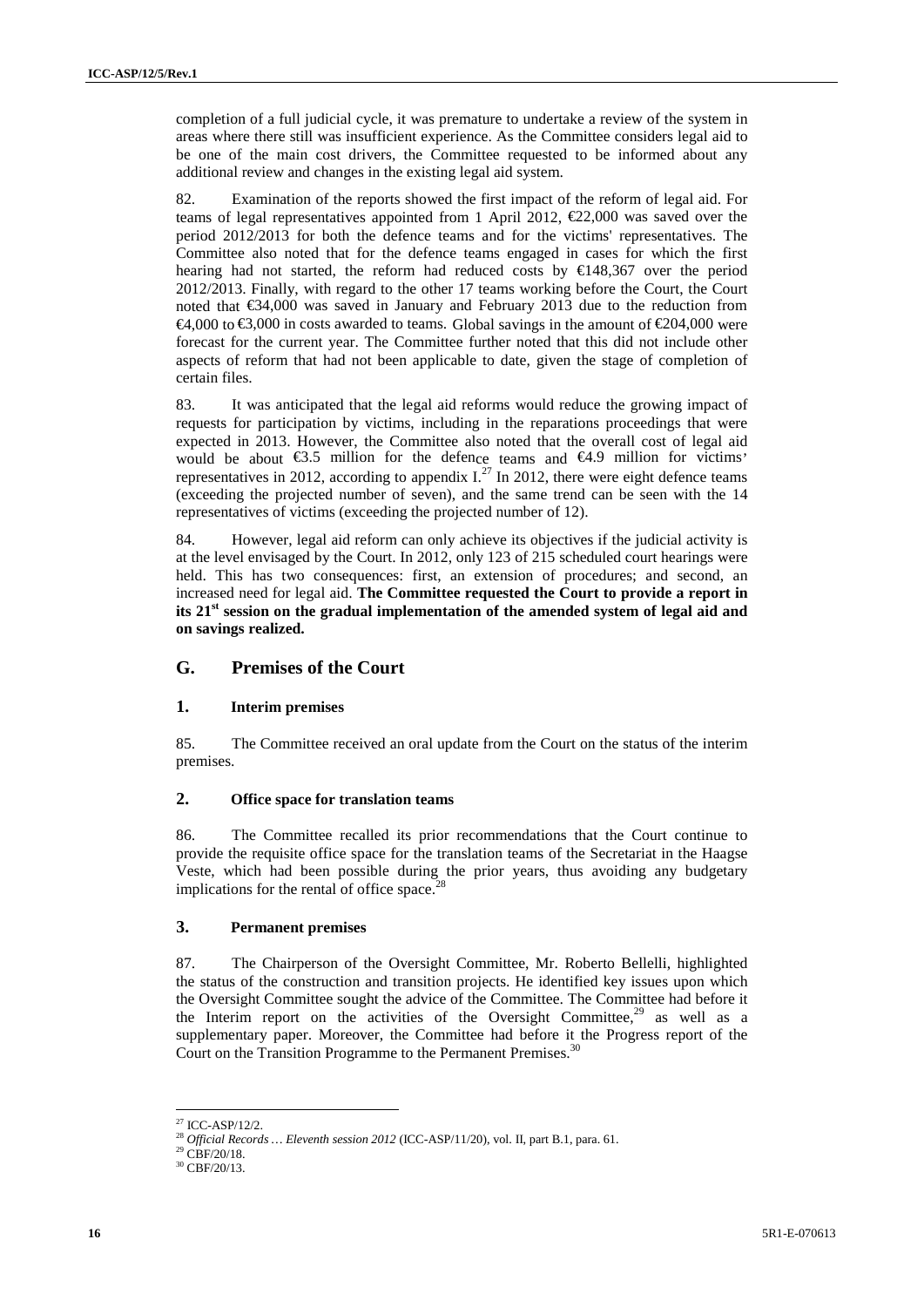#### **4. Status of the project**

88. The Chairperson of the Oversight Committee noted that, after the actual construction had started in March 2013, the permanent premises project continued to remain below the approved budget and within its timelines. The new premises were expected to be completed in September 2015 and ready for occupation by the Court at that time. Consequently, the period between September and December 2015 would be fully available for the Court to complete its transition from the interim to the new premises. The governance and management of the construction project had proven key to the positive results achieved so far.

#### **5. Questions to the Committee**

89. The Oversight Committee sought the views of the Committee on three questions related to the:

(a) Governance structure most suitable to ensuring lower costs;

(b) Timelines (timely termination of the current rental agreements for the interim premises); and

(c) Review of "2gv" costs, i.e. the cost of the non-integrated (loose) user equipment of the new premises.

#### **(a) Governance**

#### **(i) Background**

90. At its nineteenth session, the Committee recommended that the Court expeditiously develop a detailed, monitorable scheme for managing the transition to the new premises based on a clear accountability structure.<sup>31</sup> Subsequently, the Assembly requested the "Court, working in conjunction with the Project Director, to take all preparatory measures needed to ensure its readiness to take occupation of the permanent premises by not later than December 2015 in order to avoid additional expenditures for the States Parties".<sup>32</sup>

91. In response to these requests, the Court has developed a draft governance structure, as outlined in its Progress report on the transition programme, and submitted it to the Oversight Committee for discussion (chapter 5 and annex II). Accordingly, the transition project would be governed at programme level by a Sponsoring Group and a Programme Board that included the major stakeholders. The Court did not explain its concept in more detail. It appeared, however, that the transition project would be managed under the oversight of the Court, whereas the construction project would, as before, be managed by the Project Director, reporting to the Oversight Committee. Both strands of authority would be coordinated but remain distinct and different.

92. The Oversight Committee, however, recommended that in future the permanent premises project be regarded from a holistic perspective, as an objective which included the full transition from the interim to the new premises, so that this overall goal was achieved within expected timelines and budget. The Oversight Committee noted that the governance of the transition project should be aligned with the governance of the construction project. The Chairperson of the Oversight Committee indicated there might also be a governance issue with the financial responsibility for the transition costs. The Project Director should be given responsibly to revise how these costs were established.

<sup>&</sup>lt;sup>31</sup> *Official Records … Eleventh session 2012* (ICC-ASP/11/20), vol. II, part B.2, para. 162. <sup>32</sup> Ibid., vol. I, part III, ICC-ASP/11/Res.3, para. 10.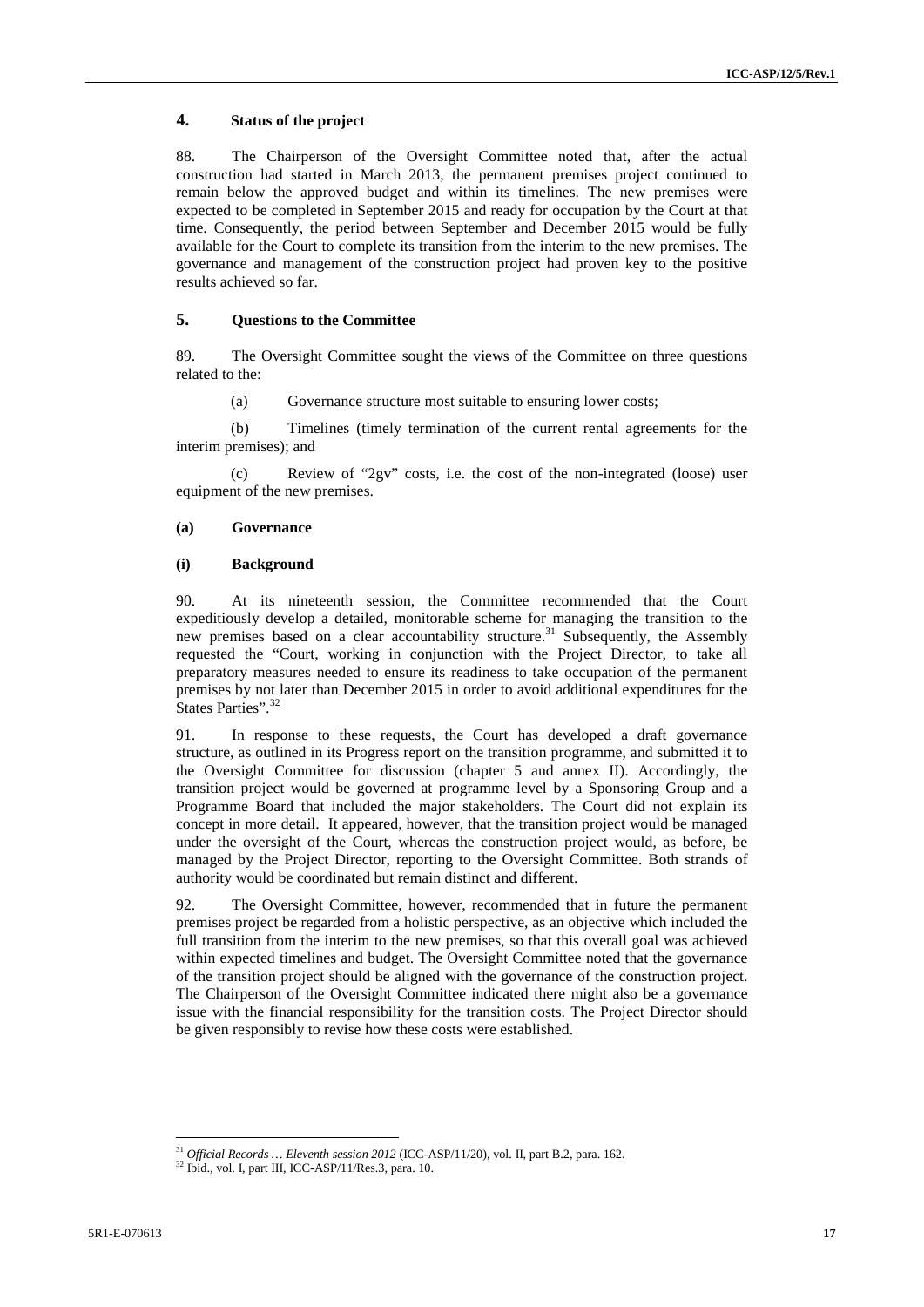#### **(ii) Observations of the Committee**

93. As the Court had indicated, the discussions between the Oversight Committee and the Court on the governance of the transition project were still ongoing. At this stage, and based on the information and analysis available, the Committee noted that it was not yet in a position to make a final recommendation.

94. It is essential that any governance arrangement should provide for close cooperation between the Project Director and the Court as the user of the new premises. It should be developed within the framework of the relevant resolutions of the Assembly and the Financial Regulations and Rules. Having said this, the Committee acknowledged the advantages of aligning the governance of the transition project with that of the construction project. The one-project approach had also been recommended by the independent experts of the Oversight Committee in view of the intertwined nature of the challenges. It would capitalize on the good experience with the governance of the construction project and facilitate a swift and effective decision-making.

95. **The Committee agreed with the Oversight Committee on the urgency of settling the governance issue. It encouraged the Oversight Committee and the Court to work out an appropriate arrangement as soon as possible.**

#### **(b) Timelines**

#### **(i) Background**

96. The Oversight Committee noted that the lease contracts for the Arc building, which the Court currently occupied, had recently been renewed until the end of March 2016. There was a risk that the Court would still have to pay rent even after it had vacated its current interim premises, although some flexibility in case of unexpected delays could be convenient. Negotiations with the owner of the interim premises of the Court should be resumed with a view to including a flexibility clause in the contract, in order to allow for an earlier (or later) termination date as necessary. There was urgency attached to the matter, as the outcome of this negotiation might depend on its early initiation.

#### **(ii) Observations of the Committee**

97. The Committee agreed with the Oversight Committee that the matter should be addressed in a timely manner. **It invited the Oversight Committee and the Court to seek an understanding on a concept and strategy on how to proceed. It appeared that the lease of the premises in Saturnusstraat would also run into 2016. The Committee invited the Court to submit as soon as possible an analysis of all its current lease agreements with respect to the termination arrangements and the ensuing financial risks.**

#### **(c) Review of 2gv costs**

#### **(i) Background**

98. At its nineteenth session, the Committee recommended that the Court review again the options for possibly mitigating the forecasted costs, including the suitability and extended use of existing equipment. Subsequently, the Assembly requested the Court to "in consultation with the Project Director and the Oversight Committee, elaborate new options for reducing the 2gv elements, including the suitability and extended use of existing equipment and to report thereon in detail to the Assembly through the Committee on Budget and Finance".

99. The Chairperson of the Oversight Committee noted that "the 2gv cost review conducted by the Court in March 2013 had raised the estimated figure for the 2gv elements

<sup>33</sup> Ibid., ICC-ASP/11/Res.3, para. 11.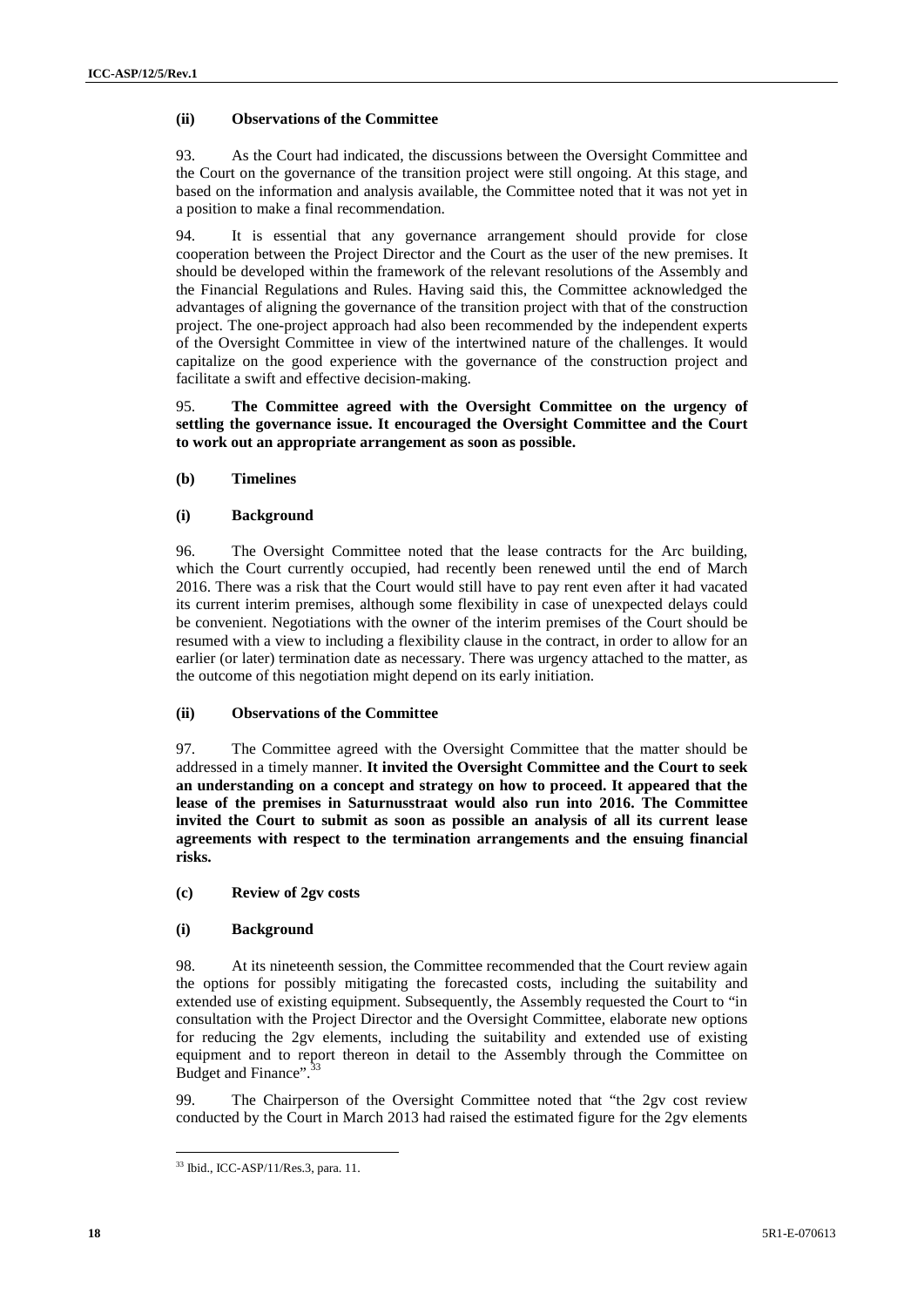from €20.2 million to €20.8 million. The Oversight Committee was not aware of any preparation of "options for reducing 2gv elements, including through the suitability and extended use of existing equipment". It had been informed by the Court that any cost reduction would only become available at the time of submission of the annual budgets for 2014 and 2015.

#### **(ii) Observations of the Committee**

100. The Court's explanations appeared to suggest that, in fact, the review of specific options for reducing 2gv costs may not have significantly advanced over the last half year. The matter brooked no further delay, given its scope and complexity. **An actionable plan should be in place before 2gv spending rises in 2014 to peak in 2015. The Committee was looking forward to detailed proposals at is 21st session.**

#### **(d) Financing 2gv costs**

#### **(i) Background**

101. In its supplementary paper of 12 April 2013, the Oversight Committee outlined a possible strategy for minimizing the impact, if any, of the transition costs on the assessed contributions of States Parties. The Oversight Committee suggested that the transition budget be unified with the construction budget and a maximum target established at the level of  $\epsilon$ 200 million. A minimum and maximum target for reducing the 2gv cost would be established, approximately between €3 and €8 million. It also suggested a funding mechanism designed to avoid any additional contributions by States Parties to be paid against 2gv costs until 2017. The interim period could be bridged by advances from the Court' s cash deposits, budget surpluses, further savings on the construction projects costs or advances form the Working Capital Fund*.*

#### **(ii) Observations of the Committee**

102. **The Committee noted that an appropriate target for 2gv cost reduction could provide an impetus for the Court to develop concrete options. The Committee also took note of the financing mechanism suggested by the Oversight Committee, which required further analysis.**

#### **(e) Transition to the new premises**

103. The Committee had before it the Court's Progress report on the Transition Programme to the Permanent Premises.<sup>34</sup> In its report, the Court also outlined financing options and a draft governance structure.

104. The Court explained that the transition would be the most complex task the Court will undertake over the next three years. It would involve substantial operational and financial risks. The programme would be managed based on well-established and widely used methodologies for managing programmes and projects of this level of complexity. A project programme management consultant (IPMMC) had been employed to support the day-to-day management activities. Intensive internal training sessions and workshops were taking place.

#### 105. **The Committee welcomed the efforts of the Court to be well prepared for a timely and smooth transition. It was looking forward to a progress report at its 21st session.**

106. Matters concerning the financing options and governance structure are addressed in the Committee's observations in the other relevant chapters of this report.

 $34$  CBF/20/13.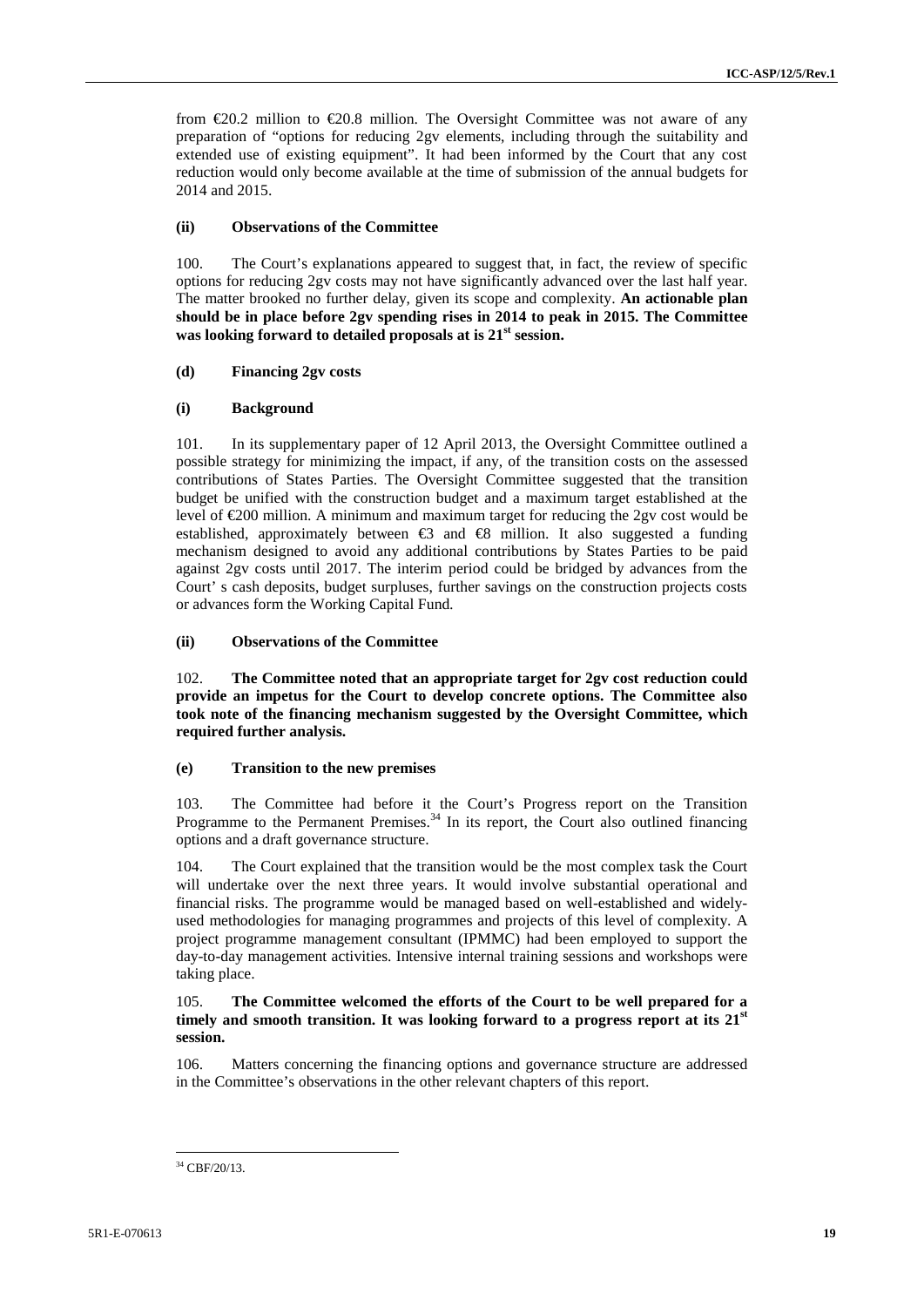#### **(f) Total Cost of Ownership (TCO)**

107. The Committee recalled the significant financial impact of the TCO on future States Parties' contributions. **It welcomed the establishment of the Working Group on the TCO which is to review the range of possible approaches to dealing with these costs. The Committee was looking forward to a progress report at its 21st session.**

#### **(g) ASP sessions in The Hague**

108. The Oversight Committee noted that it was technically feasible to adapt the current design of the new premises to host meetings of the Assembly. The additional construction cost was moderate. It could be absorbed in the construction budget. Holding Assembly meetings in the premises was likely to generate significant savings compared with meetings in the World Forum Convention Center in The Hague or in the United Nations Headquarters in New York. The Committee noted that there were three distinct aspects which merited careful consideration by all the stakeholders: a) political, b) operational and c) financial. The Committee noted that it could only consider this third aspect which falls within its remit. However, the Committee also noted that other factors, including inter alia, the functionality of the facilities and services available at the permanent premises and the operational impact on the Court's core activities would also constitute part of the overall assessment of the matter.

109. **The Committee encouraged the Oversight Committee to develop a financial cost-benefit analysis. Creating the capacity in the new premises to allow for meetings of the Assembly would be a technical measure available during the current window of opportunity while the construction was still at an early stage. It would not pre-empt future policy decision with regard to the actual venue of Assembly meetings**.

#### **(h) One-time payments**

#### **(i) Background**

110. States Parties can make their contribution to the construction cost of the new premises in one of two ways: (i) through one-time payments up-front or, alternatively, (ii) through a proportional share of the host-State loan repaid over a 30-year-period. In December 2012, the Assembly extended the deadline to select the option of one-time payments until end-December 2014. The Oversight Committee informed the Committee that by March 2013, 38 States Parties had opted for one-time payments for a value of  $\epsilon 40$ million. More States Parties were considering joining in. To attract as many States Parties as possible, the Oversight Committee has adopted a revised approach. Newly opting-in States Parties would make their payment under the 2013 scale of assessments, instead of the 2009 scale.

#### **(ii) Observations of the Committee**

111. The Committee reiterated its view that attracting one-time payments was a good measure for increasing financial certainty of the project. It recalled that one-time payments would be subject to a final adjustment once the final cost of the project and the amount drawn on the host-State subsidy were known at completion of the project. This will ensure that all States Parties will pay the correct amount.

### **H. Trust Fund for Victims**

#### **Management of exchange rate risks of the Trust Fund for Victims: Options for mitigating currency risks**

112. The Trust Fund for Victims (TFV) continues to be exposed to open exchange rate positions in two of its countries of operation. At its nineteenth session, the Committee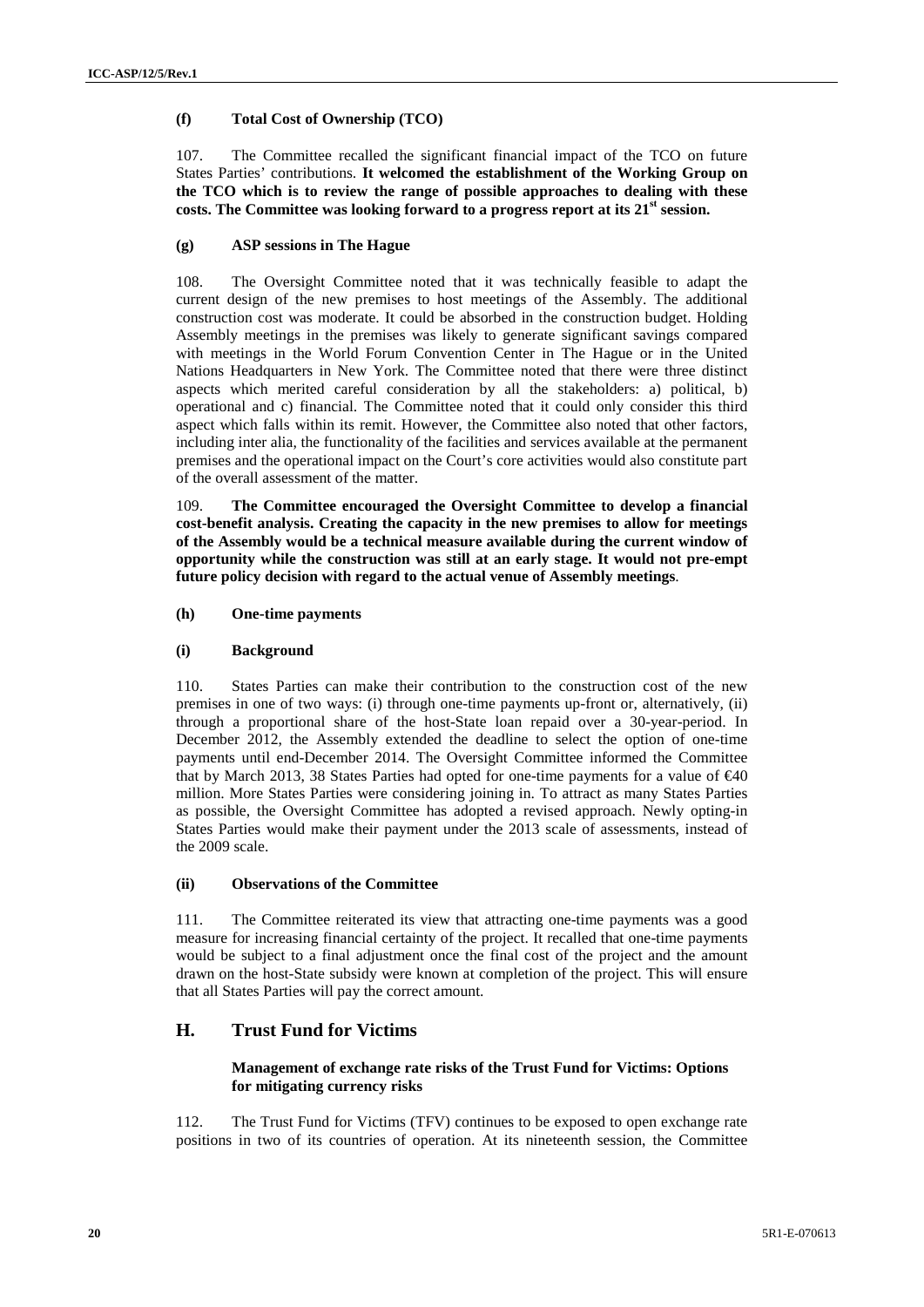recommended that the Court and the Secretariat of the TFV undertake a thorough review of the available options for mitigating the currency risks.<sup>35</sup> It encouraged the Secretariat of the TFV to develop, in cooperation with the Court, a policy defining acceptable levels of currency risks in its operations, as well as procedures to keep these risks within the allowed limits. It invited the Court and Secretariat of the TFV to report back to the Committee at its twentieth session.

113. The Committee had before it the Report of the Court and the Secretariat of the TFV on the Management of Exchange Rate Risk.<sup>36</sup> In this report, the Court and the Secretariat presented the results of the requested review. The Director of the Secretariat of the TFV also gave an oral presentation.

114. Accordingly, the loss of €42,218 experienced in 2011 dropped to €14,664 in 2012. This was due to exchange rate movements in 2012 and measures taken to mitigate risk. Total losses from 2006 to 2012 amounted to  $\bigoplus$  12,807.<sup>37</sup> Depending on exchange rates, further losses could arise in 2013 and beyond.

115. The Court and the Secretariat of the TFV had identified two options for risk mitigation that appeared to be technically valid. These included forward rate agreements which, however, were not common practice for non-convertible currencies due to the high risk associated with unexpected fluctuations. Another technically valid option would be to shift the exchange rate risk to the TFV's implementing partners. This, however, would overburden the limited administrative capacity of local grass-roots organizations and expose the TFV to operational risks.

116. The Secretariat of the TFV intended further to explore measures for reducing risk, which might include (a) managing the volume of individual transaction; and (b) establishing a risk appetite and quantifying risk costs for different currencies. It also noted that, in line with the recommendations of the External Auditor, it was developing a comprehensive risk management framework. It had engaged the services of Deloitte for this purpose.

117. The Committee acknowledged the difficulties encountered by the TFV in managing its exposure in non-convertible currencies. It was nevertheless concerned that, in the absence of a defined risk policy, the TFV continued to be exposed to unpredictable losses, resulting from random exchange rate swings. It noted that a more in-depth analysis of the risks factors and options for mitigation should be conducted. The planned risk management framework provided the opportunity to carry the matter forward. **The Committee encouraged the TFV and the Court to develop and implement a defined risk management policy as soon as feasible. It was looking forward to an update in time for its 21st session.**

#### **I. Other matters**

#### **1. Working methods**

118. In recent months the Committee has sought to build new links with The Hague Working Group and also with staff representatives. Informal meetings have been held, in line with the independence of all parties, which help to foster a better understanding of the issues facing the Court. These discussions have provided an opportunity to get to know the Court's usual partners better, together with their working methods.

 $37$  Excha

| nge rate losses incurred: | Year | Euro    |  |
|---------------------------|------|---------|--|
|                           | 2006 | 1,582   |  |
|                           | 2007 | 1,388   |  |
|                           | 2008 | 615     |  |
|                           | 2009 | 8.017   |  |
|                           | 2010 | 44.321  |  |
|                           | 2011 | 42.219  |  |
|                           | 2012 | 14,665  |  |
| Total                     |      | 112,807 |  |
|                           |      |         |  |

<sup>35</sup> *Official Records… Eleventh session… <sup>2012</sup>* (ICC-ASP/11//20), vol. II, part B.2, para. 45. <sup>36</sup> CBF/20/12.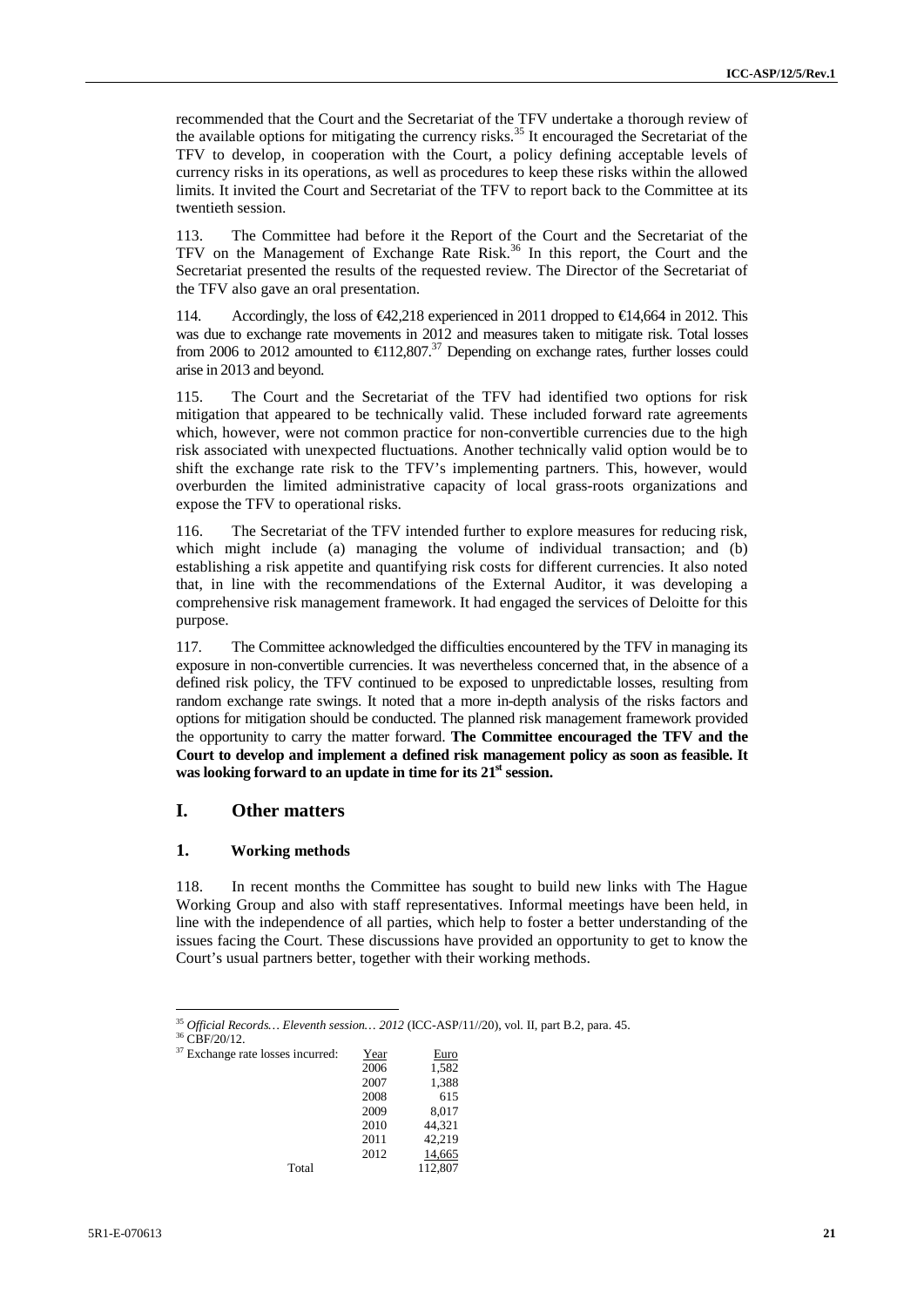119. In addition, the Committee has also had useful exchanges with the Coalition for the International Criminal Court at each session. The importance of the documentation distributed at these meetings reflects the quality of the discussions.

120. Although the agenda for each session is busy, the Committee is pleased that it can raise miscellaneous subjects on an ad hoc basis with adequate transparency.

#### **2. Documentation on intermediaries**

121. The Committee received several documents on draft guidelines governing the relations between the Court and intermediaries, and a draft code of conduct for the intermediaries. These documents aim to set out standards and procedures which are common to the various organs of the Court and counsel. In resolution ICC-ASP/11/Res.8, the Assembly requested that the issue be discussed in greater depth.<sup>38</sup> Given the financial implications of the system of intermediaries, the Court submitted these drafts to the Committee for examination.

122. The Committee noted that implementation of the draft guidelines will have budgetary implications for the Registry<sup>39</sup> in terms of recruitment, training and travel. However, the Committee did not have sufficient information to evaluate the implications.

123. **Given the impact that implementation of the draft guidelines will undoubtedly have on the Court's finances, the Committee recommended that a report be submitted to it for its 21st session on the main mechanisms chosen and their budget implications. The Committee also requested information on whether provisions would need to be made for the remuneration or compensation of intermediaries and, if so, the associated scales of remuneration or compensation**.

#### **3. Organization of the Secretariat**

124. The Committee discussed the organization of its Secretariat. At present the Executive Secretary reports directly to the Committee through its Chairperson, and administratively, is located in the Secretariat of the Assembly,<sup>40</sup> and is involved in various tasks in addition to those which form part of his job description. Nonetheless, the increase in workload means that it is now necessary to plan for a reorganization that would give priority to an increase in the support available both during sessions and during the preparatory phases. Therefore, the Committee indicated its intention to return to this issue at its  $21<sup>st</sup>$  session, and continues reviewing the organizational structure of the Secretariat as necessary, based on its function, workload and relations with other organs.

#### **4. Visit to the Detention Centre**

125. The Committee visited the ICC Detention Centre, which is located within a Dutch prison complex in Scheveningen on the outskirts of The Hague. The Committee was briefed by the Chief Custody Officer on the services provided by the Court and on recent improvements to the service quality. The Committee was informed on this occasion that the host State plans to close down the prison complex in Scheveningen in 2015 as a result of the decision of the Dutch Ministry of Justice to close 30 prison establishments throughout the Netherlands.

#### **5. Dates for the 21st session of the Committee**

126. The Committee decided to hold its  $21<sup>st</sup>$  session in The Hague from 9 to 19 September 2013.

<sup>&</sup>lt;sup>38</sup> Official Records... Eleventh session... 2012 (ICC-ASP/11//20), vol. I, part III, ICC-ASP/11/Res.8, para. 50.<br><sup>39</sup> Note: Victims Participation and Reparations Section, the Victims and Witnesses Unit and the Security S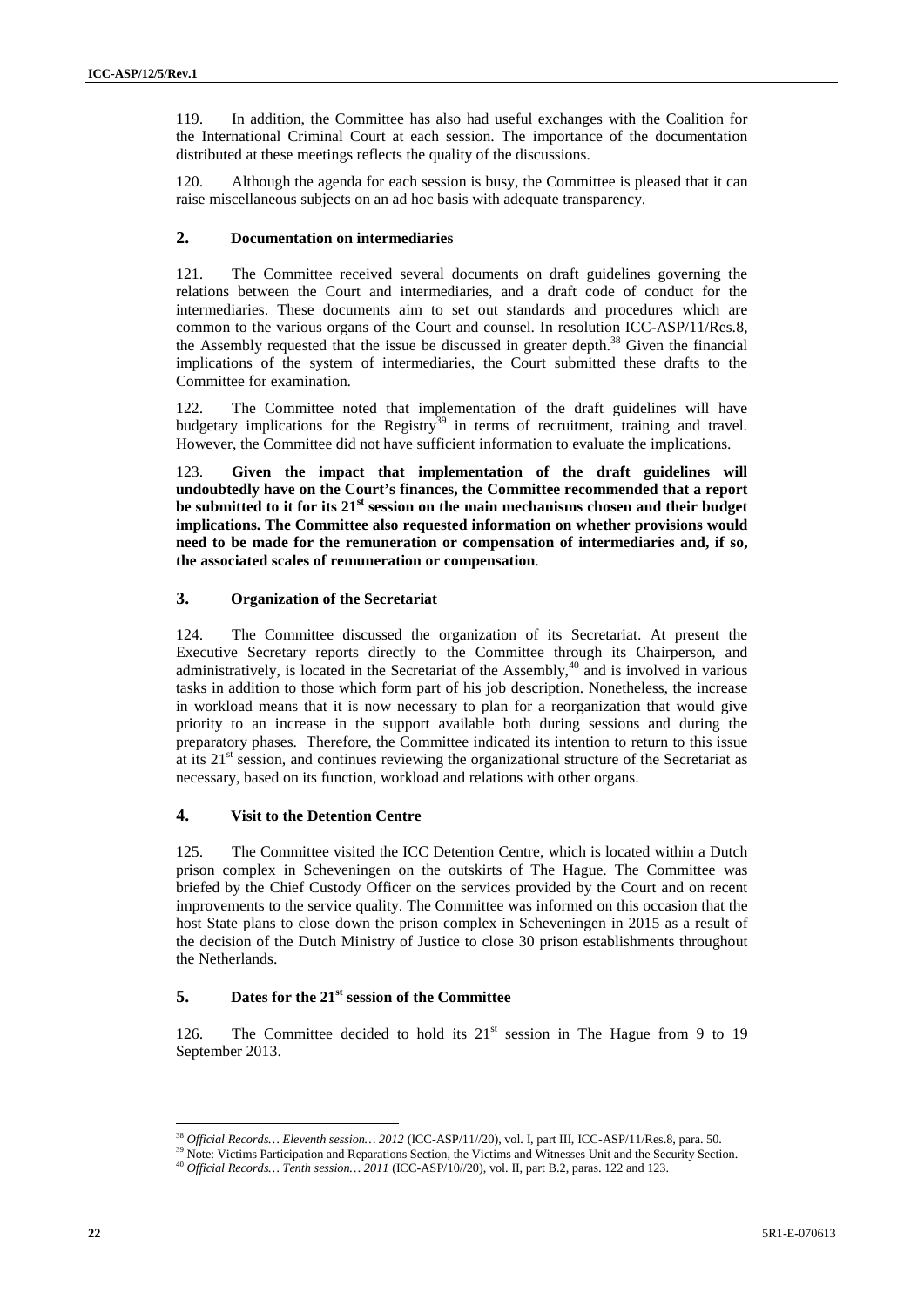# **Annex I**

# **Status of contributions as at 25 April 2013**

|           |                            |                          |                          |                                                      |                             | 2013                              |                                    | Outstanding                     |                          |
|-----------|----------------------------|--------------------------|--------------------------|------------------------------------------------------|-----------------------------|-----------------------------------|------------------------------------|---------------------------------|--------------------------|
|           |                            | Prior Years'             | Prior Years'             | Prior Years'                                         |                             | Receipts                          | 2013                               | Contributions                   | Total                    |
|           |                            |                          | Assessed Receipts and    |                                                      | Outstanding 2013 Assessed   | and                               | Outstanding                        | Contingency                     | Outstanding              |
|           | <b>States Parties</b>      | Contributions            | Refunds                  |                                                      | Contributions Contributions | Refunds                           | Contributions                      | Fund                            | Contributions            |
|           | 1 Afghanistan              | 31,598                   | 25,146                   | 6,452                                                | 8,851                       |                                   | 8,851                              | 82                              | 15,385                   |
|           | 2 Albania                  | 94,584                   | 94,584                   | $\blacksquare$                                       | 17,814                      | 17,814                            | $\overline{\phantom{a}}$           | 10                              | 10                       |
|           | 3 Andorra                  | 90,707                   | 90,707                   | $\bar{\phantom{a}}$                                  | 14,229                      | 14,229                            | $\overline{\phantom{a}}$           | 34                              | 34                       |
|           | 4 Antigua and Barbuda      | 31,602                   | 22,973                   | 8,629                                                | 3,585                       | $\sim$                            | 3,585                              | 92                              | 12,306                   |
|           | 5 Argentina                | 7,297,111                | 7,297,111                | $\overline{\phantom{a}}$                             | 769,376                     |                                   | 769,376                            | 3,434                           | 772,810                  |
|           | 6 Australia                | 24,387,158<br>11,963,213 | 24,387,158               | $\overline{\phantom{a}}$                             | 3,693,497                   | 3,693,497                         | $\overline{\phantom{a}}$           | $\overline{\phantom{a}}$        |                          |
|           | 7 Austria                  | 40,473                   | 11,963,213               | $\overline{\phantom{a}}$<br>40,473                   | 1,421,110                   | 1,421,110                         | $\overline{\phantom{a}}$<br>11,204 | $\overline{\phantom{a}}$        | $\overline{\phantom{a}}$ |
|           | 8 Bangladesh<br>9 Barbados | 121,142                  | $\omega$<br>121,142      |                                                      | 11,204<br>14,229            | $\mathcal{L}$<br>13,333           | 896                                | 430<br>64                       | 52,107                   |
|           | 10 Belgium                 | 14,924,036               | 14,924,036               | $\overline{\phantom{a}}$<br>$\overline{\phantom{a}}$ | 1,777,284                   | 1,777,284                         |                                    | $\overline{\phantom{a}}$        | 960                      |
| 11        | Belize                     | 13,762                   | 13,762                   | $\overline{\phantom{a}}$                             | 1,793                       | 18                                | 1,775                              | 8                               | 1,783                    |
| 12 Benin  |                            | 27,832                   | 23,027                   | 4,805                                                | 5,378                       | $\overline{\phantom{a}}$          | 5,378                              | 24                              | 10,207                   |
|           | 13 Bolivia                 | 100,740                  | 100,740                  | $\mathbb{L}$                                         | 16,022                      | $\sim$                            | 16,022                             | 72                              | 16,094                   |
|           | 14 Bosnia & Herzegovina    | 106,610                  | 106,610                  | $\overline{a}$                                       | 30,251                      | 30,251                            | $\overline{\phantom{a}}$           | $\overline{\phantom{a}}$        |                          |
|           | 15 Botswana                | 200,811                  | 172,073                  | 28,738                                               | 30,251                      | $\overline{\phantom{a}}$          | 30,251                             | 135                             | 59,124                   |
| 16 Brazil |                            | 19,030,288               | 19,030,288               | $\overline{\phantom{a}}$                             | 5,225,079                   | $\overline{\phantom{a}}$          | 5,225,079                          | 23,318                          | 5,248,397                |
| 17        | Bulgaria                   | 343,088                  | 343,088                  | $\sim$                                               | 83,694                      | 83,694                            | $\overline{\phantom{a}}$           | $\overline{\phantom{a}}$        |                          |
|           | 18 Burkina Faso            | 29,876                   | 25,045                   | 4,831                                                | 5,378                       |                                   | 5,378                              | 64                              | 10,273                   |
|           | 19 Burundi                 | 12,138                   | 12,138                   | $\overline{\phantom{a}}$                             | 1,793                       | 23                                | 1,770                              | 8                               | 1,778                    |
|           | 20 Cambodia                | 27,832                   | 27,832                   | $\overline{\phantom{a}}$                             | 7,171                       | 4,810                             | 2,361                              | 32                              | 2,393                    |
| 21        | Canada                     | 41,126,985               | 41,126,985               | $\mathcal{L}$                                        | 5,314,150                   | 5,314,150                         | $\mathcal{L}$                      | $\omega$                        | $\overline{a}$           |
|           | 22 Cape Verde              | 1,610                    | 1,603                    | $\tau$                                               | 1,793                       | $\mathcal{L}$                     | 1,793                              | 8                               | 1,808                    |
|           | 23 Central African         |                          |                          |                                                      |                             |                                   |                                    |                                 |                          |
|           | Republic                   | 13,762                   | 11,742                   | 2,020                                                | 1,793                       |                                   | 1,793                              | 46                              | 3,859                    |
| 24 Chad   |                            | 13,750                   | 13,750                   | $\overline{\phantom{a}}$                             | 3,585                       | 40                                | 3,545                              | 16                              | 3,561                    |
| 25        | Chile                      | 1,183,118                | 1,183,118                | $\overline{a}$                                       | 594,818                     | 296,606                           | 298,212                            | 2,655                           | 300,867                  |
|           | 26 Colombia                | 1,872,973                | 1,872,973                | $\overline{\phantom{a}}$                             | 461,267                     | 225,352                           | 235,915                            | 2,059                           | 237,974                  |
| 27        | Comoros                    | 9,332                    | 603                      | 8,729                                                | 1,793                       | $\overline{\phantom{a}}$          | 1,793                              | 46                              | 10,568                   |
| 28        | Congo                      | 21,877                   | 17,046                   | 4,831                                                | 8,851                       | $\overline{\phantom{a}}$          | 8,851                              | 73                              | 13,755                   |
| 29        | Cook Islands               | 6,452                    | 6,452                    | $\overline{\phantom{a}}$                             | 1,793                       | 1,662                             | 131                                | 8                               | 139                      |
| 30        | Costa Rica                 | 434,224                  | 434,224                  | $\overline{\phantom{a}}$                             | 67,672                      | 59,818                            | 7,854                              | 302                             | 8,156                    |
|           | 31 Côte d'Ivoire           | $\overline{\phantom{a}}$ | $\overline{\phantom{a}}$ | $\overline{\phantom{a}}$                             | $\overline{\phantom{a}}$    | $\overline{\phantom{a}}$          | $\overline{\phantom{a}}$           | $\overline{\phantom{a}}$        |                          |
|           | 32 Croatia                 | 848,674                  | 848,672                  | $\overline{c}$                                       | 224,415                     | $\overline{\phantom{a}}$          | 224,415                            | 1,002                           | 225,419                  |
|           | 33 Cyprus                  | 590,852                  | 590,852                  | $\omega$                                             | 83,694                      | 76,155                            | 7,539                              | 374                             | 7.913                    |
|           | 34 Czech Republic          | 1,736,583                | 1,736,583                | $\overline{\phantom{a}}$                             | 687,363                     | 687,363                           | $\overline{\phantom{a}}$           | $\blacksquare$                  |                          |
|           | 35 Democratic Republic     |                          |                          |                                                      |                             |                                   |                                    |                                 |                          |
|           | of the Congo               | 41,904                   | 41,904                   |                                                      | 5,378                       | 57                                | 5,321                              | 24                              | 5,345                    |
|           | 36 Denmark                 | 10,078,459               | 10,078,459               |                                                      | 1,202,073                   | 1,202,073                         |                                    | $\mathcal{L}_{\mathcal{A}}$     |                          |
|           | 37 Djibouti                | 13,566                   | 5,243                    | 8,323                                                | 1,793                       | $\mathbb{L}$                      | 1,793                              | 46                              | 10,162                   |
|           | 38 Dominica                | 13,762                   | 9,366                    | 4,396                                                | 1,793                       | $\overline{\phantom{a}}$          | 1,793                              | 46                              | 6,235                    |
|           | 39 Dominican Republic      | 378,099                  | 249,980                  | 128,119                                              | 80,108                      |                                   | 80,108                             | 1,955                           | 210,182                  |
|           | 40 Ecuador                 | 372,412                  | 372,412                  | $\overline{\phantom{a}}$                             | 78,316                      | 318                               | 77,998                             | 350                             | 78,348                   |
|           | 41 Estonia                 | 312,702                  | 312,702                  |                                                      | 71,257                      | 71,257                            |                                    | $\sim$                          |                          |
| 42 Fiji   |                            | 50,679                   | 50,679                   | $\overline{\phantom{a}}$                             | 5,378                       | 2,630                             | 2,748                              | 24                              | 2,772                    |
|           | 43 Finland<br>44 France    | 7,620,082<br>84,892,253  | 7,620,082<br>84,892,253  | $\overline{\phantom{a}}$                             | 924,327<br>9,960,432        | 924,327<br>5,220,541              | 4,739,891                          | 44,451                          | 4,784,342                |
| 45 Gabon  |                            | 146,018                  | 73,928                   | 72,090                                               | 35,629                      |                                   | 35,629                             |                                 | 108,410                  |
|           | 46 Gambia                  | 13,762                   | 13,762                   | $\overline{\phantom{a}}$                             | 1,793                       | $\overline{\phantom{a}}$<br>1,793 | $\overline{\phantom{a}}$           | 691<br>$\overline{\phantom{a}}$ |                          |
|           | 47 Georgia                 | 53,693                   | 53,693                   | $\blacksquare$                                       | 12,436                      | 12,436                            |                                    | $\overline{\phantom{a}}$        |                          |
|           | 48 Germany                 | 116,522,250              | 116,522,250              | $\Box$                                               | 12,717,167                  | 7,260,273                         | 5,456,894                          | 56,753                          | 5,513,647                |
| 49 Ghana  |                            | 65,048                   | 55,376                   | 9,672                                                | 24,985                      | $\overline{\phantom{a}}$          | 24,985                             | 178                             | 34,835                   |
|           | 50 Greece                  | 8,344,460                | 8,344,460                | $\bar{\phantom{a}}$                                  | 1,136,194                   | 19,769                            | 1,116,425                          | 5,071                           | 1,121,496                |
|           | 51 Grenada                 | 2,251                    |                          | 2,251                                                | 1,793                       | $\overline{\phantom{a}}$          | 1,793                              | 24                              | 4,068                    |
|           | 52 Guatemala               | 22,565                   |                          | 232                                                  | 48,065                      |                                   | 48,065                             | 215                             | 48,512                   |
|           | 53 Guinea                  | 27,137                   | 21,094                   | 6,043                                                | 1,793                       | $\overline{\phantom{a}}$          | 1,793                              | 84                              | 7,920                    |
|           | 54 Guyana                  | 12,138                   | 12,138                   | $\overline{\phantom{a}}$                             | 1,793                       | 1,793                             | $\overline{\phantom{a}}$           | $\sim$                          | $\overline{\phantom{a}}$ |
|           | 55 Honduras                | 82,721                   | 82,721                   | $\overline{\phantom{a}}$                             | 14,229                      | 744                               | 13,485                             | 64                              | 13,549                   |
|           | 56 Hungary                 | 3,020,742                | 3,020,742                | $\overline{\phantom{a}}$                             | 473,703                     | 473,703                           | $\overline{\phantom{a}}$           | $\overline{\phantom{a}}$        |                          |
|           | 57 Iceland                 | 517,976                  | 517,976                  | $\overline{\phantom{a}}$                             | 48,065                      | 48,065                            |                                    | $\overline{\phantom{a}}$        |                          |
|           | 58 Ireland                 | 5,892,756                | 5,892,756                | $\overline{\phantom{a}}$                             | 744,391                     | 744,391                           | $\overline{a}$                     | $\overline{\phantom{a}}$        |                          |
| 59 Italy  |                            | 68,734,639               | 68,734,639               | $\overline{\phantom{a}}$                             | 7,921,312                   | 1,366,163                         | 6,555,149                          | 35,351                          | 6,590,500                |
| 60 Japan  |                            | 104,685,721              | 104,685,721              | $\blacksquare$                                       | 19,292,211                  | 3,598,826                         | 15,693,385                         | 86,096                          | 15,779,481               |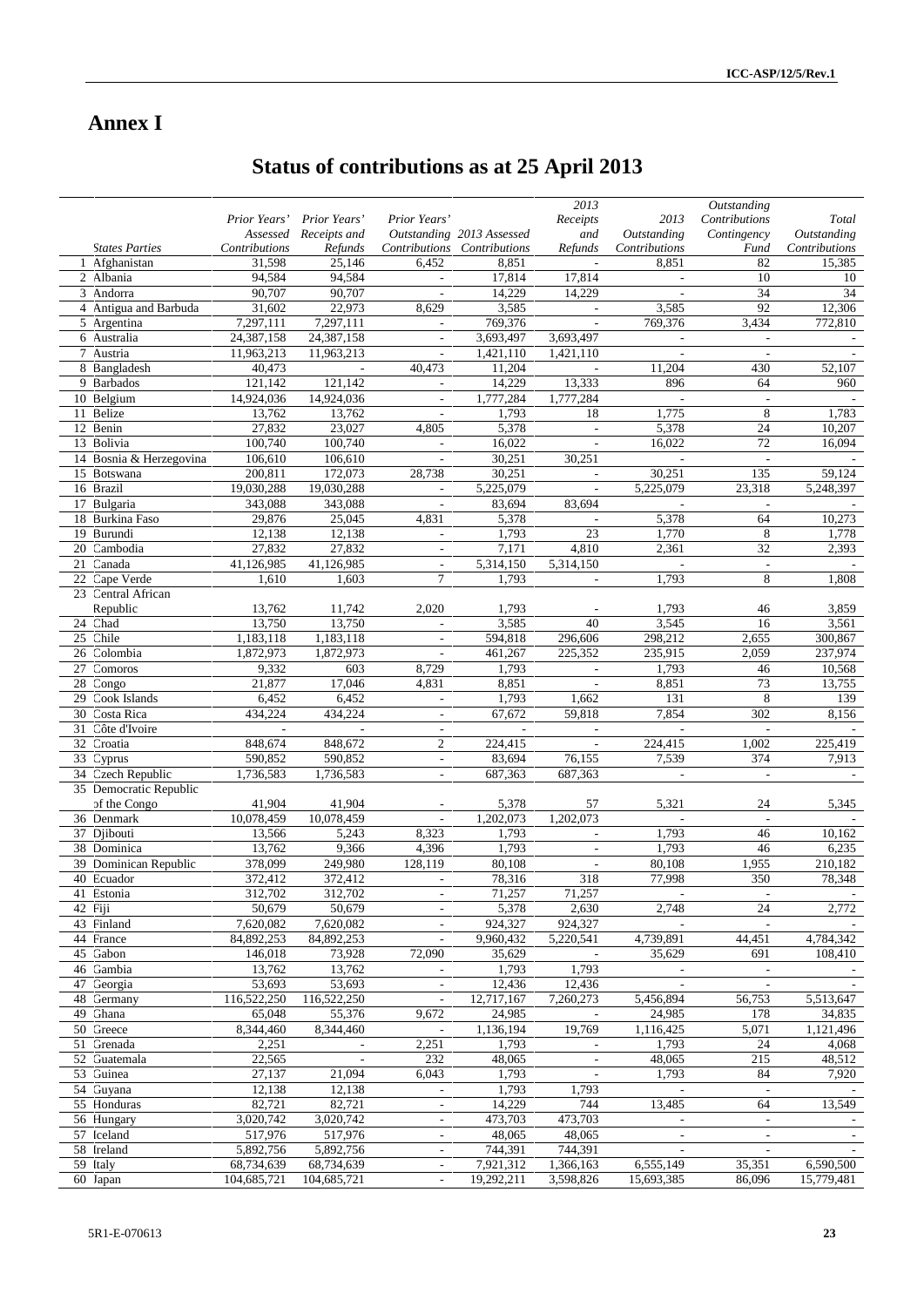|    |                                        | Prior Years' Prior Years' | Assessed Receipts and    | Prior Years'                                         | Outstanding 2013 Assessed             | 2013<br>Receipts<br>and            | 2013<br>Outstanding         | Outstanding<br>Contributions<br>Contingency | Total<br>Outstanding     |
|----|----------------------------------------|---------------------------|--------------------------|------------------------------------------------------|---------------------------------------|------------------------------------|-----------------------------|---------------------------------------------|--------------------------|
|    | <b>States Parties</b>                  | Contributions<br>167,985  | Refunds<br>167,985       |                                                      | Contributions Contributions<br>39,214 | Refunds                            | Contributions<br>39,214     | Fund<br>175                                 | Contributions<br>39,389  |
|    | 61 Jordan<br>62 Kenya                  | 121,688                   | 121,688                  | $\overline{\phantom{a}}$<br>$\overline{\phantom{a}}$ | 23,192                                | $\overline{\phantom{a}}$<br>19,818 | 3,374                       | 104                                         | 3,478                    |
|    | 63 Latvia                              | 324,321                   | 324,321                  |                                                      | 83,694                                | 61,998                             | 21,696                      | 374                                         | 22,070                   |
|    | 64 Lesotho                             | 13,762                    | 13,762                   | $\overline{\phantom{a}}$                             | 1,793                                 | 1,683                              | 110                         | 8                                           | 118                      |
|    | 65 Liberia                             | 12,138                    | 6,525                    | 5,613                                                | 1,793                                 | $\overline{\phantom{a}}$           | 1,793                       | 46                                          | 7,452                    |
|    | 66 Liechtenstein                       | 110,071                   | 110,071                  | $\omega$                                             | 16,022                                | 16,022                             | $\mathbf{r}$                | $\omega$                                    |                          |
|    | 67 Lithuania                           | 541,601                   | 541,601                  | $\overline{\phantom{a}}$                             | 129,966                               | 110,450                            | 19.516                      | 580                                         | 20,096                   |
|    | 68 Luxembourg                          | 1,157,592                 | 1,157,592                |                                                      | 144,195                               | 144,195                            |                             | $\overline{\phantom{a}}$                    |                          |
| 69 | Madagascar                             | 18,488                    | 13,566                   | 4,922                                                | 5,378                                 | $\overline{\phantom{a}}$           | 5,378                       | 138                                         | 10,438                   |
|    | 70 Malawi                              | 14,143                    | 12,533                   | 1,610                                                | 3,585                                 | $\sim$                             | 3,585                       | 26                                          | 5,221                    |
|    | 71 Maldives                            | 1,738                     | 1,738                    | $\mathbb{L}$                                         | 1,793                                 | $\overline{\phantom{a}}$           | 1,793                       | 8                                           | 1,801                    |
|    | 72 Mali                                | 27,832                    | 20,467                   | 7,365                                                | 7,171                                 | $\overline{\phantom{a}}$           | 7,171                       | 146                                         | 14,682                   |
|    | 73 Malta                               | 217,553                   | 217,553                  | $\overline{\phantom{a}}$                             | 28,458                                | 28,458                             | $\overline{\phantom{a}}$    | $\overline{\phantom{a}}$                    | $\overline{\phantom{a}}$ |
|    | 74 Marshall Islands                    | 13,762                    | 8,443                    | 5,319                                                | 1,793                                 | $\mathbf{r}$                       | 1,793                       | 46                                          | 7,158                    |
|    | 75 Mauritius                           | 151,400                   | 151,400                  | $\overline{\phantom{a}}$                             | 23,192                                | 18,016                             | 5,176                       | 104                                         | 5,280                    |
|    | 76 Mexico                              | 23,937,199                | 23,937,199               | $\overline{\phantom{a}}$                             | 3,280,407                             | 3,280,407                          |                             | $\overline{\phantom{a}}$                    |                          |
|    | 77 Mongolia                            | 18,447                    | 18,447                   | $\overline{\phantom{a}}$                             | 5,378                                 | $\overline{\phantom{a}}$           | 5,378                       | 24                                          | 5,402                    |
|    | 78 Montenegro                          | 24,067                    | 24,067                   | $\overline{\phantom{a}}$                             | 8,851                                 | 8,851                              | $\overline{\phantom{a}}$    | 10                                          | 10                       |
|    | 79 Namibia                             | 92,571                    | 92,571                   | $\sim$                                               | 17,814                                | 13,092                             | 4,722                       | 80                                          | 4,802                    |
|    | 80 Nauru                               | 13,762                    | 13,762                   | $\overline{\phantom{a}}$                             | 1,793                                 | 1,706                              | 87                          | 8                                           | 95                       |
|    | 81 Netherlands                         | 24,866,342                | 24,866,342               | $\overline{\phantom{a}}$                             | 2,945,521                             | 2,945,521                          | $\sim$                      | $\bar{\phantom{a}}$                         | $\sim$                   |
|    | 82 New Zealand                         | 3,451,359                 | 3,451,359                | $\overline{\phantom{a}}$                             | 450,511                               | 450,511                            | $\overline{\phantom{a}}$    | $\overline{\phantom{a}}$                    | $\overline{\phantom{a}}$ |
|    | 83 Niger                               | 18,447                    | 7,943                    | 10,504                                               | 3,585                                 | $\overline{\phantom{a}}$           | 3,585                       | 92                                          | 14,181                   |
|    | 84 Nigeria                             | 787,256                   | 787,256                  | $\bar{\phantom{a}}$                                  | 160,329                               | 42,456                             | 117,873                     | 716                                         | 118,589                  |
|    | $85$ Norway                            | 10,676,869                | $\overline{10,676,869}$  | $\overline{\phantom{a}}$                             | 1,515,560                             | 1,515,560                          | ÷                           | $\overline{\phantom{a}}$                    |                          |
|    | 86 Panama                              | 292,466                   | 292,466                  | $\sim$                                               | 46,272                                | 3,089                              | 43,183                      | 207                                         | 43,390                   |
| 87 | Paraguay                               | 113,545                   | 91,880                   | 21,665                                               | 17,814                                | $\overline{\phantom{a}}$           | 17,814                      | 346                                         | 39,825                   |
| 88 | Peru                                   | 1,211,776                 | 1,196,349                | 15,427                                               | 208,394                               | $\sim$                             | 208,394                     | 930                                         | 224,751                  |
| 89 | Philippines                            | 168,138                   | 168,138                  | $\overline{\phantom{a}}$                             | 274,273                               | 139,929                            | 134,344                     | 1,224                                       | 135,568                  |
|    | 90 Poland                              | 8,179,920                 | 8,179,920                | $\overline{\phantom{a}}$                             | 1,640,148                             | 1,640,148                          | $\overline{\phantom{a}}$    | $\overline{\phantom{a}}$                    | $\overline{\phantom{a}}$ |
|    | 91 Portugal                            | 6,906,175                 | 6,906,175                | $\sim$                                               | 844,106                               | 14,718                             | 829,388                     | 3,767                                       | 833,155                  |
| 92 | Republic of Korea                      | 28,214,381                | 28,214,381               | $\overline{\phantom{a}}$                             | 3,551,095                             | 77,109                             | 3,473,986                   | 15,848                                      | 3,489,834                |
|    | 93 Republic of Moldova                 | 6,295                     | 6,295                    | $\overline{\phantom{a}}$                             | 5,378                                 |                                    | 5,378                       | 24                                          | 5,402                    |
|    | 94 Romania                             | 1,417,014                 | 1,417,014                | $\overline{\phantom{a}}$                             | 402,446                               | 287,895                            | 114,551                     | 1,796                                       | 116,347                  |
| 95 | Saint Kitts and Nevis                  | 9,332                     | 9,332                    | $\omega$                                             | 1,793                                 | 1,793                              | $\overline{\phantom{a}}$    | $\overline{\phantom{a}}$                    |                          |
|    | 96 Saint Lucia                         | 3,404                     | $\overline{\phantom{a}}$ | 3,404                                                | 1,793                                 | $\overline{\phantom{a}}$           | 1,793                       | 46                                          | 5,243                    |
|    | 97 Saint Vincent and the<br>Grenadines | 13,566                    | 11,956                   | 1,610                                                | 1,793                                 |                                    | 1,793                       | 13                                          | 3,416                    |
|    | 98 Samoa                               | 13,644                    | 13,644                   | $\sim$                                               | 1,793                                 | 1,681                              | 112                         | 8                                           | 120                      |
| 99 | San Marino                             | 40,668                    | 40,668                   | $\overline{\phantom{a}}$                             | 5,378                                 | 5,378                              | $\overline{\phantom{a}}$    | $\overline{\phantom{a}}$                    |                          |
|    | 100 Senegal                            | 69,128                    | 59,508                   | 9,620                                                | 10,644                                | $\sim$                             | 10,644                      | 48                                          | 20,312                   |
|    | 101 Serbia                             | 355,264                   | 355,264                  | $\overline{\phantom{a}}$                             | 71,257                                | 61,025                             | 10,232                      | 318                                         | 10,550                   |
|    | 102 Seychelles                         | 6,808                     | 6,808                    |                                                      | 1,793                                 | 156                                | 1,637                       | 8                                           | 1,645                    |
|    | 103 Sierra Leone                       | 13,762                    | 9,365                    | 4,397                                                | 1,793                                 |                                    | 1,793                       | 46                                          | 6,236                    |
|    | 104 Slovakia                           | 1,176,147                 | 1,176,147                | $\omega$                                             | 304.524                               | 304,524                            | $\omega$                    | $\sim$                                      | $\overline{\phantom{a}}$ |
|    | 105 Slovenia                           | 1,287,707                 | 1,287,707                | $\overline{\phantom{a}}$                             | 178,143                               | 178,143                            | $\overline{\phantom{a}}$    | $\overline{\phantom{a}}$                    | $\overline{\phantom{a}}$ |
|    | 106 South Africa                       | 4,518,268                 | 4,518,268                | $\overline{\phantom{a}}$                             | 662,490                               | 9,336                              | 653,154                     | 2,957                                       | 656,111                  |
|    | 107 Spain                              | 39,727,262                | 39,727,262               | $\overline{\phantom{a}}$                             | 5,294,543                             | 86,234                             | 5,208,309                   | 23,628                                      | 5,231,937                |
|    | 108 Suriname                           | 15,825                    | 15,825                   | $\overline{\phantom{a}}$                             | 7,171                                 | 4,808                              | 2,363                       | 32                                          | 2,395                    |
|    | 109 Sweden                             | 14,383,826                | 14,383,826               | $\blacksquare$                                       | 1,709,612                             | 1,709,612                          | $\mathcal{L}^{\mathcal{A}}$ | $\sim$                                      |                          |
|    | 110 Switzerland                        | 16,291,293                | 16,291,293               | $\overline{\phantom{a}}$                             | 1,864,563                             | 1,864,563                          | $\overline{\phantom{a}}$    | $\overline{\phantom{a}}$                    | $\overline{\phantom{a}}$ |
|    | 111 Tajikistan                         | 18,447                    | 18,447                   | $\overline{\phantom{a}}$                             | 5,378                                 | 3,207                              | 2,171                       | 24                                          | 2,195                    |
|    | 112 The FYR of Macedonia               | 82,889                    | 51,687                   | 31,202                                               | 14,229                                | $\sim$                             | 14,229                      | 330                                         | 45,761                   |
|    | 113 Timor-Leste                        | 13,644                    | 13,603                   | 41                                                   | 3,585                                 | $\overline{\phantom{a}}$           | 3,585                       | 16                                          | 3,642                    |
|    | 114 Trinidad and Tobago                | 424,114                   | 424,114                  | $\omega$                                             | 78,316                                | 78,316                             |                             |                                             |                          |
|    | 115 Tunisia                            | 63,738                    | 63,738                   | $\overline{\phantom{a}}$                             | 64,087                                | 5,659                              | 58,428                      | 286                                         | 58,714                   |
|    | 116 Uganda                             | 68,829                    | 68,829                   | $\overline{\phantom{a}}$                             | 10,644                                | 35                                 | 10,609                      | 48                                          | 10,657                   |
|    | 117 United Kingdom                     | 88,460,083                | 88,460,083               | $\omega$                                             | 9,223,100                             | 2,316,065                          | 6,907,035                   | 41,160                                      | 6,948,195                |
|    | 118 United Republic of                 |                           |                          |                                                      |                                       |                                    |                             |                                             |                          |
|    | Tanzania                               | 90,401                    | 65,945                   | 24,456                                               | 11,204                                |                                    | 11,204                      | 354                                         | 36,014                   |
|    | 119 Uruguay                            | 490,180                   | 488,378                  | 1,802                                                | 92,657                                | $\overline{\phantom{a}}$           | 92,657                      | 414                                         | 94,873                   |
|    | 120 Vanuatu                            | 1,480                     | $\sim$                   | 1,480                                                | 1,793                                 |                                    | 1,793                       | 8                                           | 3,281                    |
|    | 121 Venezuela                          | 3,174,062                 | 3,174,062                | $\mathcal{L}_{\mathcal{A}}$                          | 1,116,587                             | 175,860                            | 940,727                     | 4,983                                       | 945,710                  |
|    | 122 Zambia                             | 32,134                    | 32,134                   | $\overline{\phantom{a}}$                             | 10,644                                | $\overline{\phantom{a}}$           | 10,644                      | 48                                          | 10,692                   |
|    | Rounding diff.                         |                           |                          |                                                      | $-11$                                 |                                    |                             |                                             |                          |
|    |                                        | 822,788,596               | 822,275,183              | 491,080                                              | 112,039,600                           | 52,294,395                         | 59,745,216                  | 367,421                                     | 60,603,717               |

*Note: concerns outstanding assessed programme budget contributions and replenishments of the Contingency Fund; does not include outstanding advances to the Working Capital Fund.*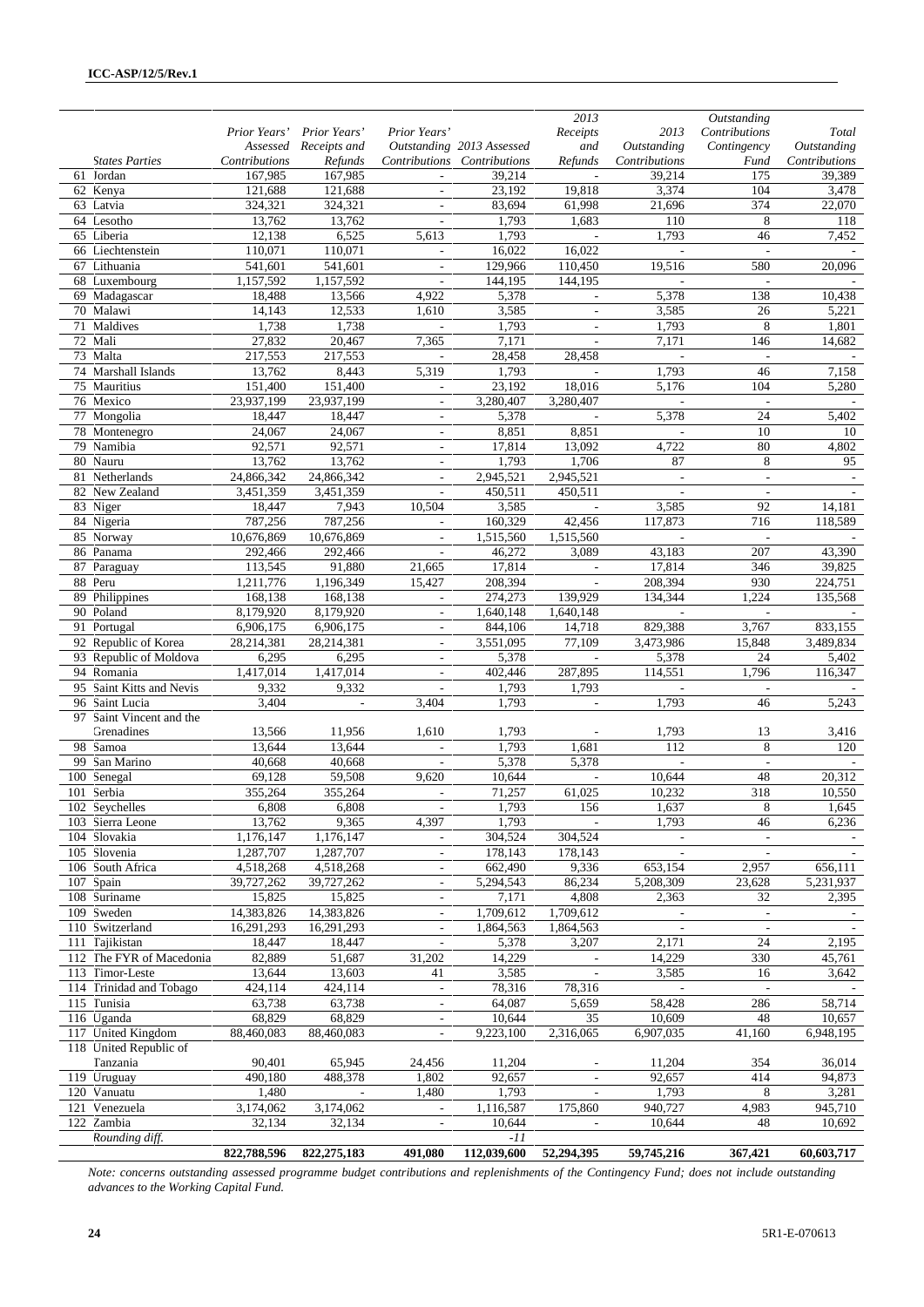# **Annex II**

# **Human resources tables**

#### **Table 1: Geographical Representation of ICC Professional Staff**

Status as at 31 March 2013

Total number of professionals: 319 Total number of nationalities: 76

#### **Distribution per region:**

| Region                  | Nationality                       | Total                                                                                                                                                                    |
|-------------------------|-----------------------------------|--------------------------------------------------------------------------------------------------------------------------------------------------------------------------|
| African                 | Algeria                           | $\mathbf{1}$                                                                                                                                                             |
|                         | Benin                             | $\mathbf{1}$                                                                                                                                                             |
|                         | <b>Burkina Faso</b>               | 1                                                                                                                                                                        |
|                         | Cameroon                          | $\mathbf{1}$                                                                                                                                                             |
|                         | Congo, Democratic Republic of the | $\overline{2}$                                                                                                                                                           |
|                         | Cote d'Ivoire                     | $\overline{c}$                                                                                                                                                           |
|                         | Egypt                             | $\overline{\mathcal{L}}$                                                                                                                                                 |
|                         | Gambia                            | $\overline{2}$                                                                                                                                                           |
|                         | Ghana                             | 2                                                                                                                                                                        |
|                         | Guinea                            | $\mathbf{1}$                                                                                                                                                             |
|                         | Kenya                             | 3                                                                                                                                                                        |
|                         | Lesotho                           | $\mathbf{1}$                                                                                                                                                             |
|                         | Malawi                            | $\mathbf{1}$                                                                                                                                                             |
|                         | Mali                              | $\overline{c}$                                                                                                                                                           |
|                         | Mauritius                         | $\mathbf{1}$                                                                                                                                                             |
|                         | Niger                             | $\overline{\mathbf{3}}$                                                                                                                                                  |
|                         | Nigeria                           | 3                                                                                                                                                                        |
|                         | Rwanda                            | $\mathbf{1}$                                                                                                                                                             |
|                         | Senegal                           | 3                                                                                                                                                                        |
|                         | Sierra Leone                      | 3                                                                                                                                                                        |
|                         | South Africa                      | 10                                                                                                                                                                       |
|                         | Togo                              | $\mathbf{1}$                                                                                                                                                             |
|                         | Uganda                            | $\overline{2}$                                                                                                                                                           |
|                         | United Republic of Tanzania       | $\overline{c}$                                                                                                                                                           |
|                         | Zimbabwe                          | $\mathbf{1}$                                                                                                                                                             |
|                         | <b>Total</b>                      | 54                                                                                                                                                                       |
| Asian                   | China                             | $\mathbf{1}$                                                                                                                                                             |
|                         | Cyprus                            | 1                                                                                                                                                                        |
|                         | Iran (Islamic Republic of)        | $\overline{4}$                                                                                                                                                           |
|                         | Japan                             | 3                                                                                                                                                                        |
|                         | Jordan                            | $\mathbf{1}$                                                                                                                                                             |
|                         | Lebanon                           | $\overline{c}$                                                                                                                                                           |
|                         | Mongolia                          | 1                                                                                                                                                                        |
|                         | Palestinian Territory, Occupied   |                                                                                                                                                                          |
|                         |                                   |                                                                                                                                                                          |
|                         |                                   |                                                                                                                                                                          |
|                         | Philippines                       |                                                                                                                                                                          |
|                         | Republic of Korea                 |                                                                                                                                                                          |
|                         | Singapore                         |                                                                                                                                                                          |
|                         | Sri Lanka                         |                                                                                                                                                                          |
|                         | <b>Total</b>                      |                                                                                                                                                                          |
|                         | Albania                           |                                                                                                                                                                          |
|                         | Bosnia and Herzegovina            |                                                                                                                                                                          |
|                         | Bulgaria                          |                                                                                                                                                                          |
|                         | Croatia                           |                                                                                                                                                                          |
|                         | Georgia                           | 1<br>1                                                                                                                                                                   |
|                         | Poland                            |                                                                                                                                                                          |
|                         | Romania                           |                                                                                                                                                                          |
| <b>Eastern European</b> | <b>Russian Federation</b>         |                                                                                                                                                                          |
|                         | Serbia                            |                                                                                                                                                                          |
|                         | Ukraine                           |                                                                                                                                                                          |
|                         | <b>Total</b>                      |                                                                                                                                                                          |
| <b>GRULAC</b>           | Argentina<br><b>Brazil</b>        | 1<br>$\overline{c}$<br>1<br>$\overline{2}$<br>$\mathbf{1}$<br>20<br>1<br>4<br>1<br>$\mathbf{1}$<br>7<br>$\overline{2}$<br>$\overline{4}$<br>$\mathbf{1}$<br>23<br>4<br>1 |

Excluding Elected Officials and 37 language staff.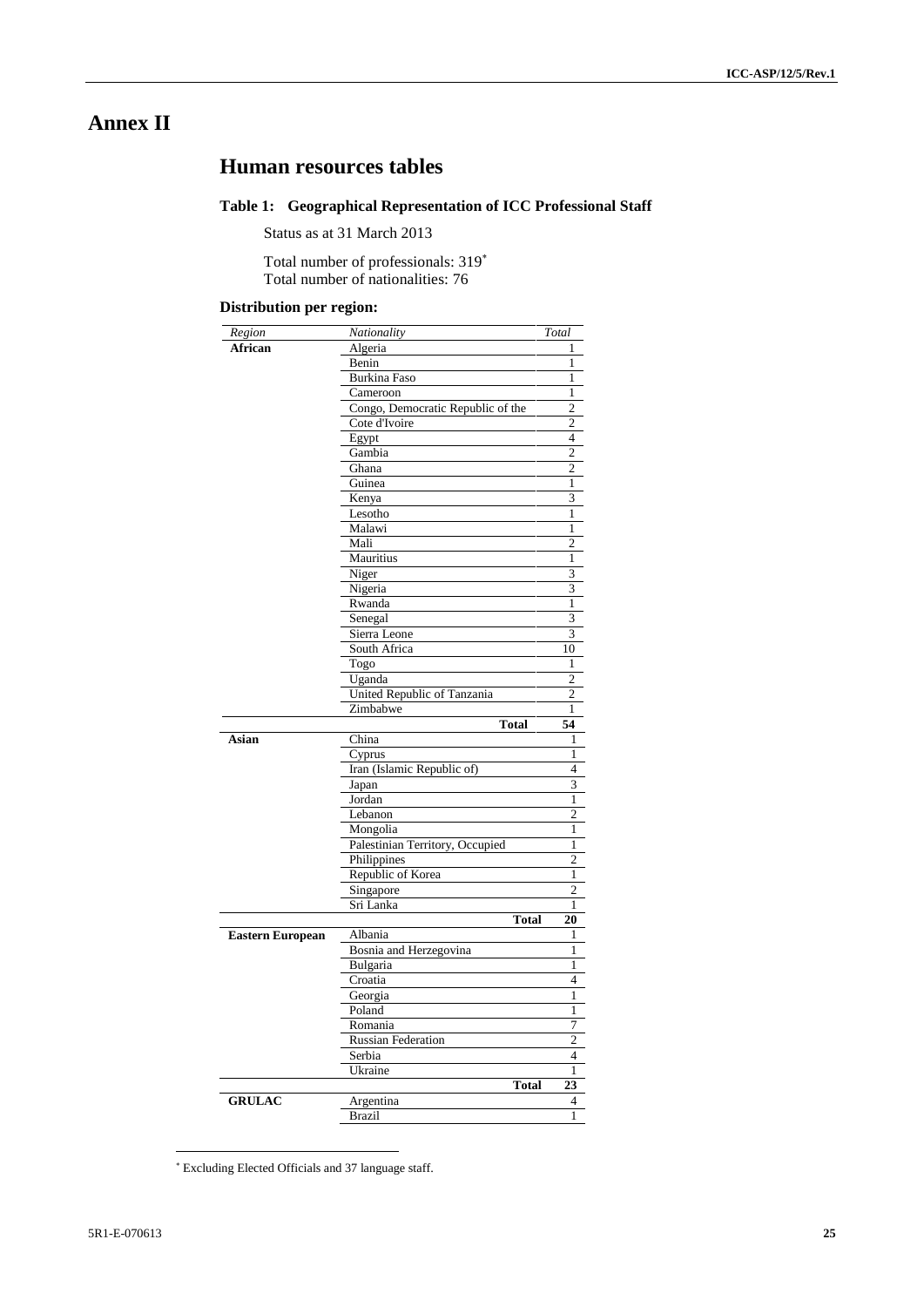| Region      | Nationality                        | Total                   |
|-------------|------------------------------------|-------------------------|
|             | Chile                              | 2                       |
|             | Colombia                           | 6                       |
|             | Costa Rica                         | 1                       |
|             | Ecuador                            | $\overline{\mathbf{3}}$ |
|             | Mexico                             | $\overline{2}$          |
|             | Peru                               | $\overline{\mathbf{3}}$ |
|             | Trinidad and Tobago                | $\overline{2}$          |
|             | Venezuela (Bolivarian Republic of) | $\overline{2}$          |
|             | <b>Total</b>                       | 26                      |
| <b>WEOG</b> | Australia                          | 12                      |
|             | Austria                            | $\overline{2}$          |
|             | Belgium                            | 10                      |
|             | Canada                             | 13                      |
|             | Denmark                            | 1                       |
|             | Finland                            | 3                       |
|             | France                             | 46                      |
|             | Germany                            | 12                      |
|             | Greece                             | 3                       |
|             | Ireland                            | 6                       |
|             | Italy                              | 11                      |
|             | Netherlands                        | 19                      |
|             | New Zealand                        | 4                       |
|             | Portugal                           | $\overline{4}$          |
|             | Spain                              | 11                      |
|             | Sweden                             | 1                       |
|             | Switzerland                        | 1                       |
|             | United Kingdom                     | 28                      |
|             | <b>United States of America</b>    | Q                       |
|             | <b>Total</b>                       | 196                     |

#### **Table 2: Geographical Representation of professional staff per post, per region\***

Status as at 31 March 2013

#### **Number of Staff per post, per region**

| Grade | Region           | Nationality               |                        | Total                     |
|-------|------------------|---------------------------|------------------------|---------------------------|
| $D-1$ | African          | Lesotho                   |                        |                           |
|       |                  |                           | Africa Total           |                           |
|       | <b>GRULAC</b>    | Ecuador                   |                        |                           |
|       |                  |                           | <b>GRULAC</b> Total    | 1                         |
|       | <b>WEOG</b>      | Belgium                   |                        | $\overline{c}$            |
|       |                  | France                    |                        |                           |
|       |                  | Italy                     |                        |                           |
|       |                  | <b>Netherlands</b>        |                        |                           |
|       |                  | United Kingdom            |                        | 1                         |
|       |                  |                           | <b>WEOG</b> Total      | 6                         |
|       |                  |                           | D-1 Total              | $\overline{\bf 8}$        |
| $P-5$ | African          | Kenya                     |                        |                           |
|       |                  | Mali                      |                        |                           |
|       |                  | Senegal                   |                        |                           |
|       |                  | South Africa              |                        | 3                         |
|       |                  |                           | African Total          | 6                         |
|       | Asian            | Jordan                    |                        |                           |
|       |                  | Philippines               |                        |                           |
|       |                  | Singapore                 |                        | 1                         |
|       |                  |                           | <b>Asian Total</b>     | $\overline{\overline{3}}$ |
|       | Eastern European | <b>Russian Federation</b> |                        |                           |
|       |                  | Serbia                    |                        |                           |
|       |                  |                           | Eastern European Total | $\overline{c}$            |
|       | <b>GRULAC</b>    | Argentina                 |                        |                           |
|       |                  | Ecuador                   |                        |                           |
|       |                  |                           | <b>GRULAC</b> Total    | $\overline{2}$            |

<sup>\*</sup> Excluding 33 language staff.

Excluding Elected Officials and 37 language staff.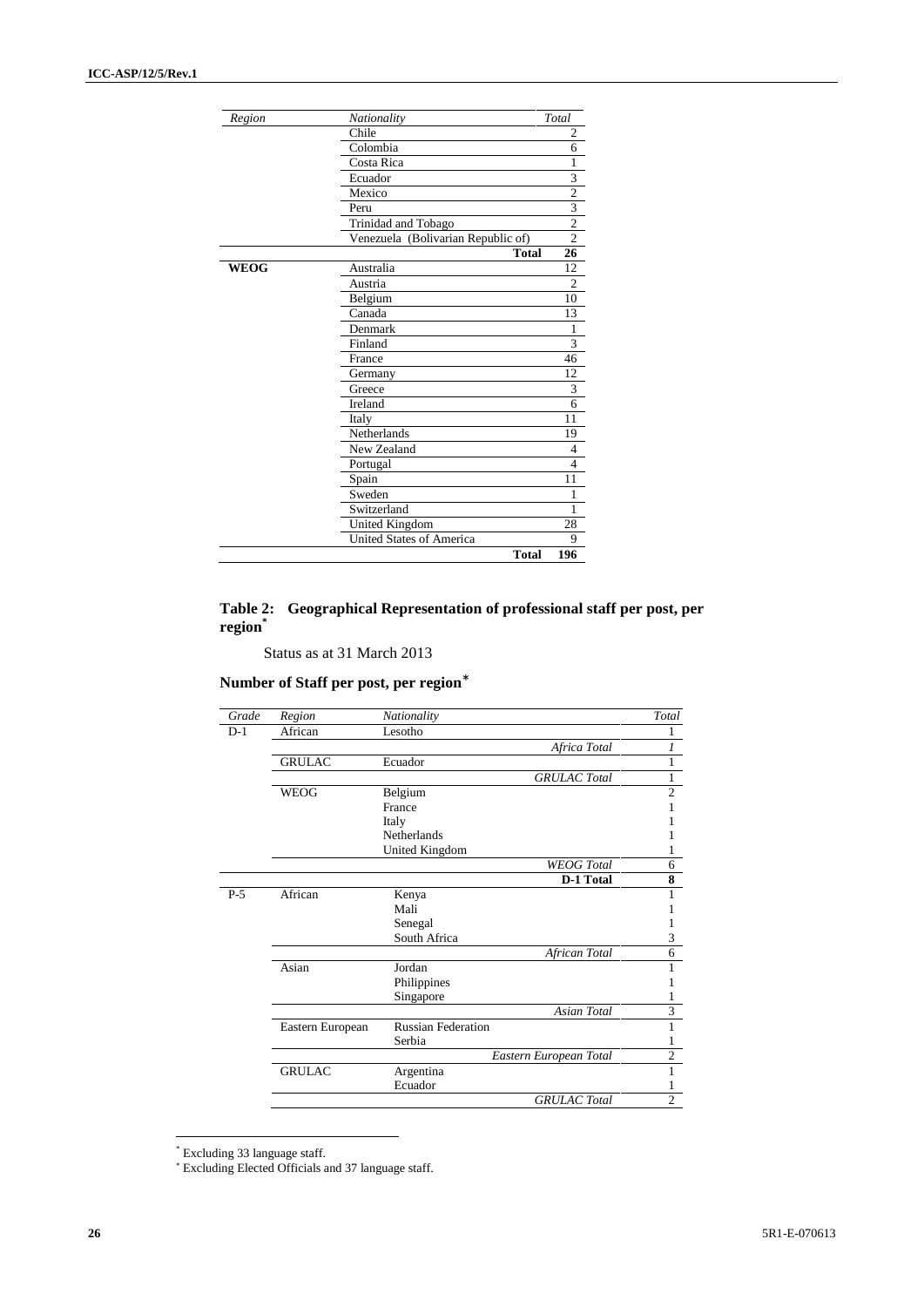|       | WEOG                | Australia                         | 1                |  |  |  |  |  |  |  |  |
|-------|---------------------|-----------------------------------|------------------|--|--|--|--|--|--|--|--|
|       |                     | Canada                            | 1                |  |  |  |  |  |  |  |  |
|       |                     | Finland                           | 1                |  |  |  |  |  |  |  |  |
|       |                     | France                            | 3                |  |  |  |  |  |  |  |  |
|       |                     | Germany                           | 3                |  |  |  |  |  |  |  |  |
|       |                     | Ireland                           | 1                |  |  |  |  |  |  |  |  |
|       |                     | Italy                             | $\overline{c}$   |  |  |  |  |  |  |  |  |
|       |                     | Portugal                          | $\mathbf{1}$     |  |  |  |  |  |  |  |  |
|       |                     |                                   | $\overline{c}$   |  |  |  |  |  |  |  |  |
|       |                     | Spain                             |                  |  |  |  |  |  |  |  |  |
|       |                     | United Kingdom                    | $\overline{c}$   |  |  |  |  |  |  |  |  |
|       |                     | <b>United States of America</b>   | $\overline{c}$   |  |  |  |  |  |  |  |  |
|       |                     | <b>WEOG</b> Total                 | 19<br>32         |  |  |  |  |  |  |  |  |
|       | P-5 Total<br>Africa |                                   |                  |  |  |  |  |  |  |  |  |
| $P-4$ |                     | Congo, Democratic Republic of the | 1                |  |  |  |  |  |  |  |  |
|       |                     | Cote d'Ivoire                     | 1                |  |  |  |  |  |  |  |  |
|       |                     | Ghana                             | 1                |  |  |  |  |  |  |  |  |
|       |                     | Niger                             | 1                |  |  |  |  |  |  |  |  |
|       |                     | Nigeria                           | 1                |  |  |  |  |  |  |  |  |
|       |                     | Sierra Leone                      | 1                |  |  |  |  |  |  |  |  |
|       |                     | South Africa                      | 1                |  |  |  |  |  |  |  |  |
|       |                     | United Republic of Tanzania       | $\mathbf{1}$     |  |  |  |  |  |  |  |  |
|       |                     | African Total                     | $\boldsymbol{8}$ |  |  |  |  |  |  |  |  |
|       |                     |                                   | 3                |  |  |  |  |  |  |  |  |
|       | Asian               | Iran (Islamic Republic of)        |                  |  |  |  |  |  |  |  |  |
|       |                     | Lebanon                           | 1                |  |  |  |  |  |  |  |  |
|       |                     | Asian Total                       | 4                |  |  |  |  |  |  |  |  |
|       | Eastern European    | Croatia                           | $\mathbf{1}$     |  |  |  |  |  |  |  |  |
|       |                     | Romania                           | 1                |  |  |  |  |  |  |  |  |
|       |                     | Ukraine                           | 1                |  |  |  |  |  |  |  |  |
|       |                     | Eastern European Total            | $\mathfrak{Z}$   |  |  |  |  |  |  |  |  |
|       | <b>GRULAC</b>       | Colombia                          | $\mathbf{1}$     |  |  |  |  |  |  |  |  |
|       |                     | Trinidad and Tobago               | $\overline{c}$   |  |  |  |  |  |  |  |  |
|       |                     | Venezuela                         | $\,1$            |  |  |  |  |  |  |  |  |
|       |                     | <b>GRULAC</b> Total               | $\overline{4}$   |  |  |  |  |  |  |  |  |
|       |                     |                                   |                  |  |  |  |  |  |  |  |  |
|       | WEOG                | Australia                         | 3                |  |  |  |  |  |  |  |  |
|       |                     | Belgium                           | 1                |  |  |  |  |  |  |  |  |
|       |                     | Canada                            | 1                |  |  |  |  |  |  |  |  |
|       |                     | Denmark                           | 1                |  |  |  |  |  |  |  |  |
|       |                     | Finland                           | 1                |  |  |  |  |  |  |  |  |
|       |                     | France                            | 7                |  |  |  |  |  |  |  |  |
|       |                     | Germany                           | 3                |  |  |  |  |  |  |  |  |
|       |                     | Ireland                           | $\mathbf{1}$     |  |  |  |  |  |  |  |  |
|       |                     | Italy                             | 3                |  |  |  |  |  |  |  |  |
|       |                     | Netherlands                       |                  |  |  |  |  |  |  |  |  |
|       |                     |                                   | 6                |  |  |  |  |  |  |  |  |
|       |                     | Portugal                          | 1                |  |  |  |  |  |  |  |  |
|       |                     | Spain                             | 1                |  |  |  |  |  |  |  |  |
|       |                     | United Kingdom                    | 8                |  |  |  |  |  |  |  |  |
|       |                     | United States of America          | 1                |  |  |  |  |  |  |  |  |
|       |                     | <b>WEOG</b> Total                 | 38               |  |  |  |  |  |  |  |  |
|       |                     | P-4 Total                         | 57               |  |  |  |  |  |  |  |  |
| $P-3$ | African             | Algeria                           | ı                |  |  |  |  |  |  |  |  |
|       |                     | Benin                             | 1                |  |  |  |  |  |  |  |  |
|       |                     | <b>Burkina Faso</b>               | 1                |  |  |  |  |  |  |  |  |
|       |                     | Cote d'Ivoire                     | 1                |  |  |  |  |  |  |  |  |
|       |                     | Egypt                             | 1                |  |  |  |  |  |  |  |  |
|       |                     | Kenya                             | 1                |  |  |  |  |  |  |  |  |
|       |                     | Malawi                            | 1                |  |  |  |  |  |  |  |  |
|       |                     | Mali                              | 1                |  |  |  |  |  |  |  |  |
|       |                     |                                   | $\overline{c}$   |  |  |  |  |  |  |  |  |
|       |                     | Niger                             |                  |  |  |  |  |  |  |  |  |
|       |                     | Nigeria                           | 1                |  |  |  |  |  |  |  |  |
|       |                     | South Africa                      | 6                |  |  |  |  |  |  |  |  |
|       |                     | United Republic of Tanzania       | $\mathbf{1}$     |  |  |  |  |  |  |  |  |
|       |                     | African Total                     | 18               |  |  |  |  |  |  |  |  |
|       | Asian               | Iran (Islamic Republic of)        | 1                |  |  |  |  |  |  |  |  |
|       |                     | Mongolia                          | 1                |  |  |  |  |  |  |  |  |
|       |                     | Palestinian Territory, Occupied   | 1                |  |  |  |  |  |  |  |  |
|       |                     |                                   | 1                |  |  |  |  |  |  |  |  |
|       |                     | Philippines                       |                  |  |  |  |  |  |  |  |  |
|       |                     | Singapore                         | 1                |  |  |  |  |  |  |  |  |
|       |                     | Asian Total                       | 5                |  |  |  |  |  |  |  |  |
|       | Eastern European    | Albania                           | $\mathbf{1}$     |  |  |  |  |  |  |  |  |
|       |                     | Georgia                           | 1                |  |  |  |  |  |  |  |  |
|       |                     | Poland                            | 1                |  |  |  |  |  |  |  |  |
|       |                     | Romania                           | 1                |  |  |  |  |  |  |  |  |
|       |                     | Serbia                            | $\mathbf{1}$     |  |  |  |  |  |  |  |  |
|       |                     | Eastern European Total            | 5                |  |  |  |  |  |  |  |  |
|       |                     |                                   |                  |  |  |  |  |  |  |  |  |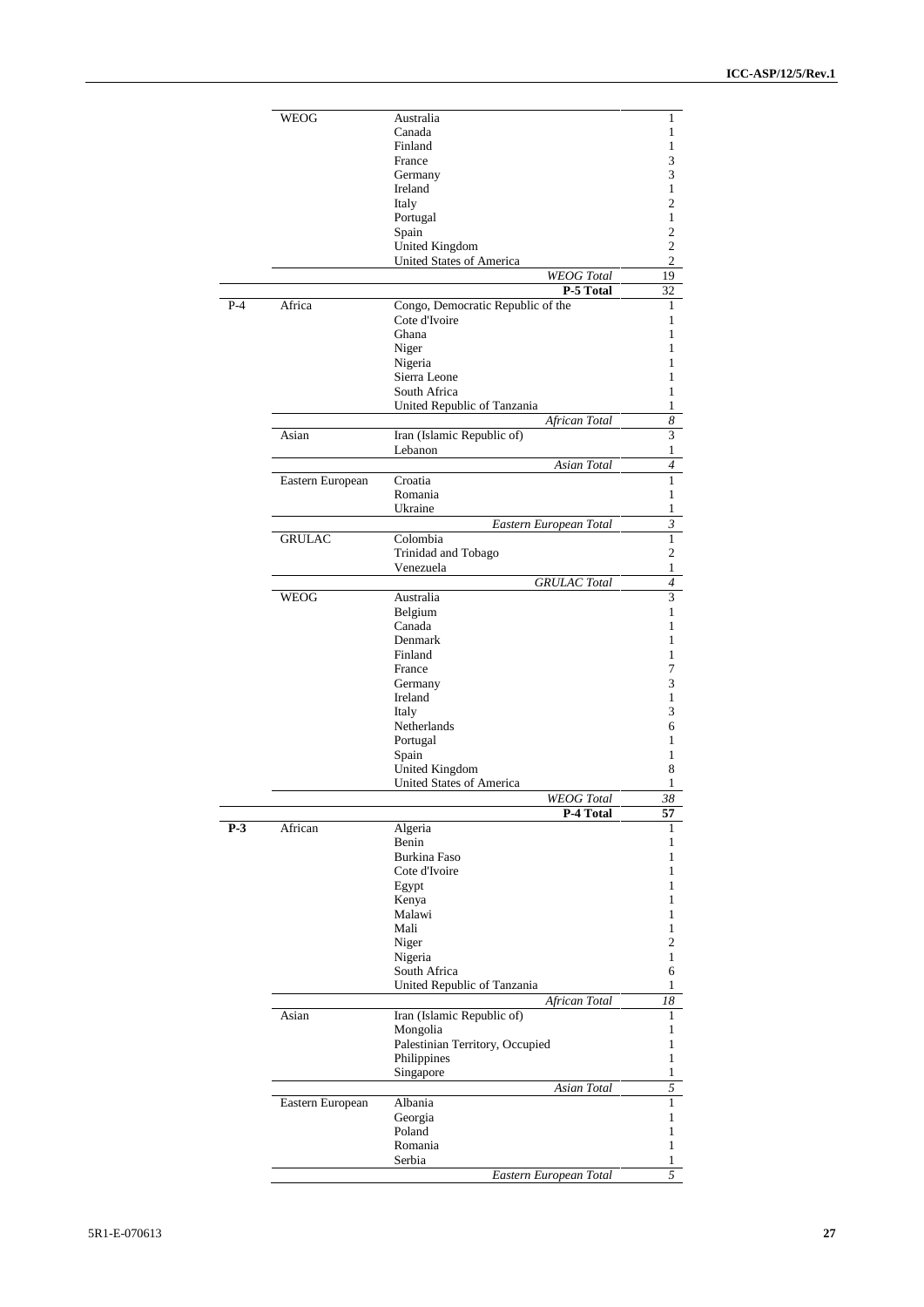|       | <b>GRULAC</b>    | Argentina                                     | 1                                |
|-------|------------------|-----------------------------------------------|----------------------------------|
|       |                  | Chile<br>Colombia                             | 1<br>$\overline{4}$              |
|       |                  | Costa Rica                                    | 1                                |
|       |                  | Ecuador                                       | 1                                |
|       |                  | Mexico                                        | $\mathbf{1}$                     |
|       |                  | Peru                                          | 1                                |
|       |                  | <b>GRULAC</b> Total                           | 10                               |
|       | WEOG             | Australia                                     | $\mathfrak s$                    |
|       |                  | Austria                                       | $\sqrt{2}$                       |
|       |                  | Belgium<br>Canada                             | 6<br>$\overline{4}$              |
|       |                  | Finland                                       | 1                                |
|       |                  | France                                        | 13                               |
|       |                  | Germany                                       | 5                                |
|       |                  | Greece                                        | 1                                |
|       |                  | Ireland                                       | 3                                |
|       |                  | Italy                                         | 3                                |
|       |                  | <b>Netherlands</b>                            | 3                                |
|       |                  | New Zealand<br>Portugal                       | $\overline{c}$<br>$\overline{c}$ |
|       |                  | Spain                                         | 3                                |
|       |                  | Switzerland                                   | $\mathbf{1}$                     |
|       |                  | <b>United Kingdom</b>                         | 8                                |
|       |                  | <b>United States of America</b>               | $\overline{4}$                   |
|       |                  | <b>WEOG</b> Total                             | 66                               |
|       |                  | P-3 Total                                     | 104                              |
| $P-2$ | African          | Cameroon<br>Congo, Democratic Republic of the | 1<br>1                           |
|       |                  | Egypt                                         | 3                                |
|       |                  | Gambia                                        | 1                                |
|       |                  | Ghana                                         | 1                                |
|       |                  | Kenya                                         | 1                                |
|       |                  | Rwanda                                        | 1                                |
|       |                  | Senegal                                       | $\overline{c}$                   |
|       |                  | Sierra Leone                                  | $\overline{c}$                   |
|       |                  | Togo<br>Uganda                                | $\mathbf{1}$<br>1                |
|       |                  | Zimbabwe                                      | $\mathbf{1}$                     |
|       |                  | African Total                                 | 16                               |
|       | Asian            | China                                         | 1                                |
|       |                  | Cyprus                                        | 1                                |
|       |                  | Japan                                         | 3                                |
|       |                  | Lebanon                                       | 1<br>$\mathbf{1}$                |
|       |                  | Republic of Korea<br>Sri Lanka                | 1                                |
|       |                  | Asian Total                                   | 8                                |
|       | Eastern European | Bulgaria                                      | $\mathbf{I}$                     |
|       |                  | Croatia                                       | $\sqrt{2}$                       |
|       |                  | Romania                                       | $\overline{4}$                   |
|       |                  | Serbia                                        | $\sqrt{2}$                       |
|       |                  | Eastern European Total                        | $\overline{9}$                   |
|       | <b>GRULAC</b>    | Argentina                                     | $\overline{c}$                   |
|       |                  | <b>Brazil</b><br>Colombia                     | $\mathbf{1}$<br>$\mathbf{1}$     |
|       |                  | Mexico                                        | $\mathbf{1}$                     |
|       |                  | Peru                                          | $\overline{c}$                   |
|       |                  | <b>GRULAC</b> Total                           | $\overline{7}$                   |
|       | <b>WEOG</b>      | Australia                                     | 3                                |
|       |                  | Canada                                        | 6                                |
|       |                  | France                                        | 18                               |
|       |                  | Germany                                       | 1                                |
|       |                  | Greece                                        | $\overline{2}$                   |
|       |                  | Italy                                         | $\mathbf{1}$                     |
|       |                  | Netherlands<br>New Zealand                    | $\,$ 8 $\,$<br>$\overline{c}$    |
|       |                  | Spain                                         | $\sqrt{3}$                       |
|       |                  | Sweden                                        | $\mathbf{1}$                     |
|       |                  | <b>United Kingdom</b>                         | $\,$ 8 $\,$                      |
|       |                  | United States of America                      | $\overline{2}$                   |
|       |                  | <b>WEOG</b> Total                             | 55                               |
|       |                  | P-2 Total                                     | 95                               |
|       |                  |                                               |                                  |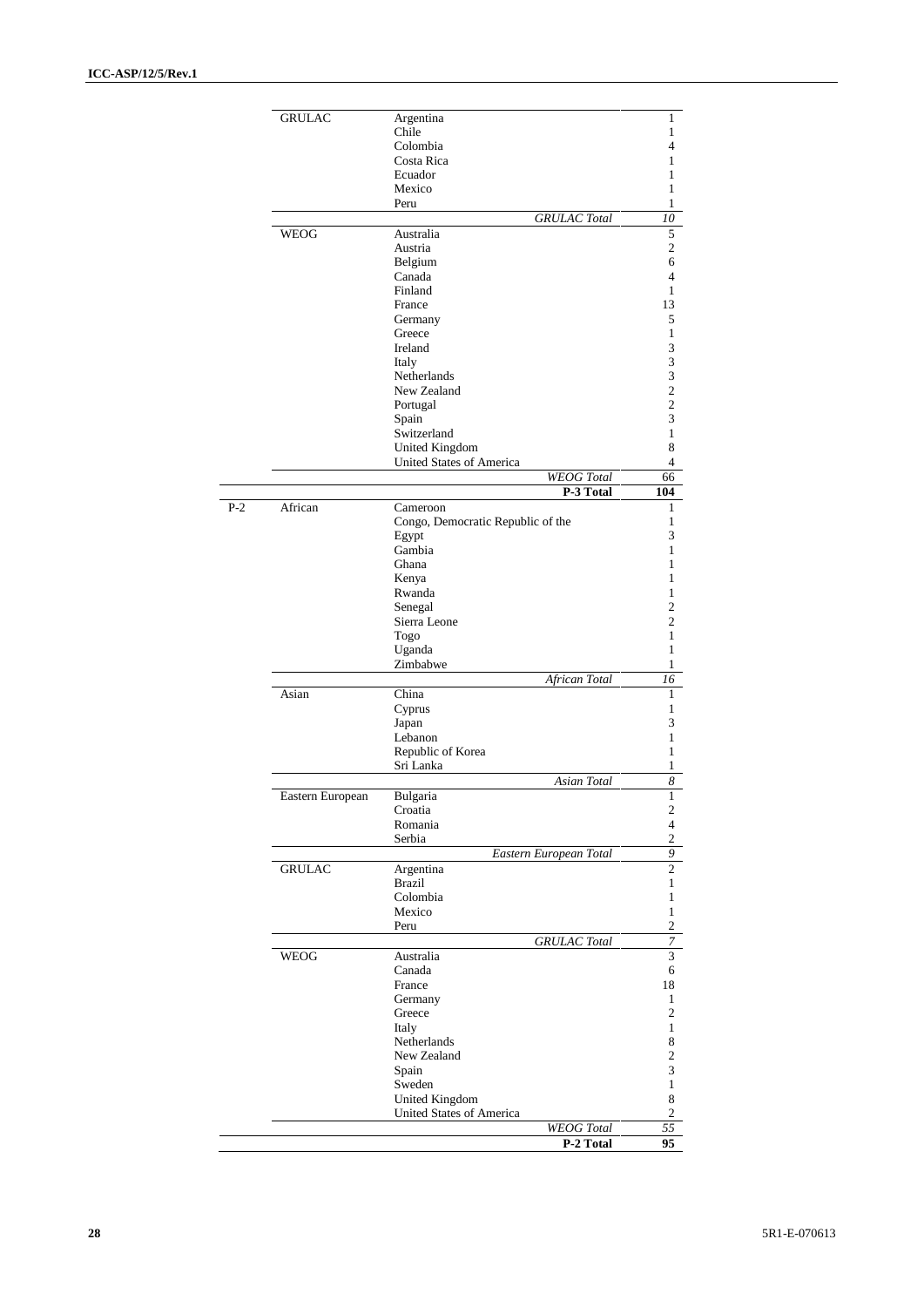| $P-1$ | African          | Gambia                               |                        | 1                       |  |  |  |  |  |
|-------|------------------|--------------------------------------|------------------------|-------------------------|--|--|--|--|--|
|       |                  | Guinea                               |                        | $\mathbf{1}$            |  |  |  |  |  |
|       |                  | Mauritius                            |                        | 1                       |  |  |  |  |  |
|       |                  | Nigeria                              |                        | 1                       |  |  |  |  |  |
|       |                  | Uganda                               |                        | 1                       |  |  |  |  |  |
|       | African Total    |                                      |                        |                         |  |  |  |  |  |
|       | Eastern European | Bosnia and Herzegovina               |                        | $\mathbf{1}$            |  |  |  |  |  |
|       |                  | Croatia                              |                        | 1                       |  |  |  |  |  |
|       |                  | Romania                              |                        | $\mathbf{1}$            |  |  |  |  |  |
|       |                  | <b>Russian Federation</b>            |                        | $\mathbf{1}$            |  |  |  |  |  |
|       |                  |                                      | Eastern European Total | $\overline{4}$          |  |  |  |  |  |
|       | <b>GRULAC</b>    | Chile                                |                        | 1                       |  |  |  |  |  |
|       |                  | Venezuela                            |                        | 1                       |  |  |  |  |  |
|       |                  |                                      | <b>GRULAC</b> Total    | $\overline{c}$          |  |  |  |  |  |
|       | <b>WEOG</b>      | Belgium                              |                        | $\mathbf{1}$            |  |  |  |  |  |
|       |                  | Canada<br>France                     |                        | $\mathbf{1}$<br>4       |  |  |  |  |  |
|       |                  | Ireland                              |                        | $\mathbf{1}$            |  |  |  |  |  |
|       |                  | Italy                                |                        | 1                       |  |  |  |  |  |
|       |                  | Netherlands                          |                        | $\mathbf{1}$            |  |  |  |  |  |
|       |                  | Spain                                |                        | $\overline{c}$          |  |  |  |  |  |
|       |                  | <b>United Kingdom</b>                |                        | $\mathbf{1}$            |  |  |  |  |  |
|       |                  |                                      | <b>WEOG</b> Total      | 12                      |  |  |  |  |  |
|       |                  |                                      | P-1 Total              | 23                      |  |  |  |  |  |
|       |                  |                                      | <b>Grand Total</b>     | 319                     |  |  |  |  |  |
| Grade | Region           | Nationality                          |                        | Total                   |  |  |  |  |  |
| $D-1$ | African          | Lesotho                              |                        | $\mathbf{1}$            |  |  |  |  |  |
|       |                  |                                      | Africa Total           | 1                       |  |  |  |  |  |
|       | <b>GRULAC</b>    | Ecuador                              |                        | $\mathbf{1}$            |  |  |  |  |  |
|       |                  |                                      | <b>GRULAC</b> Total    | $\mathbf{1}$            |  |  |  |  |  |
|       | <b>WEOG</b>      | Belgium                              |                        | $\overline{2}$          |  |  |  |  |  |
|       |                  | France                               |                        | $\mathbf{1}$            |  |  |  |  |  |
|       |                  | Italy                                |                        | $\mathbf{1}$<br>1       |  |  |  |  |  |
|       |                  | Netherlands<br><b>United Kingdom</b> |                        | 1                       |  |  |  |  |  |
|       |                  |                                      | <b>WEOG</b> Total      | 6                       |  |  |  |  |  |
|       |                  |                                      | D-1 Total              | 8                       |  |  |  |  |  |
| $P-5$ | African          | Kenya                                |                        | $\mathbf{1}$            |  |  |  |  |  |
|       |                  | Mali                                 |                        | $\mathbf{1}$            |  |  |  |  |  |
|       |                  | Senegal                              |                        | $\mathbf{1}$            |  |  |  |  |  |
|       |                  | South Africa                         |                        | $\overline{\mathbf{3}}$ |  |  |  |  |  |
|       |                  |                                      | African Total          | $\overline{6}$          |  |  |  |  |  |
|       | Asian            | Jordan                               |                        | $\mathbf{1}$            |  |  |  |  |  |
|       |                  | Philippines                          |                        | $\mathbf{1}$            |  |  |  |  |  |
|       |                  | Singapore                            |                        | $\mathbf{1}$            |  |  |  |  |  |
|       |                  |                                      | Asian Total            | $\overline{\mathbf{3}}$ |  |  |  |  |  |
|       | Eastern European | <b>Russian Federation</b>            |                        | $\mathbf{1}$            |  |  |  |  |  |
|       |                  | Serbia                               |                        | 1                       |  |  |  |  |  |
|       |                  |                                      | Eastern European Total | $\overline{2}$          |  |  |  |  |  |
|       | <b>GRULAC</b>    | Argentina                            |                        | $\mathbf{1}$            |  |  |  |  |  |
|       |                  | Ecuador                              |                        | $\mathbf{1}$            |  |  |  |  |  |
|       |                  |                                      | <b>GRULAC</b> Total    | $\overline{2}$          |  |  |  |  |  |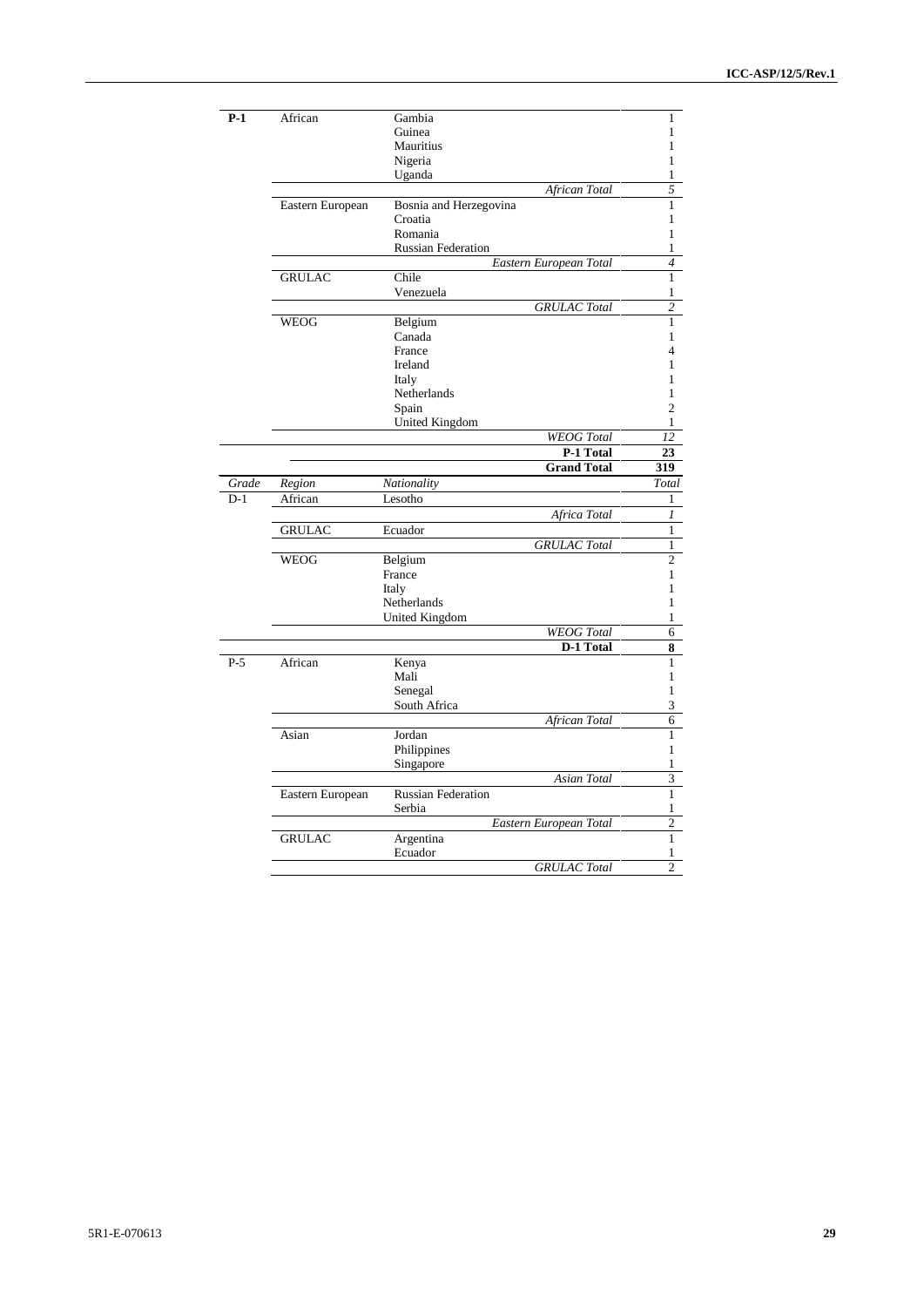|       | WEOG             | Australia                                         | 1                |
|-------|------------------|---------------------------------------------------|------------------|
|       |                  | Canada                                            | 1                |
|       |                  | Finland                                           | 1                |
|       |                  | France                                            | 3                |
|       |                  | Germany                                           | 3                |
|       |                  | Ireland                                           | 1                |
|       |                  | Italy                                             | $\overline{c}$   |
|       |                  | Portugal                                          | $\mathbf{1}$     |
|       |                  | Spain                                             | $\overline{c}$   |
|       |                  |                                                   | $\overline{c}$   |
|       |                  | United Kingdom<br><b>United States of America</b> | $\overline{c}$   |
|       |                  | <b>WEOG</b> Total                                 |                  |
|       |                  |                                                   | 19               |
|       |                  | P-5 Total                                         | 32               |
| $P-4$ | Africa           | Congo, Democratic Republic of the                 | 1                |
|       |                  | Cote d'Ivoire                                     | 1                |
|       |                  | Ghana                                             | 1                |
|       |                  | Niger                                             | 1                |
|       |                  | Nigeria                                           | 1                |
|       |                  | Sierra Leone                                      | 1                |
|       |                  | South Africa                                      | 1                |
|       |                  | United Republic of Tanzania                       | 1                |
|       |                  | African Total                                     | $\boldsymbol{8}$ |
|       | Asian            | Iran (Islamic Republic of)                        | 3                |
|       |                  | Lebanon                                           | 1                |
|       |                  | Asian Total                                       | 4                |
|       |                  |                                                   |                  |
|       | Eastern European | Croatia                                           | $\mathbf{1}$     |
|       |                  | Romania                                           | 1                |
|       |                  | Ukraine                                           | 1                |
|       |                  | Eastern European Total                            | $\mathfrak{Z}$   |
|       | <b>GRULAC</b>    | Colombia                                          | $\mathbf{1}$     |
|       |                  | Trinidad and Tobago                               | $\overline{c}$   |
|       |                  | Venezuela                                         | $\mathbf{1}$     |
|       |                  | <b>GRULAC</b> Total                               | $\overline{4}$   |
|       | WEOG             | Australia                                         | 3                |
|       |                  | Belgium                                           | 1                |
|       |                  | Canada                                            | 1                |
|       |                  | Denmark                                           | 1                |
|       |                  |                                                   |                  |
|       |                  | Finland                                           | 1                |
|       |                  | France                                            | 7                |
|       |                  | Germany                                           | 3                |
|       |                  | Ireland                                           | 1                |
|       |                  | Italy                                             | 3                |
|       |                  | Netherlands                                       | 6                |
|       |                  | Portugal                                          | 1                |
|       |                  | Spain                                             | 1                |
|       |                  | United Kingdom                                    | 8                |
|       |                  | United States of America                          | 1                |
|       |                  | <b>WEOG</b> Total                                 | 38               |
|       |                  | P-4 Total                                         | 57               |
| $P-3$ | African          | Algeria                                           | ı                |
|       |                  | Benin                                             | 1                |
|       |                  | Burkina Faso                                      | 1                |
|       |                  |                                                   |                  |
|       |                  | Cote d'Ivoire                                     | 1                |
|       |                  | Egypt                                             | 1                |
|       |                  | Kenya                                             | 1                |
|       |                  | Malawi                                            | 1                |
|       |                  | Mali                                              | 1                |
|       |                  | Niger                                             | $\overline{c}$   |
|       |                  | Nigeria                                           | 1                |
|       |                  | South Africa                                      | 6                |
|       |                  | United Republic of Tanzania                       | 1                |
|       |                  | African Total                                     | 18               |
|       | Asian            | Iran (Islamic Republic of)                        | 1                |
|       |                  | Mongolia                                          | 1                |
|       |                  |                                                   |                  |
|       |                  | Palestinian Territory, Occupied                   | 1                |
|       |                  | Philippines                                       | 1                |
|       |                  | Singapore                                         | 1                |
|       |                  | Asian Total                                       | 5                |
|       | Eastern European | Albania                                           | 1                |
|       |                  | Georgia                                           | 1                |
|       |                  | Poland                                            | 1                |
|       |                  | Romania                                           | 1                |
|       |                  | Serbia                                            | 1                |
|       |                  | Eastern European Total                            | 5                |
|       |                  |                                                   |                  |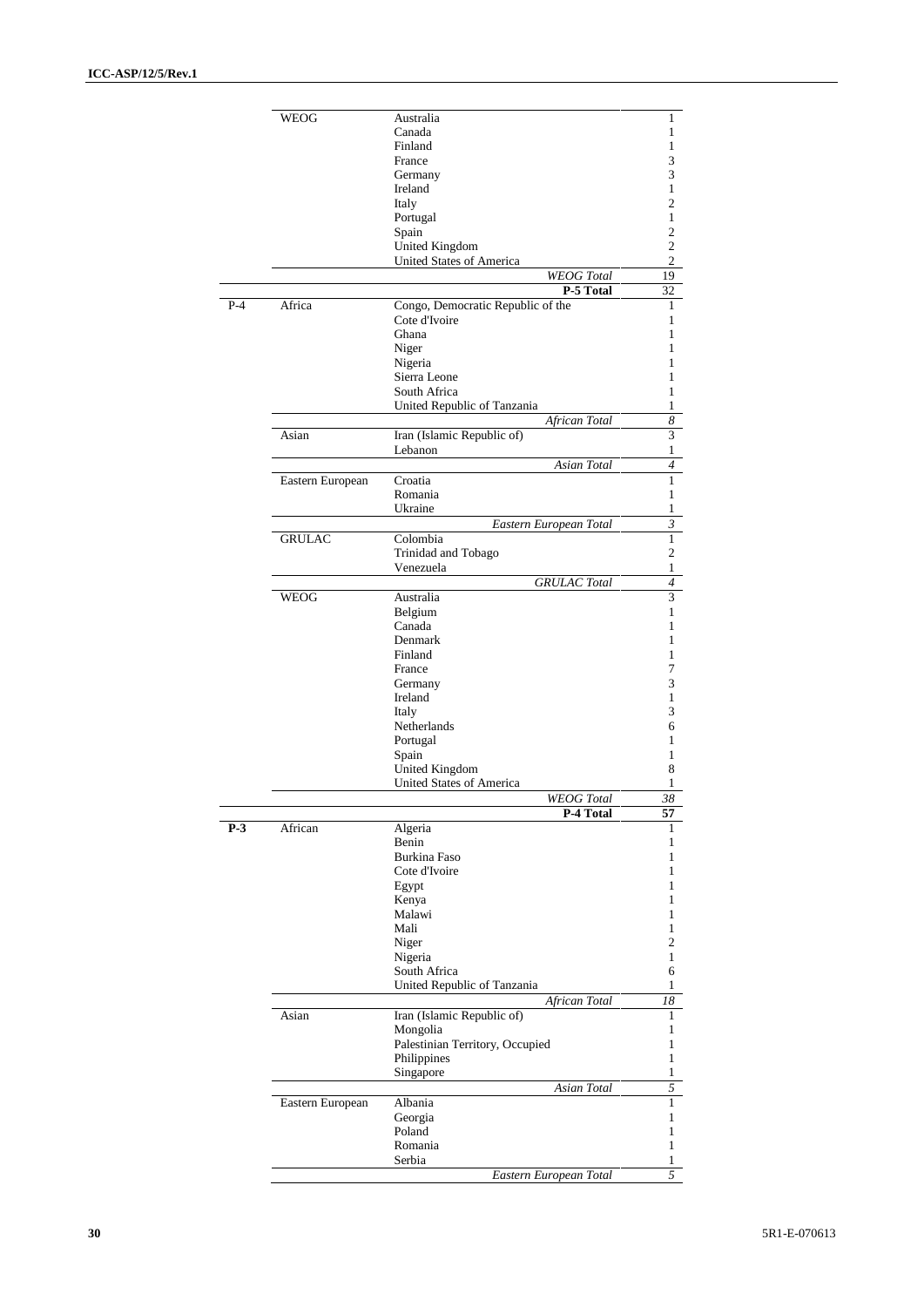|       | <b>GRULAC</b>    | Argentina                         | 1                                |
|-------|------------------|-----------------------------------|----------------------------------|
|       |                  | Chile                             | $\mathbf{1}$                     |
|       |                  | Colombia<br>Costa Rica            | 4<br>1                           |
|       |                  | Ecuador                           | 1                                |
|       |                  | Mexico                            | 1                                |
|       |                  | Peru                              | $\mathbf{1}$                     |
|       |                  | <b>GRULAC</b> Total               | 10                               |
|       | <b>WEOG</b>      | Australia                         | $\sqrt{5}$                       |
|       |                  | Austria<br>Belgium                | $\overline{c}$<br>6              |
|       |                  | Canada                            | $\overline{4}$                   |
|       |                  | Finland                           | 1                                |
|       |                  | France                            | 13                               |
|       |                  | Germany                           | 5                                |
|       |                  | Greece<br>Ireland                 | $\mathbf{1}$<br>3                |
|       |                  | Italy                             | 3                                |
|       |                  | Netherlands                       | 3                                |
|       |                  | New Zealand                       | $\overline{c}$                   |
|       |                  | Portugal<br>Spain                 | $\overline{c}$<br>3              |
|       |                  | Switzerland                       | $\mathbf{1}$                     |
|       |                  | <b>United Kingdom</b>             | 8                                |
|       |                  | <b>United States of America</b>   | 4                                |
|       |                  | <b>WEOG</b> Total                 | 66                               |
| $P-2$ | African          | P-3 Total<br>Cameroon             | 104<br>1                         |
|       |                  | Congo, Democratic Republic of the | 1                                |
|       |                  | Egypt                             | 3                                |
|       |                  | Gambia                            | 1                                |
|       |                  | Ghana<br>Kenya                    | $\mathbf{1}$<br>1                |
|       |                  | Rwanda                            | $\mathbf{1}$                     |
|       |                  | Senegal                           | $\overline{c}$                   |
|       |                  | Sierra Leone                      | $\overline{c}$                   |
|       |                  | Togo                              | $\mathbf{1}$                     |
|       |                  | Uganda<br>Zimbabwe                | $\mathbf{1}$<br>$\mathbf{1}$     |
|       |                  | African Total                     | 16                               |
|       | Asian            | China                             | $\mathbf{1}$                     |
|       |                  | Cyprus                            | $\mathbf{1}$                     |
|       |                  | Japan<br>Lebanon                  | 3<br>1                           |
|       |                  | Republic of Korea                 | 1                                |
|       |                  | Sri Lanka                         | 1                                |
|       |                  | Asian Total                       | 8                                |
|       | Eastern European | Bulgaria                          | $\mathbf{1}$                     |
|       |                  | Croatia<br>Romania                | $\overline{c}$<br>$\overline{4}$ |
|       |                  | Serbia                            | $\overline{c}$                   |
|       |                  | Eastern European Total            | 9                                |
|       | <b>GRULAC</b>    | Argentina                         | $\overline{c}$                   |
|       |                  | <b>Brazil</b><br>Colombia         | $\mathbf{1}$<br>$\mathbf{1}$     |
|       |                  | Mexico                            | $\mathbf{1}$                     |
|       |                  | Peru                              | $\overline{c}$                   |
|       |                  | <b>GRULAC</b> Total               | $\boldsymbol{7}$                 |
|       | <b>WEOG</b>      | Australia                         | $\overline{\mathbf{3}}$          |
|       |                  | Canada                            | 6                                |
|       |                  | France<br>Germany                 | 18<br>$\mathbf{1}$               |
|       |                  | Greece                            | $\overline{c}$                   |
|       |                  | Italy                             | $\mathbf{1}$                     |
|       |                  | Netherlands                       | 8                                |
|       |                  | New Zealand                       | $\sqrt{2}$                       |
|       |                  | Spain                             | 3<br>$\mathbf{1}$                |
|       |                  | Sweden<br><b>United Kingdom</b>   | $\,$ 8 $\,$                      |
|       |                  | <b>United States of America</b>   | $\mathbf{2}$                     |
|       |                  | <b>WEOG</b> Total                 | 55                               |
|       |                  | P-2 Total                         | 95                               |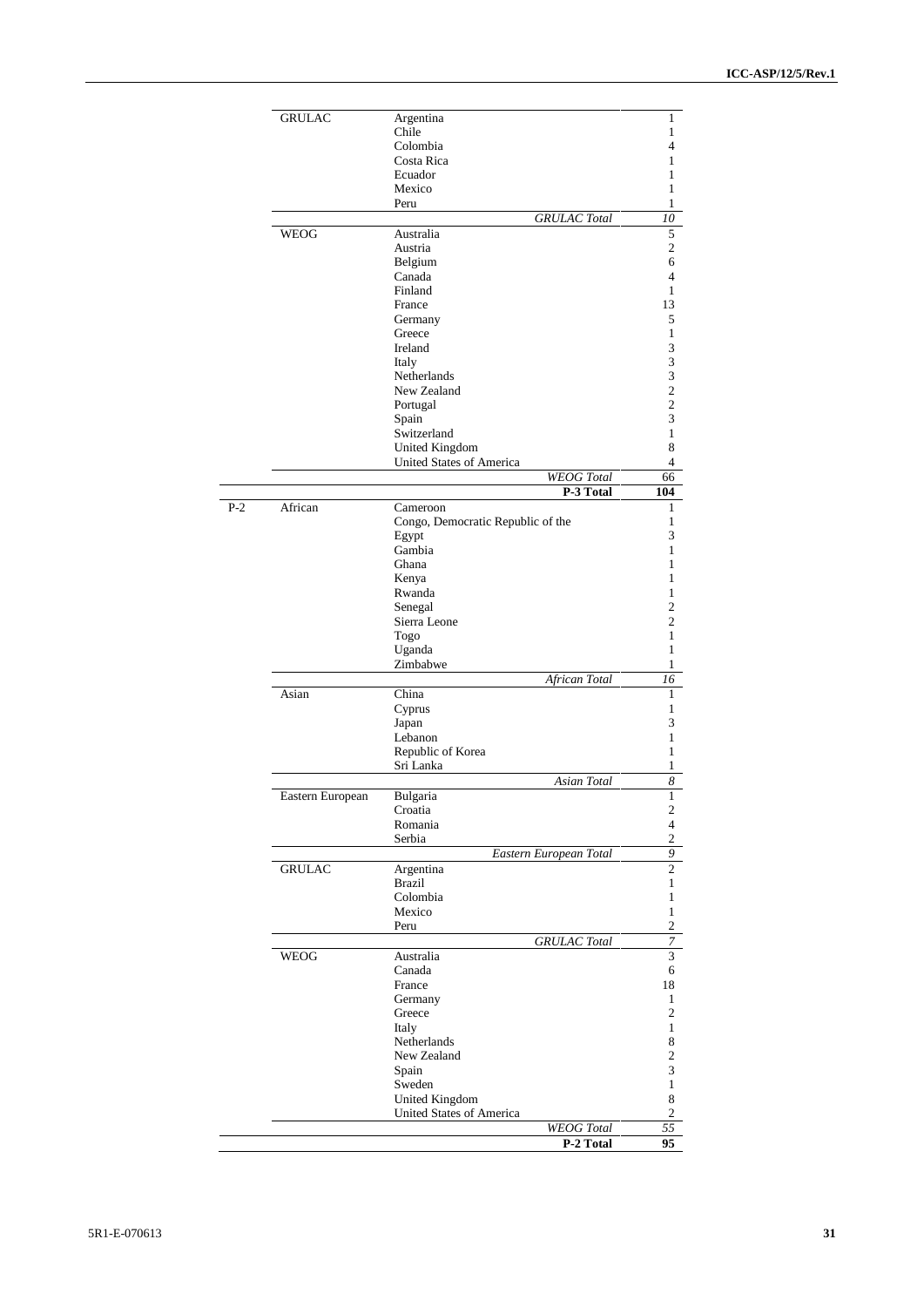| <b>B</b> rade | Régian           | NeGranndphiaty                           |                        | Total          |
|---------------|------------------|------------------------------------------|------------------------|----------------|
| $D-1$         | African          | Lesimoa                                  |                        |                |
|               |                  | Mauritius                                | Africa Total           |                |
|               | <b>GRULAC</b>    | Ecuadoria                                |                        |                |
|               |                  | Uganda                                   | GRULAC Total           |                |
|               | <b>WEOG</b>      | Belgium                                  | African Total          |                |
|               | Eastern European | Francepia and Herzegovina                |                        |                |
|               |                  | Italyoatia                               |                        |                |
|               |                  | Netherrania <sub>s</sub>                 |                        |                |
|               |                  | JRHSSPRILE Edgration                     |                        |                |
|               |                  |                                          | Eastern Europeen Fotal |                |
|               | <b>GRULAC</b>    | Chile                                    | D-1 Total              |                |
| $P-5$         | African          | Kenezuela                                |                        |                |
|               |                  | Mali                                     | <b>GRULAC</b> Total    |                |
|               | <b>WEOG</b>      | Behsiyin                                 |                        |                |
|               |                  | Sennon Africa                            |                        | j              |
|               |                  | France                                   | African Total          | ŧ              |
|               | Asian            | <b>FGland</b>                            |                        |                |
|               |                  |                                          |                        |                |
|               |                  | Fillippines<br>Netherlands<br>Strigapone |                        |                |
|               |                  |                                          | <b>Asian Total</b>     |                |
|               | Eastern European | United Kingdom<br>Russian Federati       |                        |                |
|               |                  | Serbia                                   | <b>WEOG</b> Total      |                |
|               |                  |                                          | Eastern European Total | 23             |
|               | GRULAC           | Argentina                                | <b>Grand Total</b>     | 319            |
|               |                  | Ecuador                                  |                        |                |
|               |                  |                                          | <b>GRULAC</b> Total    | $\overline{2}$ |
|               |                  |                                          |                        |                |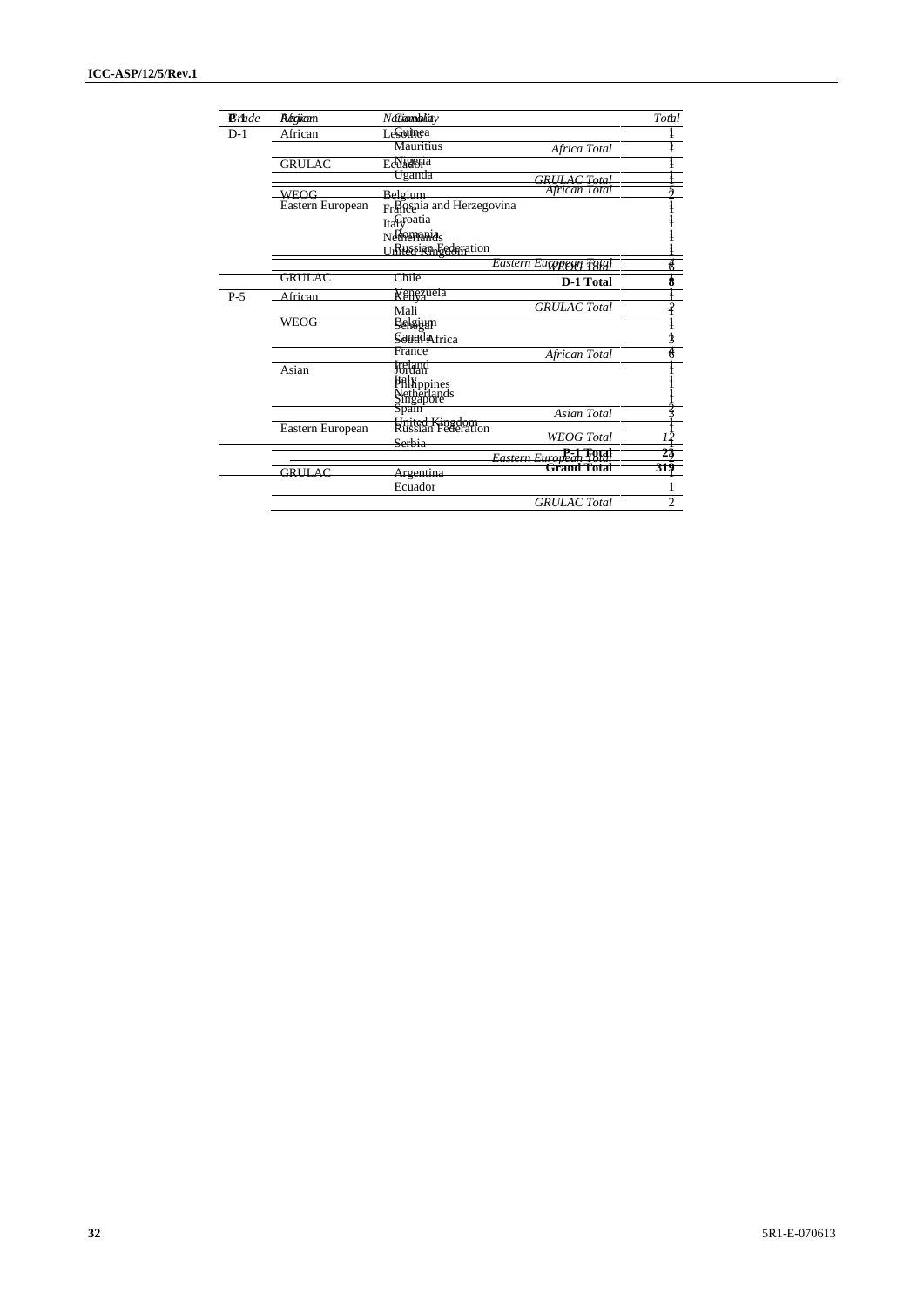|       | WEOG             | Australia                         | 1                |
|-------|------------------|-----------------------------------|------------------|
|       |                  | Canada                            | 1                |
|       |                  | Finland                           | 1                |
|       |                  | France                            | 3                |
|       |                  | Germany                           | 3                |
|       |                  | Ireland                           | 1                |
|       |                  | Italy                             | $\overline{c}$   |
|       |                  | Portugal                          | $\mathbf{1}$     |
|       |                  |                                   | $\overline{c}$   |
|       |                  | Spain                             |                  |
|       |                  | United Kingdom                    | $\overline{c}$   |
|       |                  | <b>United States of America</b>   | $\overline{c}$   |
|       |                  | <b>WEOG</b> Total                 | 19               |
|       |                  | P-5 Total                         | 32               |
| $P-4$ | Africa           | Congo, Democratic Republic of the | 1                |
|       |                  | Cote d'Ivoire                     | 1                |
|       |                  | Ghana                             | 1                |
|       |                  | Niger                             | 1                |
|       |                  | Nigeria                           | 1                |
|       |                  | Sierra Leone                      | 1                |
|       |                  | South Africa                      | 1                |
|       |                  | United Republic of Tanzania       | $\mathbf{1}$     |
|       |                  | African Total                     | $\boldsymbol{8}$ |
|       |                  |                                   | 3                |
|       | Asian            | Iran (Islamic Republic of)        |                  |
|       |                  | Lebanon                           | 1                |
|       |                  | Asian Total                       | 4                |
|       | Eastern European | Croatia                           | $\mathbf{1}$     |
|       |                  | Romania                           | 1                |
|       |                  | Ukraine                           | 1                |
|       |                  | Eastern European Total            | $\mathfrak{Z}$   |
|       | <b>GRULAC</b>    | Colombia                          | $\mathbf{1}$     |
|       |                  | Trinidad and Tobago               | $\overline{c}$   |
|       |                  | Venezuela                         | $\,1$            |
|       |                  | <b>GRULAC</b> Total               | $\overline{4}$   |
|       |                  |                                   |                  |
|       | WEOG             | Australia                         | 3                |
|       |                  | Belgium                           | 1                |
|       |                  | Canada                            | 1                |
|       |                  | Denmark                           | 1                |
|       |                  | Finland                           | 1                |
|       |                  | France                            | 7                |
|       |                  | Germany                           | 3                |
|       |                  | Ireland                           | $\mathbf{1}$     |
|       |                  | Italy                             | 3                |
|       |                  | Netherlands                       |                  |
|       |                  |                                   | 6                |
|       |                  | Portugal                          | 1                |
|       |                  | Spain                             | 1                |
|       |                  | United Kingdom                    | 8                |
|       |                  | United States of America          | 1                |
|       |                  | <b>WEOG</b> Total                 | 38               |
|       |                  | P-4 Total                         | 57               |
| $P-3$ | African          | Algeria                           | ı                |
|       |                  | Benin                             | 1                |
|       |                  | <b>Burkina Faso</b>               | 1                |
|       |                  | Cote d'Ivoire                     | 1                |
|       |                  | Egypt                             | 1                |
|       |                  | Kenya                             | 1                |
|       |                  | Malawi                            | 1                |
|       |                  | Mali                              | 1                |
|       |                  |                                   | $\overline{c}$   |
|       |                  | Niger                             |                  |
|       |                  | Nigeria                           | 1                |
|       |                  | South Africa                      | 6                |
|       |                  | United Republic of Tanzania       | $\mathbf{1}$     |
|       |                  | African Total                     | 18               |
|       | Asian            | Iran (Islamic Republic of)        | 1                |
|       |                  | Mongolia                          | 1                |
|       |                  | Palestinian Territory, Occupied   | 1                |
|       |                  |                                   | 1                |
|       |                  | Philippines                       |                  |
|       |                  | Singapore                         | 1                |
|       |                  | Asian Total                       | 5                |
|       | Eastern European | Albania                           | $\mathbf{1}$     |
|       |                  | Georgia                           | 1                |
|       |                  | Poland                            | 1                |
|       |                  | Romania                           | 1                |
|       |                  | Serbia                            | $\mathbf{1}$     |
|       |                  | Eastern European Total            | 5                |
|       |                  |                                   |                  |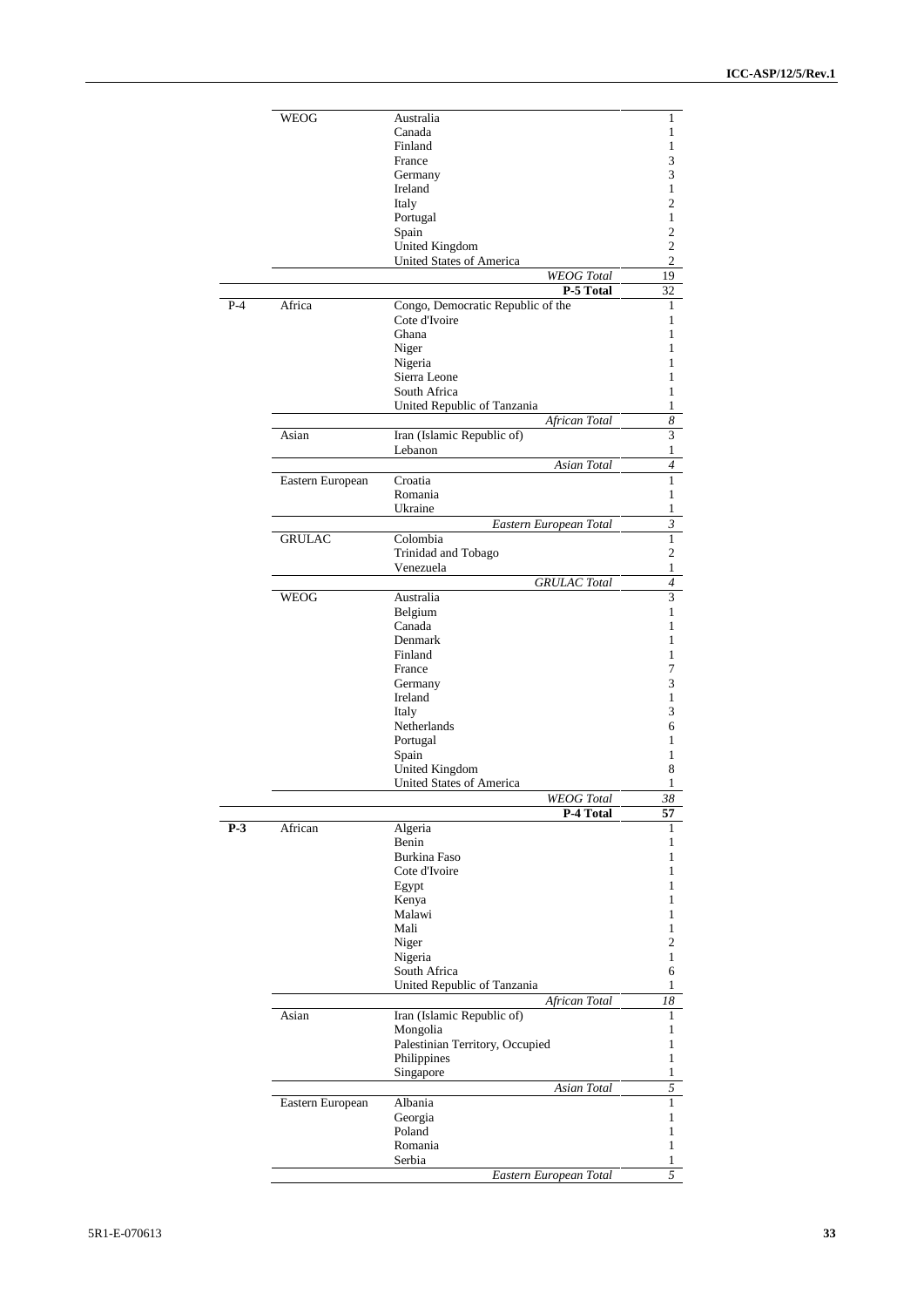|       | <b>GRULAC</b>    | Argentina                                     | 1                                |
|-------|------------------|-----------------------------------------------|----------------------------------|
|       |                  | Chile<br>Colombia                             | 1<br>$\overline{4}$              |
|       |                  | Costa Rica                                    | 1                                |
|       |                  | Ecuador                                       | 1                                |
|       |                  | Mexico                                        | $\mathbf{1}$                     |
|       |                  | Peru                                          | 1                                |
|       |                  | <b>GRULAC</b> Total                           | 10                               |
|       | WEOG             | Australia                                     | $\mathfrak s$                    |
|       |                  | Austria                                       | $\sqrt{2}$                       |
|       |                  | Belgium<br>Canada                             | 6<br>$\overline{4}$              |
|       |                  | Finland                                       | 1                                |
|       |                  | France                                        | 13                               |
|       |                  | Germany                                       | 5                                |
|       |                  | Greece                                        | 1                                |
|       |                  | Ireland                                       | 3                                |
|       |                  | Italy                                         | 3                                |
|       |                  | <b>Netherlands</b>                            | 3                                |
|       |                  | New Zealand<br>Portugal                       | $\overline{c}$<br>$\overline{c}$ |
|       |                  | Spain                                         | 3                                |
|       |                  | Switzerland                                   | $\mathbf{1}$                     |
|       |                  | <b>United Kingdom</b>                         | 8                                |
|       |                  | <b>United States of America</b>               | $\overline{4}$                   |
|       |                  | <b>WEOG</b> Total                             | 66                               |
|       |                  | P-3 Total                                     | 104                              |
| $P-2$ | African          | Cameroon<br>Congo, Democratic Republic of the | 1<br>1                           |
|       |                  | Egypt                                         | 3                                |
|       |                  | Gambia                                        | 1                                |
|       |                  | Ghana                                         | 1                                |
|       |                  | Kenya                                         | 1                                |
|       |                  | Rwanda                                        | 1                                |
|       |                  | Senegal                                       | $\overline{c}$                   |
|       |                  | Sierra Leone                                  | $\overline{c}$                   |
|       |                  | Togo<br>Uganda                                | $\mathbf{1}$<br>1                |
|       |                  | Zimbabwe                                      | $\mathbf{1}$                     |
|       |                  | African Total                                 | 16                               |
|       | Asian            | China                                         | 1                                |
|       |                  | Cyprus                                        | 1                                |
|       |                  | Japan                                         | 3                                |
|       |                  | Lebanon                                       | 1<br>$\mathbf{1}$                |
|       |                  | Republic of Korea<br>Sri Lanka                | 1                                |
|       |                  | Asian Total                                   | 8                                |
|       | Eastern European | Bulgaria                                      | $\mathbf{I}$                     |
|       |                  | Croatia                                       | $\sqrt{2}$                       |
|       |                  | Romania                                       | $\overline{4}$                   |
|       |                  | Serbia                                        | $\sqrt{2}$                       |
|       |                  | Eastern European Total                        | $\overline{9}$                   |
|       | <b>GRULAC</b>    | Argentina                                     | $\overline{c}$                   |
|       |                  | <b>Brazil</b><br>Colombia                     | $\mathbf{1}$<br>$\mathbf{1}$     |
|       |                  | Mexico                                        | $\mathbf{1}$                     |
|       |                  | Peru                                          | $\overline{c}$                   |
|       |                  | <b>GRULAC</b> Total                           | $\overline{7}$                   |
|       | <b>WEOG</b>      | Australia                                     | 3                                |
|       |                  | Canada                                        | 6                                |
|       |                  | France                                        | 18                               |
|       |                  | Germany                                       | 1                                |
|       |                  | Greece                                        | $\overline{2}$                   |
|       |                  | Italy                                         | $\mathbf{1}$                     |
|       |                  | Netherlands<br>New Zealand                    | $\,$ 8 $\,$<br>$\overline{c}$    |
|       |                  | Spain                                         | $\sqrt{3}$                       |
|       |                  | Sweden                                        | $\mathbf{1}$                     |
|       |                  | <b>United Kingdom</b>                         | $\,$ 8 $\,$                      |
|       |                  | United States of America                      | $\overline{2}$                   |
|       |                  | <b>WEOG</b> Total                             | 55                               |
|       |                  | P-2 Total                                     | 95                               |
|       |                  |                                               |                                  |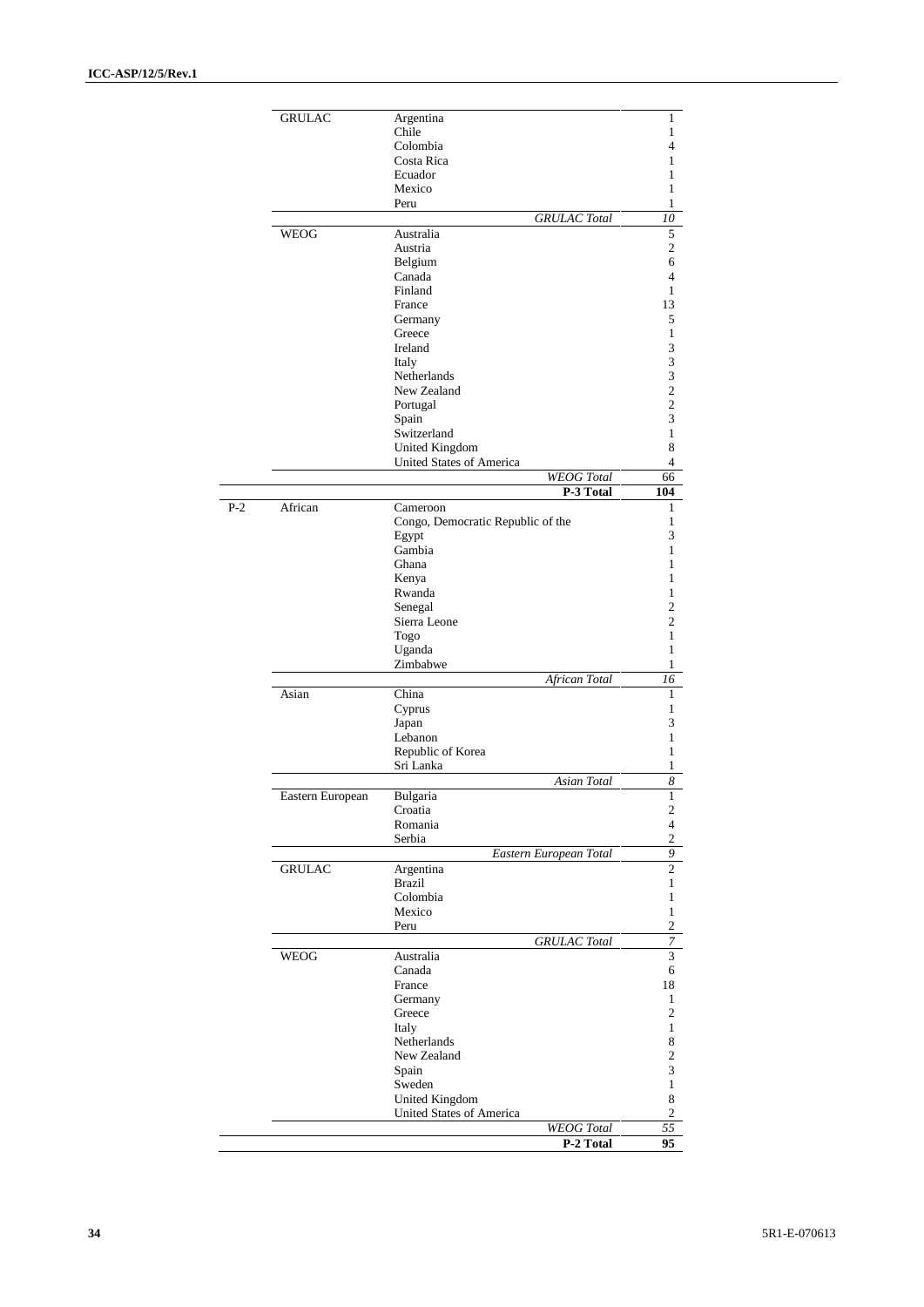| $P-1$ | African          | Gambia<br>Guinea          |                |
|-------|------------------|---------------------------|----------------|
|       |                  | Mauritius                 |                |
|       |                  | Nigeria                   |                |
|       |                  | Uganda                    |                |
|       |                  | African Total             | 5              |
|       | Eastern European | Bosnia and Herzegovina    |                |
|       |                  | Croatia                   |                |
|       |                  | Romania                   |                |
|       |                  | <b>Russian Federation</b> |                |
|       |                  | Eastern European Total    | $\overline{4}$ |
|       | <b>GRULAC</b>    | Chile                     |                |
|       |                  | Venezuela                 |                |
|       |                  | <b>GRULAC</b> Total       | $\overline{c}$ |
|       | <b>WEOG</b>      | Belgium                   |                |
|       |                  | Canada                    |                |
|       |                  | France                    |                |
|       |                  | Ireland                   |                |
|       |                  | Italy                     |                |
|       |                  | Netherlands               |                |
|       |                  | Spain                     | 2              |
|       |                  | United Kingdom            |                |
|       |                  | <b>WEOG</b> Total         | 12             |
|       |                  | P-1 Total                 | 23             |
|       |                  | <b>Grand Total</b>        | 319            |

#### **Percentage of staff per post, per region**

#### **Chart 1: Percentage – D1 posts**

Due to the limited number of only 8 positions concerned, statistic and graphic representations could be misleading, please refer to the exact numbers in table above.







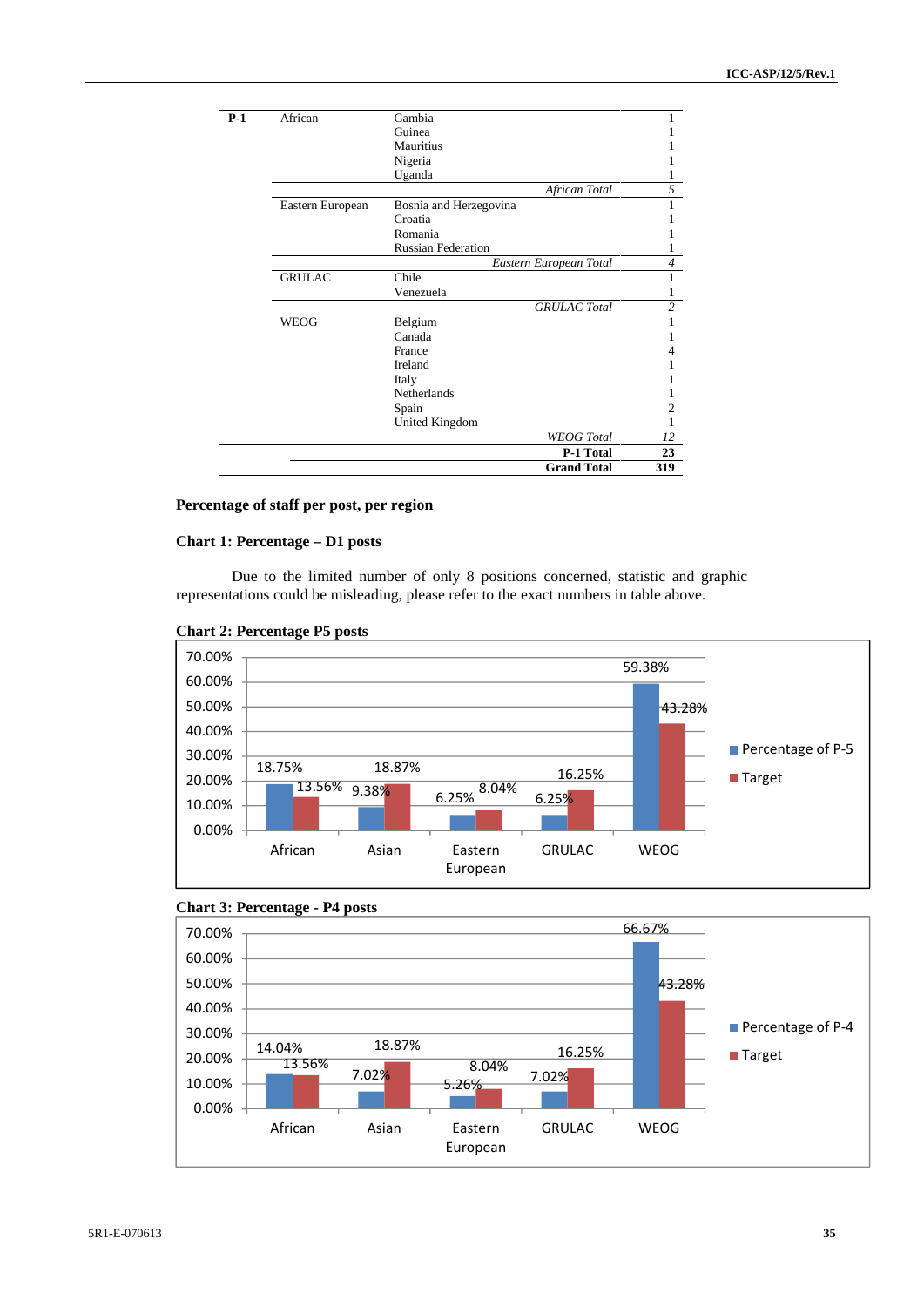





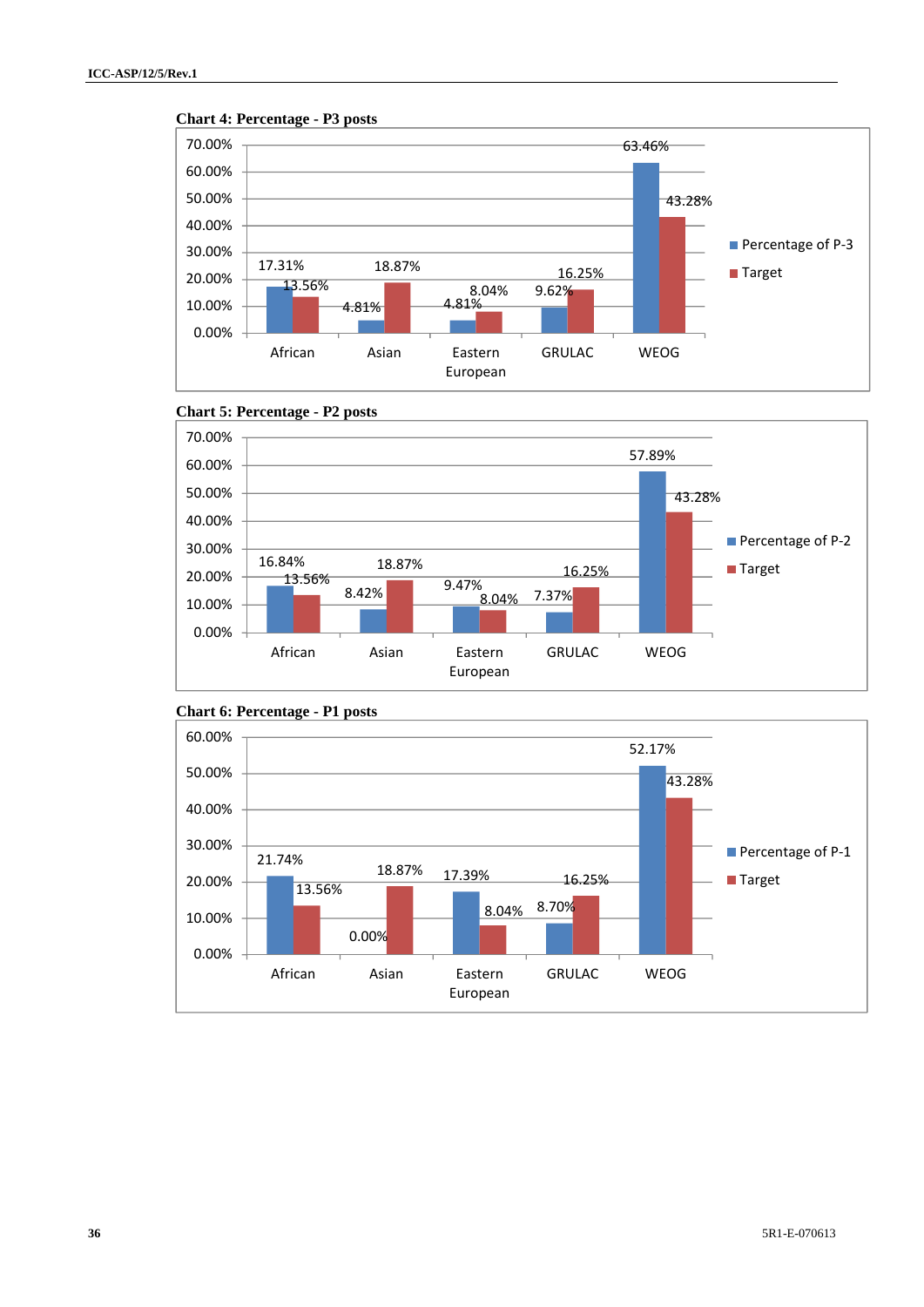#### **Table 3: Geographical representation of Professional staff**

#### Status effective 31 March 2013

| Region   | Country                     | Assessment 2011 | Desirable range |       | Midpoint | No. of staff             |
|----------|-----------------------------|-----------------|-----------------|-------|----------|--------------------------|
| African  | Benin                       | 0.00005%        | $1.05 -$        | 1.42  | 1.24     |                          |
|          | <b>Botswana</b>             | 0.00027%        | $1.04-$         | 1.41  | 1.22     | $\boldsymbol{0}$         |
|          | Burkina Faso                | 0.00005%        | $1.10-$         | 1.49  | 1.29     | 1                        |
|          | Burundi                     | 0.00002%        | $1.04 -$        | 1.41  | 1.23     | $\overline{0}$           |
|          | Cape Verde                  | 0.00002%        | $0.99 -$        | 1.34  | 1.16     | $\mathbf{0}$             |
|          | Central African Republic    | 0.00002%        | $1.02 -$        | 1.37  | 1.20     | $\overline{0}$           |
|          | Chad                        | 0.00003%        | $1.06 -$        | 1.44  | 1.25     | $\overline{0}$           |
|          | Comoros                     | 0.00002%        | $0.99 -$        | 1.34  | 1.17     | $\boldsymbol{0}$         |
|          | Congo                       | 0.00008%        | $1.02 -$        | 1.38  | 1.20     | $\overline{0}$           |
|          | Democratic Republic of the  |                 |                 |       |          |                          |
|          | Congo                       | 0.00005%        | 1.44-           | 1.95  | 1.69     | 2                        |
|          | Djibouti                    | 0.00002%        | $0.99 -$        | 1.34  | 1.17     | $\overline{0}$           |
|          | Gabon                       | 0.00032%        | $1.05 -$        | 1.41  | 1.23     | $\boldsymbol{0}$         |
|          | Gambia                      | 0.00002%        | $1.00-$         | 1.35  | 1.17     | $\overline{c}$           |
|          | Ghana                       | 0.00022%        | $1.18 -$        | 1.60  | 1.39     | $\overline{2}$           |
|          | Guinea                      | 0.00002%        | $1.05 -$        | 1.43  | 1.24     | $\,1$                    |
|          | Kenya                       | 0.00021%        | $1.29 -$        | 1.74  | 1.51     | 3                        |
|          | Lesotho                     | 0.00002%        | $1.00 -$        | 1.35  | 1.18     | $\mathbf{1}$             |
|          | Liberia                     | 0.00002%        | $1.01 -$        | 1.37  | 1.19     | $\boldsymbol{0}$         |
|          | Madagascar                  | 0.00005%        | $1.12 -$        | 1.52  | 1.32     | $\overline{0}$           |
|          | Malawi                      | 0.00003%        | 1.09-           | 1.48  | 1.28     | $\mathbf{1}$             |
|          | Mali                        | 0.00006%        | $1.08 -$        | 1.46  | 1.27     | $\overline{c}$           |
|          | Mauritius                   | 0.00021%        | $1.03-$         | 1.39  | 1.21     | $\mathbf{1}$             |
|          | Namibia                     | 0.00002%        | $1.00 -$        | 1.35  | 1.18     | $\boldsymbol{0}$         |
|          | Niger                       | 0.00143%        | $1.32 -$        | 1.79  | 1.56     | 3                        |
|          | Nigeria                     | 0.01353%        | $4.24 -$        | 5.74  | 4.99     | $\overline{\mathbf{3}}$  |
|          | Senegal                     | 0.00010%        | $1.08 -$        | 1.47  | 1.27     | 3                        |
|          | Seychelles                  | 0.00002%        | $0.99 -$        | 1.33  | 1.16     | $\overline{0}$           |
|          | Sierra Leone                | 0.00002%        | $1.02 -$        | 1.39  | 1.21     | $\overline{\mathbf{3}}$  |
|          | South Africa                | 0.00591%        | $2.28 -$        | 3.09  | 2.69     | $\overline{10}$          |
|          | Tunisia                     | 0.00057%        | $1.15 -$        | 1.55  | 1.35     | $\boldsymbol{0}$         |
|          | Uganda                      | 0.00010%        | $1.22 -$        | 1.65  | 1.44     | $\overline{2}$           |
|          | United Republic of Tanzania | 0.00010%        | $1.30-$         | 1.75  | 1.53     | $\overline{2}$           |
|          | Zambia                      | 0.00010%        | $1.09 -$        | 1.47  | 1.28     | $\overline{0}$           |
| Asian    | Afghanistan                 | 0.00008%        | $1.19-$         | 1.61  | 1.40     | $\boldsymbol{0}$         |
|          | Bangladesh                  | 0.00010%        | $2.08 -$        | 2.82  | 2.45     | $\boldsymbol{0}$         |
|          | Cambodia                    | 0.00006%        | $1.09 -$        | 1.48  | 1.29     | $\boldsymbol{0}$         |
|          | Cook Islands                | 0.00002%        | $0.99 -$        | 1.33  | 1.16     | $\overline{0}$           |
|          | Cyprus                      | 0.00075%        | $1.11 -$        | 1.50  | 1.31     | $\mathbf{1}$             |
|          | Fiji                        | 0.00005%        | $1.00 -$        | 1.35  | 1.17     | $\overline{0}$           |
|          | Japan                       | 0.17219%        | 29.99-          | 40.58 | 35.29    | 3                        |
|          | Jordan                      | 0.00035%        | $1.08 -$        | 1.47  | 1.27     | $\mathbf{1}$             |
|          | Maldives                    | 0.00002%        | $0.99 -$        | 1.34  | 1.16     | 0                        |
|          | Marshall Islands            | 0.00002%        | $0.99 -$        | 1.33  | 1.16     | $\boldsymbol{0}$         |
|          | Mongolia                    | $0.00008\%$     | $1.01 -$        | 1.37  | 1.19     | 1                        |
|          | Nauru                       | 0.02629%        | $5.29 -$        | 7.15  | 6.22     | $\boldsymbol{0}$         |
|          | Philippines                 | 0.01464%        | $4.00 -$        | 5.41  | 4.70     | $\overline{c}$           |
|          | Republic of Korea           | 0.00005%        | $1.31 -$        | 1.77  | 1.54     | 1                        |
|          | Samoa                       | 0.00002%        | $0.99 -$        | 1.34  | 1.16     | $\boldsymbol{0}$         |
|          | Tajikistan                  | 0.00005%        | $1.04-$         | 1.40  | 1.22     | $\boldsymbol{0}$         |
|          | Timor-Leste                 | 0.00003%        | $1.00 -$        | 1.35  | 1.17     | $\boldsymbol{0}$         |
|          | Vanuatu                     | 0.00002%        | $0.99 -$        | 1.34  | 1.16     | $\boldsymbol{0}$         |
| Eastern  |                             |                 |                 |       |          |                          |
| European | Albania                     | 0.00016%        | 1.03            | 1.39  | 1.21     | 1                        |
|          | Bosnia & Herzegovina        | 0.00027%        | $1.05 -$        | 1.42  | 1.24     | $\mathbf{1}$             |
|          | Bulgaria                    | 0.00075%        | $1.16-$         | 1.56  | 1.36     | $\mathbf{1}$             |
|          | Croatia                     | 0.00200%        | 1.34-           | 1.81  | 1.58     | $\overline{\mathcal{L}}$ |
|          | <b>Czech Republic</b>       | 0.00614%        | $2.06 -$        | 2.78  | 2.42     | $\boldsymbol{0}$         |
|          | Estonia                     | 0.00064%        | $1.10-$         | 1.48  | 1.29     | $\boldsymbol{0}$         |
|          | Georgia                     | $0.00011\%$     | $1.03 -$        | 1.39  | 1.21     | 1                        |
|          |                             |                 |                 |       |          |                          |

Situation effective 31 March 2013. Established Professional posts, excluding Elected Officials and Language Staff. 34 other professional staff members are nationals of non-States Parties.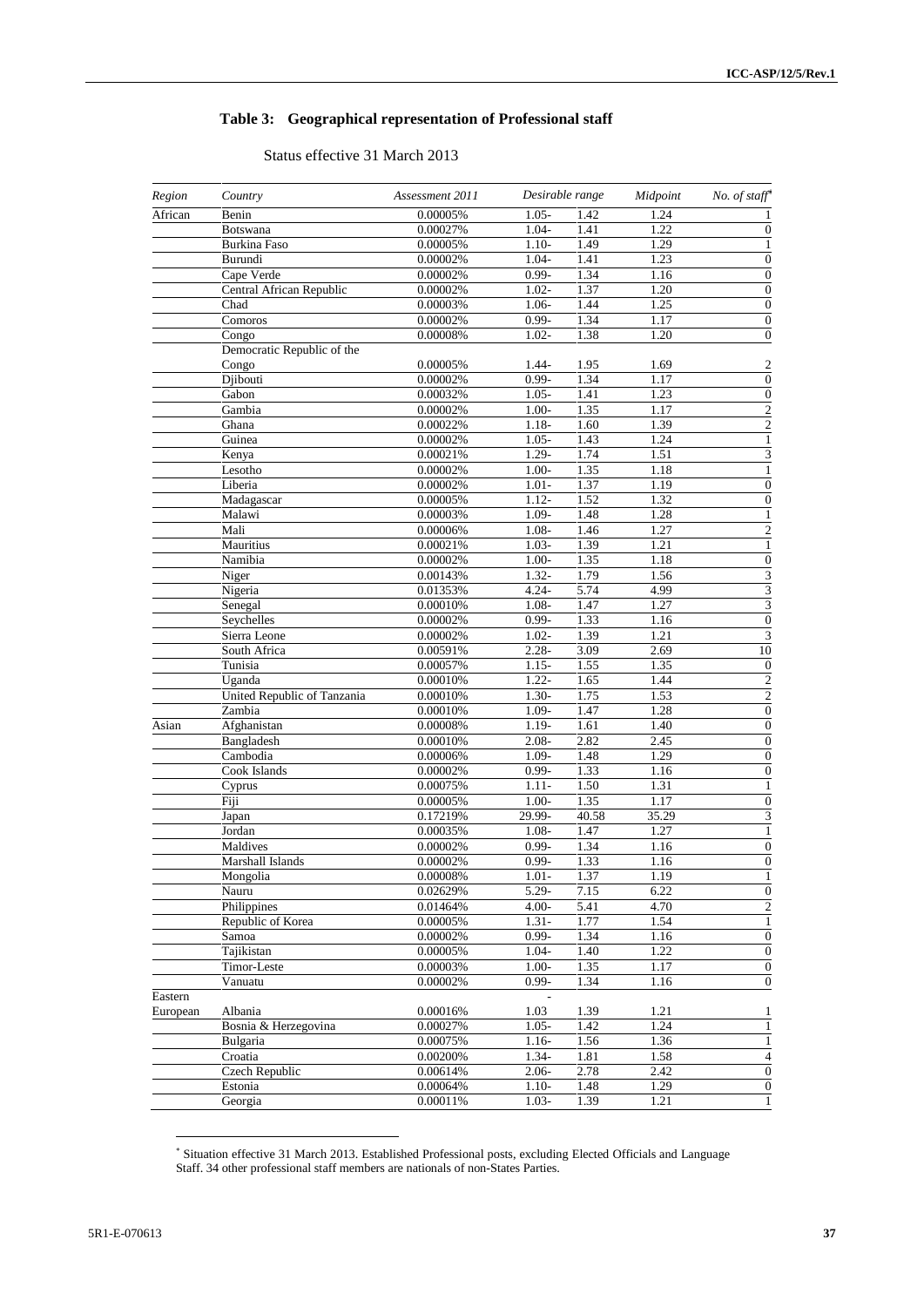|               | Hungary                          | 0.00423%             | 1.74-                | 2.36         | 2.05              | $\boldsymbol{0}$                   |
|---------------|----------------------------------|----------------------|----------------------|--------------|-------------------|------------------------------------|
|               | Latvia                           | 0.00075%             | $1.12 -$             | 1.52         | 1.32              | $\overline{0}$                     |
|               | Lithuania                        | 0.00116%             | $1.19-$              | 1.62         | $\overline{1.41}$ | $\overline{0}$                     |
|               | Moldova                          | 0.00005%             | $1.01 -$             | 1.37         | 1.19              | $\boldsymbol{0}$                   |
|               | Montenegro                       | 0.00016%             | $1.01 -$             | 1.37         | 1.19              | $\overline{0}$                     |
|               | Poland                           | 0.00753%             | $2.47 -$             | 3.34         | 2.90              | 1                                  |
|               | Romania                          | 0.00359%             | $1.71 -$             | 2.31         | 2.01              | $\overline{7}$                     |
|               | Serbia                           | 0.00064%             | $1.15-$              | 1.56         | 1.36              | $\overline{\mathbf{4}}$            |
|               | Slovakia                         | 0.00272%             | 1.46-                | 1.98         | 1.72              | $\overline{0}$                     |
|               | Slovenia                         | 0.00159%             | $1.26 -$             | 1.70         | 1.48              | $\overline{0}$                     |
|               | The Former Yugoslav Rep. of      |                      |                      |              |                   |                                    |
|               | Macedonia                        | 0.00013%             | $1.02 -$             | 1.38         | 1.20              | $\boldsymbol{0}$                   |
| <b>GRULAC</b> | Antigua and Barbuda              | 0.00003%             | $0.99 -$             | 1.34         | 1.16              | $\boldsymbol{0}$                   |
|               | Argentina                        | 0.00687%             | $2.37 -$             | 3.21         | 2.79              | $\overline{4}$                     |
|               | <b>Barbados</b>                  | 0.00013%             | $1.01 -$             | 1.36         | 1.18              | $\overline{0}$                     |
|               | Belize                           | 0.00002%             | $0.99 -$             | 1.34         | 1.16              | $\overline{0}$                     |
|               | Bolivia                          | 0.00014%             | $1.07 -$             | 1.45         | 1.26              | $\boldsymbol{0}$                   |
|               | <b>Brazil</b>                    | 0.04664%             | $9.90 -$             | 13.40        | 11.65             | $\mathbf{1}$                       |
|               | Chile                            | 0.00531%             | 1.97-                | 2.66         | 2.31              | $\overline{c}$                     |
|               | Colombia                         | 0.00412%             | 1.96-                | 2.65         | 2.31              | 6                                  |
|               | Costa Rica                       | 0.00060%             | $1.11 -$             | 1.51         | 1.31              | 1                                  |
|               | Dominica                         | 0.00002%             | $0.99 -$             | 1.33         | 1.16              | $\boldsymbol{0}$                   |
|               | Dominican Republic               | 0.00072%             | $1.17-$              | 1.58         | 1.37              | $\overline{0}$                     |
|               | Ecuador                          | 0.00070%             | $1.19-$              | 1.61         | 1.40              | 3                                  |
|               | Grenada                          | 0.00002%             | $0.99 -$             | 1.34         | 1.16              | $\boldsymbol{0}$                   |
|               | Guatemala                        | 0.00043%             | $1.15-$              | 1.55         | 1.35              | $\boldsymbol{0}$                   |
|               | Guyana                           | 0.00002%             | $0.99 -$             | 1.34         | 1.17              | $\boldsymbol{0}$                   |
|               | Honduras                         | 0.00013%             | $1.05 -$             | 1.43         | 1.24              | $\overline{0}$                     |
|               | Mexico                           | 0.02928%             | $6.50-$              | 8.80         | 7.65              | $\overline{2}$                     |
|               | Panama                           | 0.00016%             | $1.03 -$             | 1.40         | 1.21              | $\overline{0}$                     |
|               | Paraguay                         | 0.00186%             | $1.33-$              | 1.80         | 1.57              | $\overline{0}$                     |
|               | Peru                             | 0.00245%             | $1.58 -$<br>$0.99 -$ | 2.14         | 1.86<br>1.16      | 3<br>$\overline{0}$                |
|               | Saint Kitts and Nevis            | 0.00002%             | $0.99 -$             | 1.33<br>1.34 |                   |                                    |
|               | Saint Lucia                      | 0.00002%             |                      |              | 1.16              | $\boldsymbol{0}$<br>$\overline{0}$ |
|               | Saint Vincent and the Grenadines | 0.00002%             | $0.99 -$             | 1.34<br>1.35 | 1.16<br>1.17      | $\boldsymbol{0}$                   |
|               | Suriname<br>Trinidad and Tobago  | 0.00006%<br>0.00070% | $1.00-$<br>$1.11 -$  | 1.50         | 1.30              | $\overline{c}$                     |
|               | Uruguay                          | 0.00083%             | $1.14-$              | 1.54         | 1.34              | $\boldsymbol{0}$                   |
|               | Venezuela                        | 0.00997%             | $2.81 -$             | 3.80         | 3.30              | $\mathfrak{2}$                     |
| <b>WEOG</b>   | Andorra                          | 0.00013%             | $1.00 -$             | 1.36         | 1.18              | $\boldsymbol{0}$                   |
|               | Australia                        | 0.03297%             | $6.52 -$             | 8.82         | 7.67              | $\overline{12}$                    |
|               | Austria                          | 0.01268%             | $3.11 -$             | 4.21         | 3.66              | $\sqrt{2}$                         |
|               | Belgium                          | 0.01586%             | $3.65 -$             | 4.94         | 4.29              | $10\,$                             |
|               | Canada                           | 0.04743%             | $8.97 -$             | 12.13        | 10.55             | 13                                 |
|               | Denmark                          | 0.01073%             | $2.78 -$             | 3.76         | 3.27              | $\mathbf{1}$                       |
|               | Finland                          | 0.00825%             | $2.37 -$             | 3.20         | 2.79              | 3                                  |
|               | France                           | 0.08890%             | 15.96-               | 21.59        | 18.78             | 46                                 |
|               | Germany                          | 0.11351%             | $20.10-$             | 27.19        | 23.64             | $12\,$                             |
|               | Greece                           | 0.01014%             | $2.72 -$             | 3.68         | 3.20              | $\overline{\mathbf{3}}$            |
|               | Iceland                          | 0.00043%             | $1.06-$              | 1.43         | 1.24              | $\overline{0}$                     |
|               | Ireland                          | 0.00664%             | $2.10-$              | 2.84         | 2.47              | $\overline{6}$                     |
|               | Italy                            | 0.07070%             | 12.95-               | 17.52        | 15.23             | 11                                 |
|               | Liechtenstein                    | 0.00014%             | $1.01 -$             | 1.36         | 1.18              | $\mathbf{0}$                       |
|               | Luxembourg                       | 0.00129%             | $1.20 -$             | 1.62         | 1.41              | $\boldsymbol{0}$                   |
|               | Malta                            | 0.00025%             | $1.03 -$             | 1.39         | 1.21              | $\boldsymbol{0}$                   |
|               | Netherlands                      | 0.00402%             | $1.75-$              | 2.37         | 2.06              | 19                                 |
|               | New Zealand                      | 0.00003%             | $1.02 -$             | 1.38         | 1.20              | $\sqrt{4}$                         |
|               | Norway                           | 0.00041%             | $1.08 -$             | 1.47         | 1.27              | $\mathbf{0}$                       |
|               | Portugal                         | 0.03170%             | $6.24 -$             | 8.44         | 7.34              | $\overline{4}$                     |
|               | San Marino                       | 0.00005%             | $0.99 -$             | 1.34         | 1.17              | $\boldsymbol{0}$                   |
|               | Spain                            | 0.04726%             | $9.01 -$             | 12.20        | 10.61             | 11                                 |
|               | Sweden                           | 0.01526%             | $3.54-$              | 4.79         | 4.17              | $\mathbf{1}$                       |
|               | Switzerland                      | 0.01664%             | $3.76 -$             | 5.08         | 4.42              | $\mathbf{1}$                       |
|               | United Kingdom                   | 0.08232%             | 14.86                | 20.11        | 17.49             | $28\,$                             |
|               |                                  | 100.00%              |                      |              | 350               | 285                                |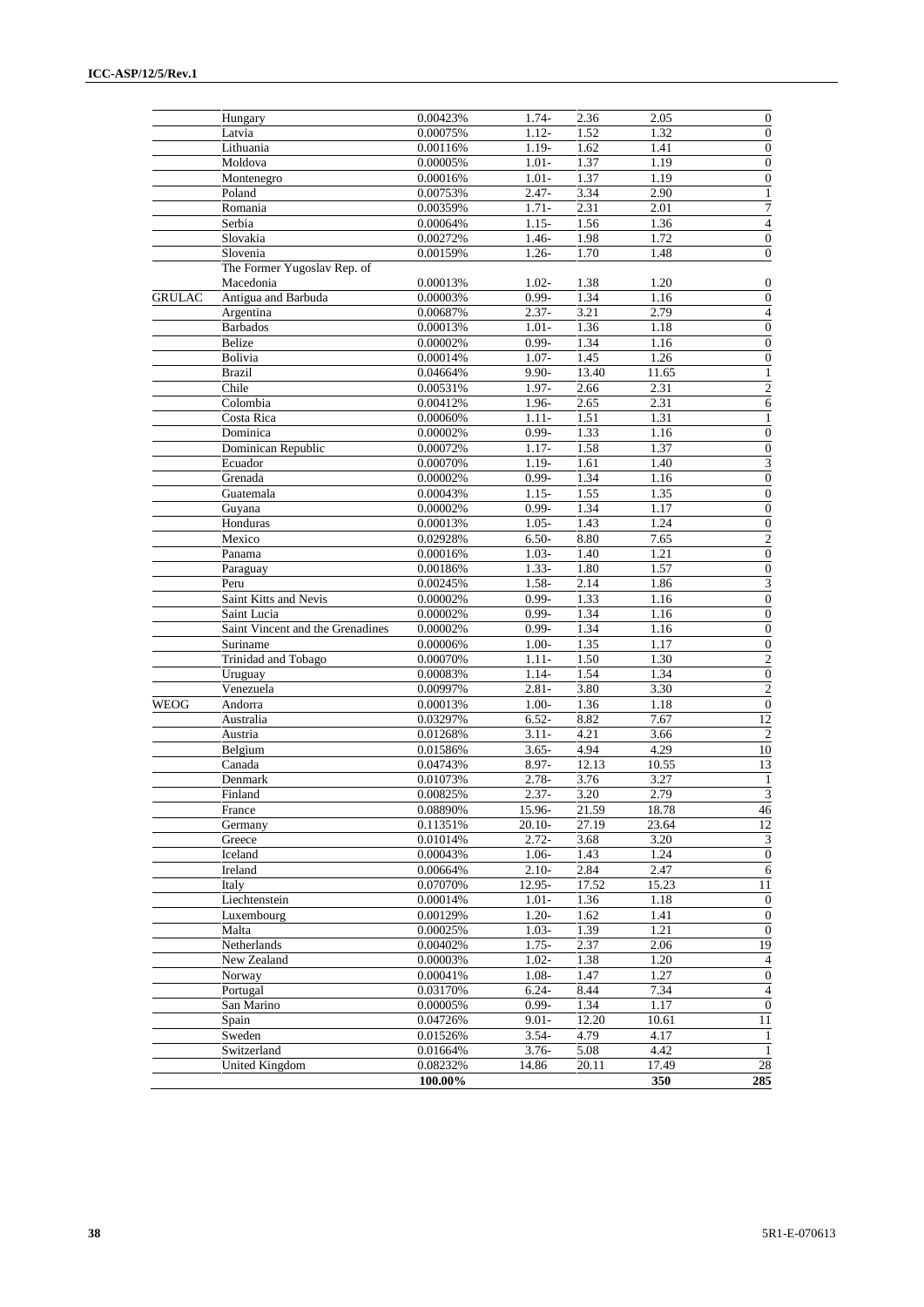# **Table 4: Gender balance of Professional Staff by Gender\***

Status as at 31 March 2013

| <b>Judiciary</b>                                     |                  |                  |                    |
|------------------------------------------------------|------------------|------------------|--------------------|
| Grade                                                | $\boldsymbol{F}$ | $\boldsymbol{M}$ | Total              |
| $P-5$                                                | 1                | $\overline{2}$   | 3                  |
| $P-4$                                                | $\mathbf{1}$     | $\overline{c}$   | $\overline{3}$     |
| $P-3$                                                | 12               | 8                | 20                 |
| $P-2$                                                | 3                | $\boldsymbol{0}$ | 3                  |
| <b>Office of the Prosecutor</b>                      |                  |                  |                    |
| Grade                                                | $\boldsymbol{F}$ | $\boldsymbol{M}$ | Total              |
| <b>USG</b>                                           | $\mathbf{1}$     | $\boldsymbol{0}$ | $\mathbf{1}$       |
| ASG                                                  | $\boldsymbol{0}$ | 1                | 1                  |
| $D-1$                                                | $\boldsymbol{0}$ | $\overline{c}$   | 2                  |
| $P-5$                                                | 3                | 8                | 11                 |
| $P-4$                                                | 6                | 19               | 25                 |
| $P-3$                                                | 17               | 24               | 41                 |
| $P-2$                                                | 26               | 18               | 44                 |
| $P-1$                                                | 12               | 5                | 17                 |
| <b>Registry</b>                                      |                  |                  |                    |
| Grade                                                | $\cal F$         | $\boldsymbol{M}$ | Total              |
| <b>ASG</b>                                           | 1                | $\boldsymbol{0}$ | $\mathbf{1}$       |
| $D-1$                                                | 1                | 3                | $\overline{4}$     |
| $P-5$                                                | 7                | 9                | 16                 |
| $P-4$                                                | 16               | 23               | 39                 |
| $P-3$                                                | 25               | 31               | 56                 |
| $P-2$                                                | 37               | 19               | 56                 |
| $P-1$                                                | $\overline{4}$   | 2                | 6                  |
| <b>Secretariat of the Assembly of States Parties</b> |                  |                  |                    |
| Grade                                                | F                | $\boldsymbol{M}$ | Total              |
| $D-1$                                                | $\boldsymbol{0}$ | 1                | 1                  |
| $P-5$                                                | $\boldsymbol{0}$ | $\mathbf{1}$     | $\mathbf{1}$       |
| $P-4$                                                | 1                | 0                | 1                  |
| $P-3$                                                | $\mathbf{1}$     | $\boldsymbol{0}$ | $\mathbf{1}$       |
| <b>Secretariat of the Trust Fund for Victims</b>     |                  |                  |                    |
| Grade                                                | $\cal F$         | $\boldsymbol{M}$ | Total              |
| $D-1$                                                | $\boldsymbol{0}$ | 1                | 1                  |
| $P-5$                                                | $\mathbf{1}$     | $\boldsymbol{0}$ | $\mathbf{1}$       |
| $P-3$                                                | $\mathbf{1}$     | $\overline{c}$   | 3                  |
| <b>Project Director's Office</b>                     |                  |                  |                    |
| Grade                                                | $\boldsymbol{F}$ | $\boldsymbol{M}$ | Total              |
| $D-1$                                                | $\boldsymbol{0}$ | $\mathbf{1}$     | 1                  |
| $P-4$                                                | $\mathbf{1}$     | $\boldsymbol{0}$ | 1                  |
| <b>Grand Total</b>                                   |                  |                  |                    |
|                                                      | $\cal F$         | $\boldsymbol{M}$ | <b>Grand Total</b> |
|                                                      | 178              | 182              | 360                |

<sup>\*</sup> Including Elected Officials and Language Staff.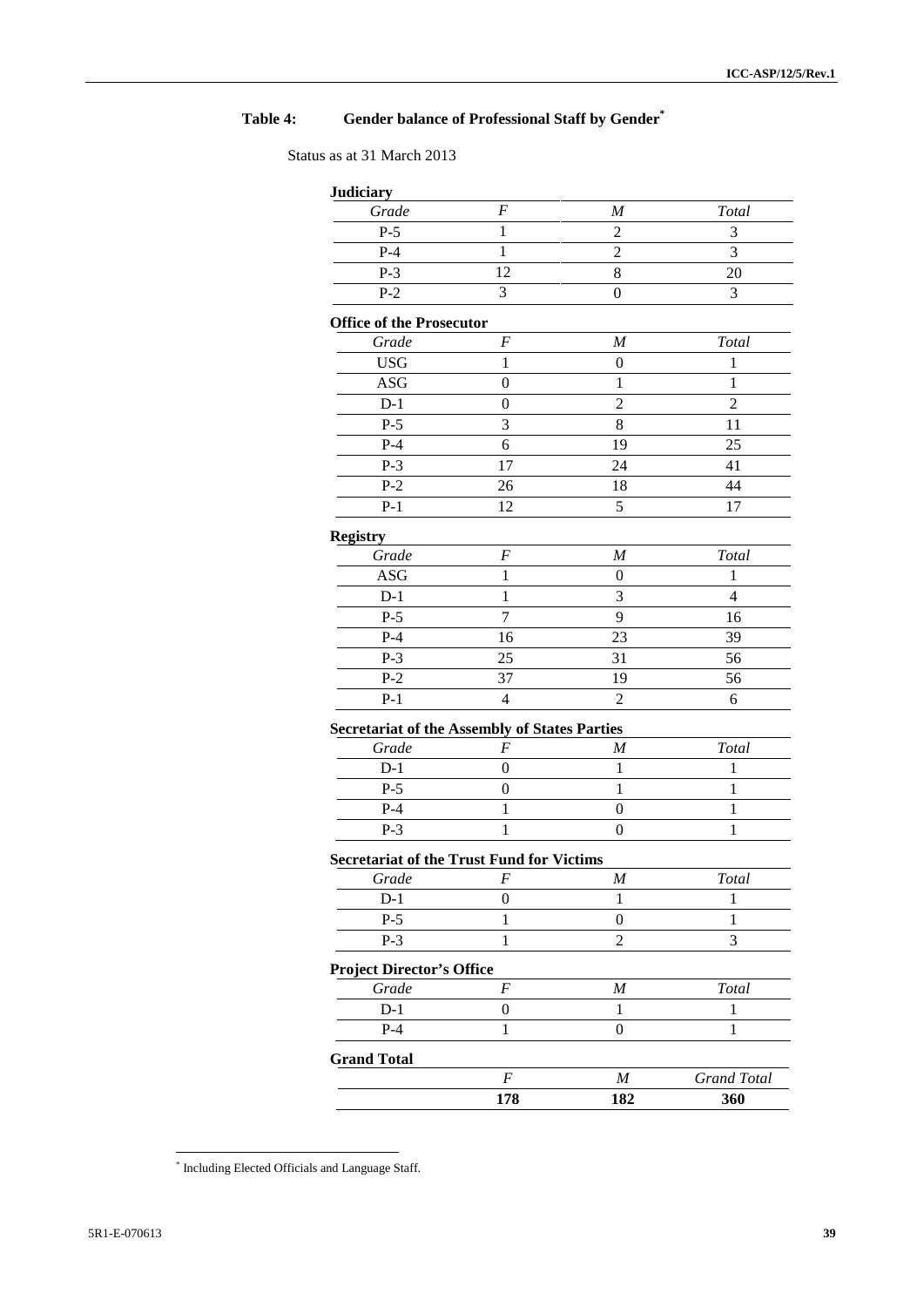| Table 5: | <b>Staff count, actual</b> |
|----------|----------------------------|
|----------|----------------------------|

| Staff count                |       |     |
|----------------------------|-------|-----|
| <b>Established posts</b>   |       | 690 |
| Approved GTA               |       | 152 |
| <b>Interns</b>             |       | 70  |
| Visiting professionals     |       | 12  |
| Consultants                |       | 47  |
| Elected officials / Judges |       | 21  |
|                            | Total | 992 |

As at 31 March 2013, the Court's staff count is as follows:

#### **Table 6: Staff count, projected**

Based on the approved budget for 2013, the current projection as at 31 March 2013 and on averages for interns, visiting professionals and consultants in previous years, the Court's headcount at the end of 2013 could be expected to be as follows:

| Staff count                    |              |      |  |
|--------------------------------|--------------|------|--|
| Established posts <sup>1</sup> |              | 761  |  |
| Approved $GTA^2$               |              | 194  |  |
| Interns $3$                    |              | 78   |  |
| Visiting professionals         |              | 6    |  |
| Consultants                    |              | 42   |  |
| Elected officials / Judges     |              | 21   |  |
|                                | <b>Total</b> | 1102 |  |

 $1$  Vacancy rate not taken into account in the projection.

 $\frac{2}{3}$  *Ibid.* 

*Ibid.*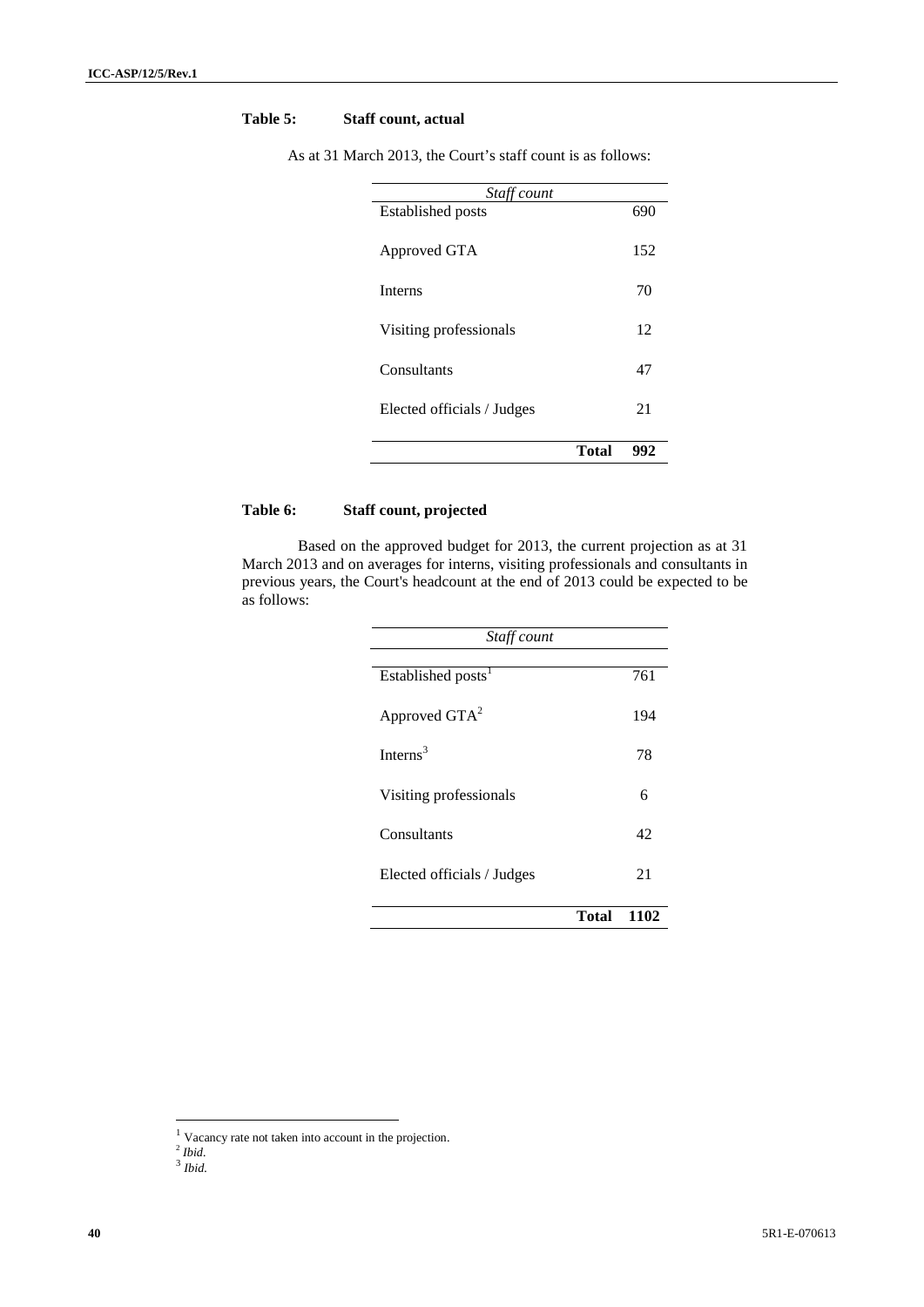#### **Table 7: Vacant posts - established posts**

#### Status as at 31 March 2013

| Major<br>Programme | Programme                                     | Sub-Programme                                                   | Post<br>Level | Post Title                                                         | Total          | Comments                                                                                                    |
|--------------------|-----------------------------------------------|-----------------------------------------------------------------|---------------|--------------------------------------------------------------------|----------------|-------------------------------------------------------------------------------------------------------------|
| MP I               | Judiciary                                     | Chambers                                                        | $P-3$         | Legal Officer                                                      | $\mathbf{1}$   | Post vacated due to resignation.                                                                            |
|                    |                                               |                                                                 | GS-OL         | <b>Research Assistant</b>                                          | $\mathbf{1}$   | Post vacated due to resignation.                                                                            |
| $MP$ II            | Investigation<br>Division                     | Planning & Operations<br>Section                                | GS-OL         | <b>Field Operations Assistant</b>                                  | $\mathbf{1}$   | Post to be filled in 2013.                                                                                  |
|                    |                                               | <b>Investigation Teams</b>                                      | $P-3$         | Investigator (Financial and<br>Arm Dealing)                        | $\mathbf{1}$   | Post to be filled in 2013.                                                                                  |
|                    |                                               |                                                                 | $P-4$         | <b>Financial Analyst</b>                                           | 1              | Post vacated due to resignation.<br>Post to be redeployed. Post to be<br>filled in 2013.                    |
| MP III             | Office of the<br>Registrar                    | Security and Safety<br>Section                                  | GS-OL         | Personnel Security Officer                                         | $\mathbf{1}$   | Post vacated due to resignation.                                                                            |
|                    |                                               | Legal Advisory<br><b>Services Section</b>                       | $P-2$         | <b>Associate Legal Officer</b>                                     | $\mathbf{1}$   | Post vacated due to internal move.                                                                          |
|                    |                                               | Office of Internal<br>Audit                                     | $P-3$         | <b>Internal Auditor</b>                                            | 1              | Post vacated due to internal move.                                                                          |
|                    |                                               | <b>Field Operations</b><br>Section                              | GS-OL         | Driver (CIV)                                                       | $\overline{2}$ | Post frozen in 2013 due to<br>budgetary constraints.                                                        |
|                    |                                               |                                                                 | GS-OL         | Driver (CAR)                                                       | $\mathbf{1}$   | Post frozen in 2013 due to<br>budgetary constraints.                                                        |
|                    |                                               | <b>Counsel Support Section</b>                                  | $P-2$         | Legal Aid Fund Monitoring<br>Specialist                            | $\mathbf{1}$   | Post vacated due to internal move.                                                                          |
|                    | Common<br>Administrative<br>Services Division | Information and<br>Communication<br><b>Technologies Section</b> | $P-3$         | <b>Systems Analyst</b>                                             | $\mathbf{1}$   | Post vacated due to internal move.                                                                          |
|                    | Division of Court<br><b>Services</b>          | Court Management<br>Section                                     | GS-PL         | Senior Audio-Visual<br>Assistant                                   | $\mathbf{1}$   | Post blocked until further notice.                                                                          |
|                    |                                               | Victims and Witnesses<br>Unit                                   | GS-OL         | <b>Field Protection/Operations</b><br>Assistant (currently in CAR) | $\mathbf{1}$   | Post to be redeployed to Kenya.<br>Post to be filled in 2013.                                               |
|                    |                                               |                                                                 | GS-OL         | <b>Field Confidential Accounts</b><br>Assistant (currently in CAR) | $\mathbf{1}$   | Post to be redeployed to Kenya.<br>Post to be filled in 2013.                                               |
|                    |                                               |                                                                 | GS-OL         | <b>Field Protection/Operations</b><br>Assistant (currently in DRC) | $\mathbf{1}$   | Posts to be filled in 2013.                                                                                 |
|                    |                                               |                                                                 | GS-OL         | Field Protection/Operations<br>Assistant (currently in DRC)        | $\mathbf{1}$   | Post to be redeployed to Uganda<br>and reprofiled to Field Support<br>Assistant. Post to be filled in 2013. |
|                    |                                               |                                                                 | $P-3$         | Field Witness Officer                                              | $\mathbf{1}$   | Post to be advertised and filled in<br>2013.                                                                |
|                    |                                               | Public Information and<br>Documentation<br>Section              | $P-2$         | <b>Field Outreach Coordinator</b><br>(CAR)                         | $\mathbf{1}$   | Post vacated due to resignation.                                                                            |
| MP IV              | Secretariat of the<br>ASP                     | Secretariat of the ASP                                          | $P-2$         | Special Assistant to the<br>Director                               | $\mathbf{1}$   | Post to be filled in 2013.                                                                                  |
|                    |                                               |                                                                 | GS-OL         | <b>Administrative Assistant</b>                                    | $\overline{2}$ | Posts vacated due to resignation.                                                                           |
|                    |                                               |                                                                 |               | <b>Grand Total:</b>                                                | $24(1^4)$      |                                                                                                             |

Note: 47 posts are: under recruitment/recruitment completed (44) or advertised (3) as of 31 March 2013. One ASG post under MP2 is not currently under recruitment.

<sup>4</sup> One post, (Staff Council Officer) funding the Staff Council Representative, is no longer reported as vacant.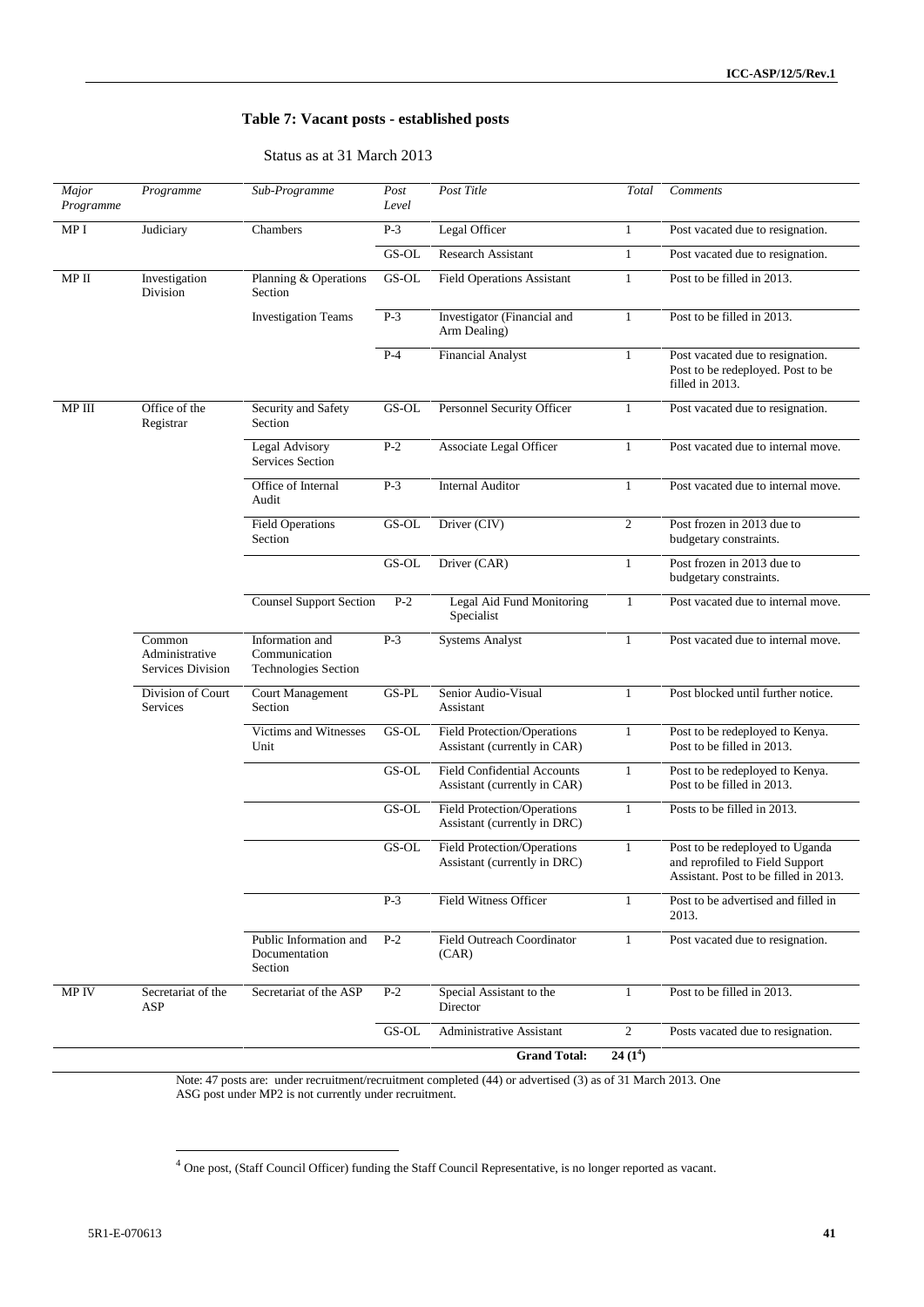#### **Table 8: Staffing: approved versus filled posts (excluding elected officials)**

| Major Programme                           | Approved       | Filled         | Recruitment<br>complete <sup>5</sup> | Under<br>recruitment  | Advertised<br>not under<br>recruitment | Vacant<br>not<br>advertised | % of<br>established<br>posts<br>vacant | Vacancy Rate<br>(%) of<br>established<br>posts |
|-------------------------------------------|----------------|----------------|--------------------------------------|-----------------------|----------------------------------------|-----------------------------|----------------------------------------|------------------------------------------------|
| $[1]$                                     | $[2]$          | $[3]$          | $[4]$                                | [5]                   | [6]                                    | [7]                         | $\lceil$ (2-<br>$3)/2$ ]x100           | $[(AVG(3)-$<br>$2)/2$ ]x100                    |
| Judiciary                                 |                |                |                                      |                       |                                        |                             |                                        |                                                |
| Major Programme I                         | 48             | 44             | $\theta$                             | 2                     | $\theta$                               | $\overline{c}$              | 8.33%                                  | 8.33%                                          |
| Office of the Prosecutor                  |                |                |                                      |                       |                                        |                             |                                        |                                                |
| Major Programme II                        | 214            | 200            | $\theta$                             | 11                    | $\theta$                               | 3                           | 6.54%                                  | 6.07%                                          |
| Registry                                  |                |                |                                      |                       |                                        |                             |                                        |                                                |
| Major Programme III <sup>6</sup>          | 478            | 430            | $\theta$                             | 28                    | $\mathfrak{Z}$                         | 17                          | 10.04%                                 | 10.04%                                         |
| Secretariat of the ASP                    |                |                |                                      |                       |                                        |                             |                                        |                                                |
| Major Programme IV                        | 9              | 6              | 0                                    | $\theta$              | $\theta$                               | $\mathfrak{Z}$              | 33.33%                                 | 33.33%                                         |
| Secretariat of the TFV                    |                |                |                                      |                       |                                        |                             |                                        |                                                |
| Major Programme VI                        | $\overline{7}$ | $\overline{7}$ | $\theta$                             | $\boldsymbol{\theta}$ | $\theta$                               | $\theta$                    | $0.00\%$                               | $0.00\%$                                       |
| Project Director's Office                 |                |                |                                      |                       |                                        |                             |                                        |                                                |
| Major Programme VII.1                     | $\mathfrak{Z}$ | 3              | $\theta$                             | $\theta$              | $\theta$                               | 0                           | $0.00\%$                               | $0.00\%$                                       |
| <b>Independent Oversight</b><br>Mechanism |                |                |                                      |                       |                                        |                             |                                        |                                                |
| Major Programme VII.5                     | 2              | $\theta$       | 0                                    | $\overline{c}$        | $\theta$                               | $\theta$                    | 100.00%                                | 100.00%                                        |
| <b>Total ICC</b>                          | 761            | 690            | $\mathbf{0}$                         | 43                    | 3                                      | 25                          | 9.33%                                  | $9.07\%$                                       |

#### Status as at 31 March 2013

| <b>Target recruitment</b>                 | 71    |
|-------------------------------------------|-------|
| Under recruitment / Recruitment completed |       |
| Percentage of target                      | 60.6% |

 $<sup>5</sup>$  Recruitment completed: Indicates that the selected candidate has accepted the offer. Recruitment process has</sup>

been finalised and the post is blocked until the arrival of the incumbent.<br><sup>6</sup> In MP-III, One post was not vacant as such but funding a Staff Council Representative.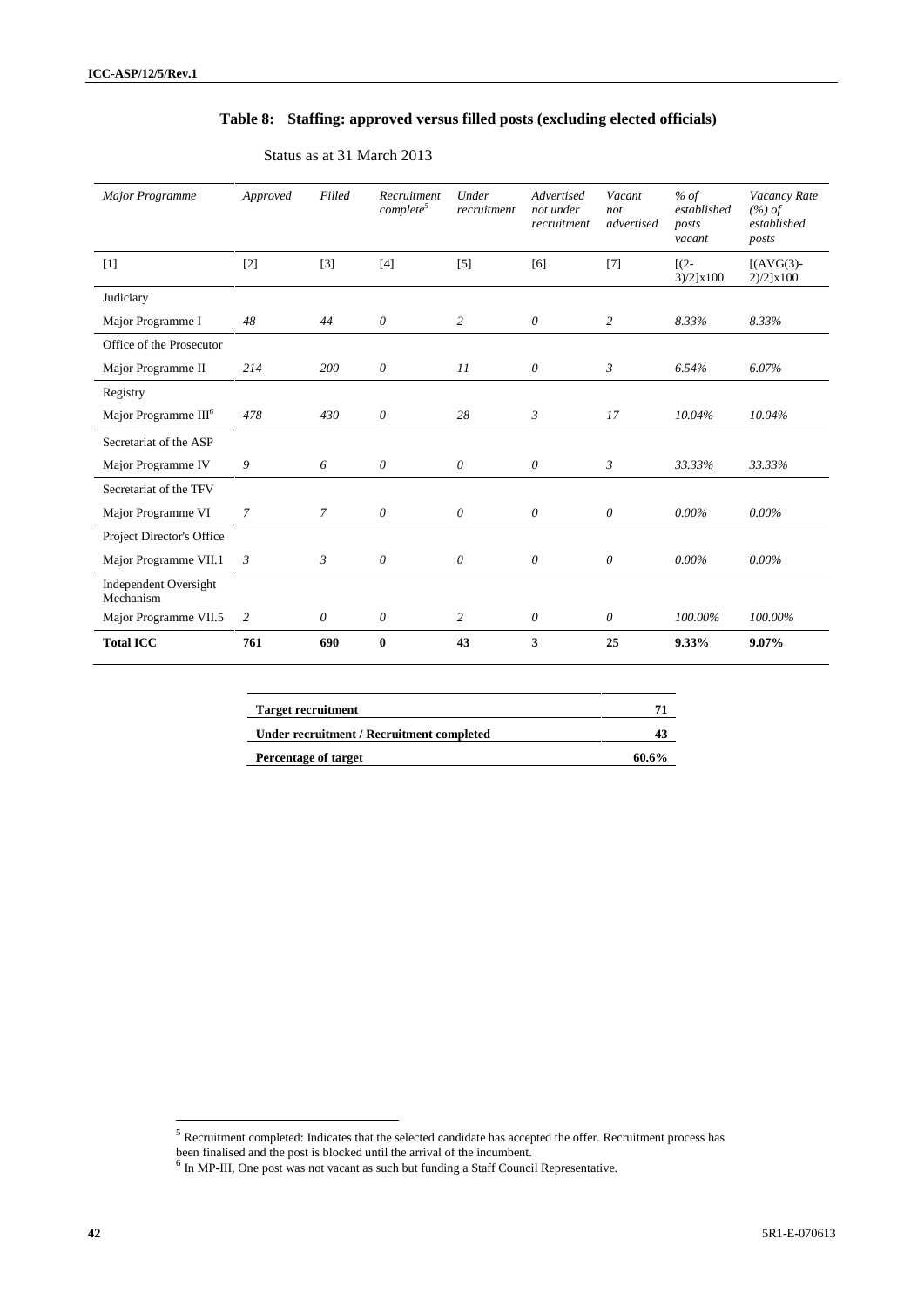# **Annex III**

# **List of Documents**

| CBF/20/1             | Provisional agenda                                                                                                    |
|----------------------|-----------------------------------------------------------------------------------------------------------------------|
| CBF/20/1/Add.1/Rev.2 | Annotated list of items included in the provisional agenda                                                            |
| CBF/20/3             | Report of the Court on Procurement                                                                                    |
| CBF/20/4             | Report of the Court on Contingency Fund Notifications 2013                                                            |
| CBF/20/7             | Report of the Court on the implementation of International Public Sector<br><b>Accounting Standards</b>               |
| CBF/20/10            | Report of the Court on its Investment of Liquid Funds                                                                 |
| CBF/20/12            | Report of the Court and the Secretariat of the Trust Fund for Victims on the<br>Management of Exchange Rate Risks     |
| CBF/20/13            | Progress Report on the Transition Programme to the Permanent Premises                                                 |
| CBF/20/14            | Report of the Court on analytic accountability                                                                        |
| CBF/20/18            | Interim report on the activities of the Oversight Committee                                                           |
| CBF/20/19            | Report on programme performance of the International Criminal Court as at<br>31 March 2013                            |
| CBF/20/20            | Report of the Court on Public Information and Outreach Activities                                                     |
| $ICC-ASP/12/2$       | Registry's first quarterly report on monitoring<br>and<br>assessing<br>the<br>implementation performance of legal aid |
| $ICC-ASP/12/3$       | Registry's single policy document on the Court's legal aid system                                                     |
| $ICC-ASP/12/4$       | Report of the Court on Junior Professional Officers (JPO)                                                             |
| $ICC-ASP/12/6$       | Report of the Court on human resources management                                                                     |
| $ICC-ASP/12/7$       | Report of the Court on its Working Capital Fund                                                                       |
| $ICC-ASP/12/8$       | Report of the Court on its Anti-Fraud and Whistleblower Policies                                                      |
| <b>ICC-ASP/12/9</b>  | Report on activities and programme performance of the International Criminal<br>Court for the year 2012               |
| ICC-ASP/12/16        | Eighth Status Report on the Court's progress regarding efficiency measures                                            |
| ICC-ASP/12/17        | Report of the Court on the assessment and review of asset replacement and<br>write-off policies                       |
| ICC-ASP/12/18        | Progress report of the Court on its organizational structure                                                          |
| ICC-ASP/12/19        | Review of Asset Replacement Policy                                                                                    |
| ICC-ASP/12/21        | Report of the Court on the comprehensive review of the legal aid system                                               |
| ICC-ASP/12/22        | Concept paper of the Court on multi-year project funding                                                              |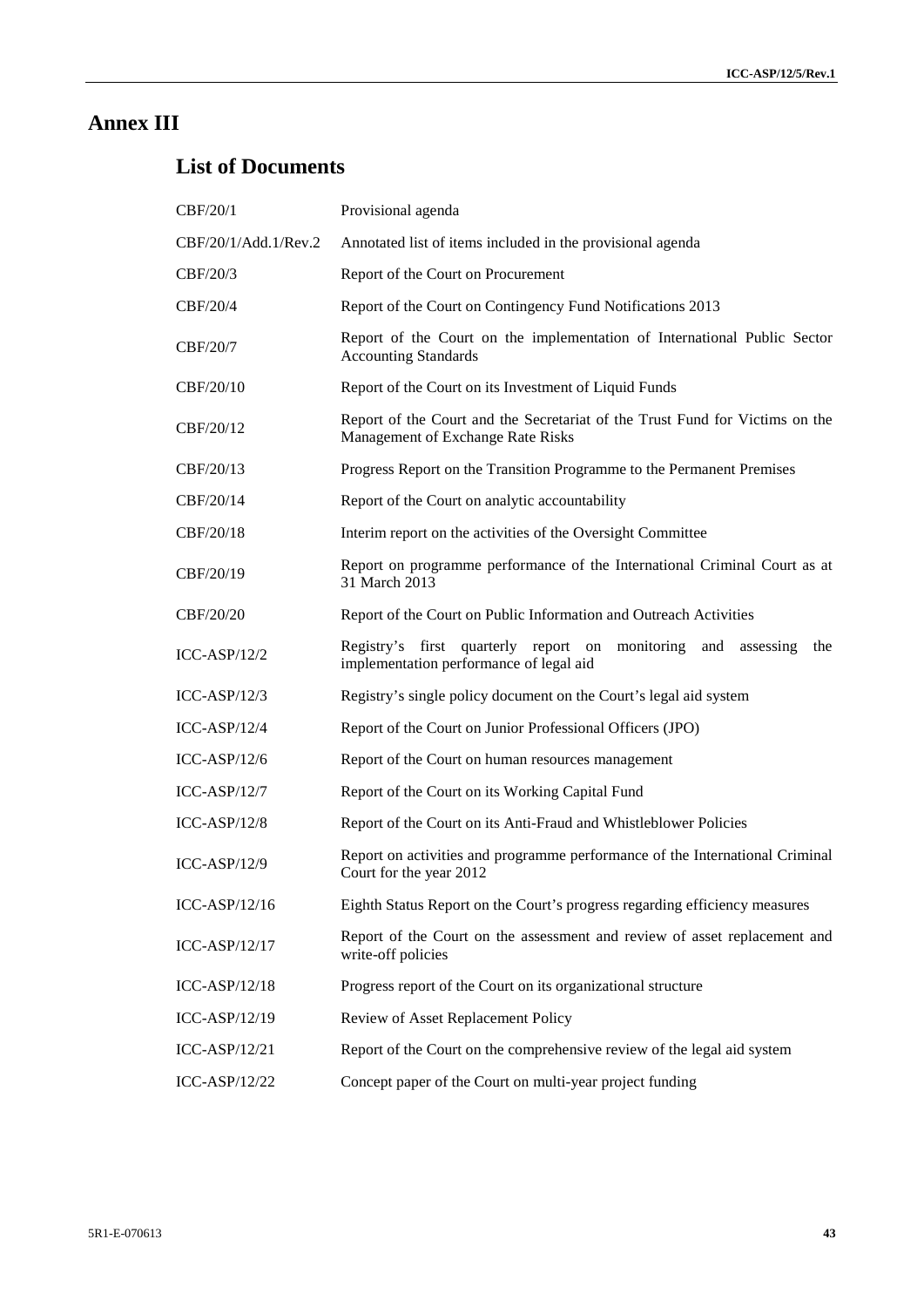### **Annex IV**

**Report of the Court on Contingency Fund Notifications 2013**<sup>1</sup>

**I. Extension of mandates of two judges and support staff and additional legal aid for the defence in the case of** *Mr Germain Katanga and Mr Mathieu Ngudjolo Chui* **in the situation in the Democratic Republic of the Congo, dated 17 December 2012**

# **II. Continuation of pre-trial proceedings in the case of** *Mr Laurent Gbagbo* **in the situation in Côte d'Ivoire, dated 18 December 2012**

### **A. Introduction**

1. The Assembly of State Parties ("the Assembly") endorsed in its resolution ICC- ASP/11/Res.1 the recommendation of the Committee on Budget and Finance ("the Committee") that the International Criminal Court ("the Court") should, within 60 calendar days following a notification to access the Contingency Fund, send a written report to the Committee through its Chair, providing an update on the use of the resources requested in the notification.<sup>2</sup>

2. The Court submitted the following notifications to the Committee:

(a) Notification of 17 December 2012 amounting to  $\epsilon$  311,087 for the further extension of the mandates of two judges and for support staff and additional legal aid for the defence in the case of *Mr Germain Katanga and Mr Mathieu Ngudjolo Chui* in the situation in the Democratic Republic of the Congo (Katanga/Ngudjolo notification); and

(b) Notification of 18 December 2012 amounting to  $\epsilon$ 509,100 for the need to cater for the continuation of pre-trial proceedings in the case of *Mr Laurent Gbagbo* in the situation in Côte d'Ivoire (Gbagbo notification).

### **B. Budget performance for the Contingency Fund application**

3. Two Contingency Fund notifications came into effect on 1 January 2013. The budget performance for each Contingency Fund application as at 28 February, within 60 days calendar days following the notifications, is detailed below in the order of the notifications to the Committee.

#### **1. Katanga/Ngudjolo notification**

4. Table 1 below provides actual expenditure as at 28 February in connection with the Contingency Fund application requested to further extend the mandates of two judges and for a limited number of support staff and additional requirements for legal aid for the defence teams in the case of *Mr Germain Katanga and Mr Mathieu Ngudjolo Chui* in the situation in the Democratic Republic of the Congo. Actual expenditure incurred as at 28 February is  $\Theta$ ,07 million against the notified application amount of  $\Theta$ ,31 million, or an

 $^{1}$  CBF/20/4.

<sup>2</sup> *Official Records of the Assembly of States Parties to the Rome Statute of the International Criminal Court, Eleventh session, The Hague, 4-22 November 2012* (ICC-ASP/11/20), vol.1, part III. A, ICC-ASP/11/Res. 1, section I para. 2. According to Regulation 6 of the Financial Regulations and Rules, two weeks after having notified the Chairperson of the Committee, the Registrar may enter into the corresponding commitments. Therefore, the expiry of the two-week period has been taken to represent the starting point for the reporting period.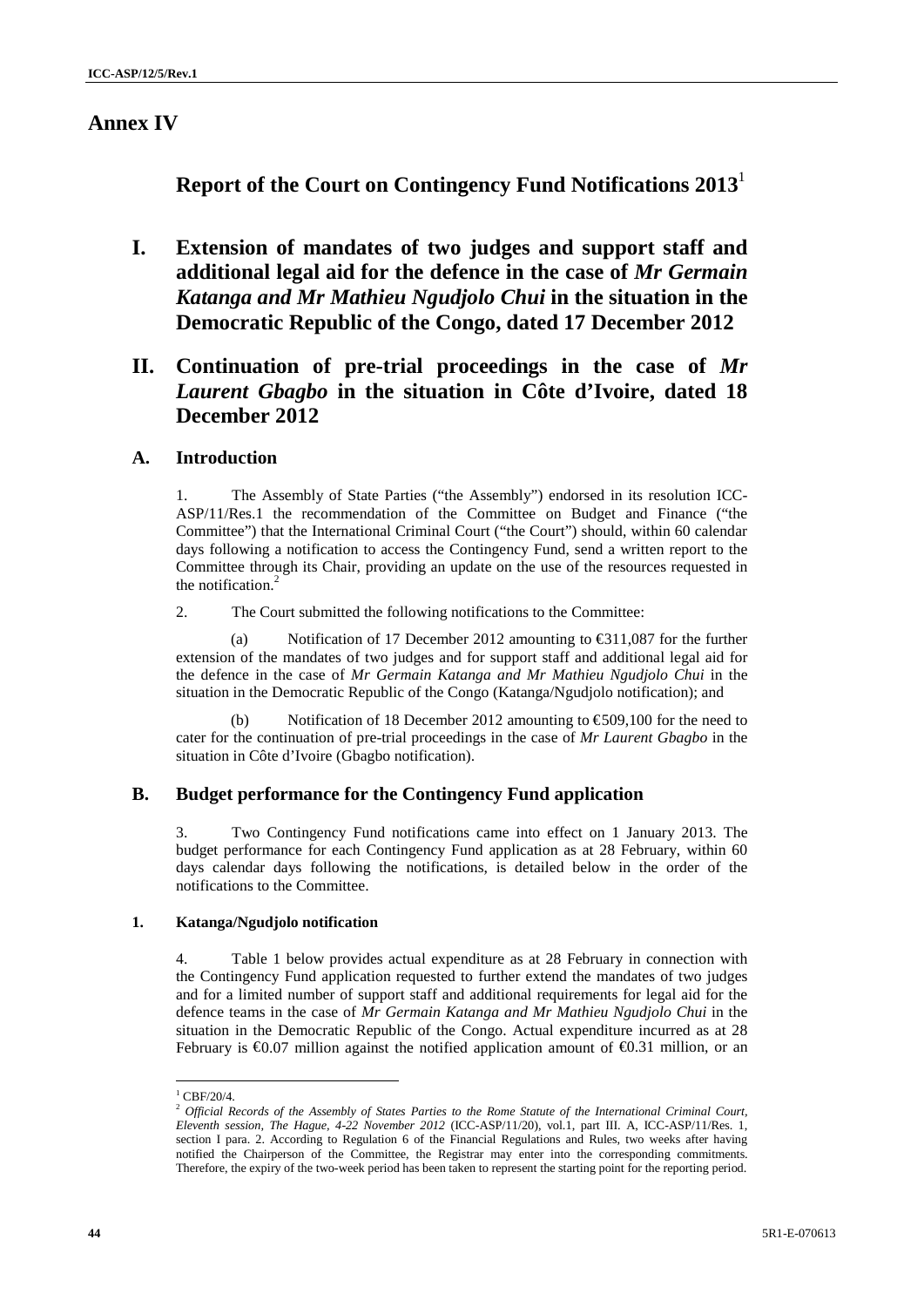implementation rate of 23.9 per cent. Legal aid has not yet been utilized because bills were not received in January and February.

**Table 1: Budget performance for the Contingency Fund application for extension of the mandates of two judges and for support staff and additional legal aid for the defence in the case of** *Mr Germain Katanga and Mr Mathieu Ngudjolo Chui* **in the situation in the Democratic Republic of the Congo as at 28 February 2013 by item of expenditure (thousand euros)**

| Expenditure Item                           | Contingency Fund<br>Application | Actual<br>Expenditure* | Actual<br>Implementation<br>rate in $\%$ |
|--------------------------------------------|---------------------------------|------------------------|------------------------------------------|
|                                            | $[1]$                           | $[2]$                  | $[3]=[2]/[1]$                            |
| Judges' Costs                              | 168.2                           | 61.4                   | 36.5                                     |
| <b>Staff Costs</b>                         |                                 |                        |                                          |
| General temporary assistance               | 31.1                            | 13.1                   | 42.1                                     |
| Temporary assistance for meetings          |                                 |                        |                                          |
| Subtotal Other Staff Costs                 | 31.1                            | 13.1                   | 42.1                                     |
| Travel                                     |                                 |                        |                                          |
| Counsel for defence                        | 111.8                           |                        |                                          |
| Counsel for victims                        |                                 |                        |                                          |
| <b>Subtotal Contractual Services</b>       | 111.8                           |                        |                                          |
| Other Miscellaneous Operating Costs        |                                 |                        |                                          |
| <b>Subtotal General Operating Expenses</b> |                                 |                        |                                          |
| <b>Supplies and Materials</b>              |                                 |                        |                                          |
| <b>Equipment including Furniture</b>       |                                 |                        |                                          |
| Total                                      | 311.1                           | 74.4                   | 23.9                                     |

\* Figures are subject to change.

#### **2. Gbagbo notification**

5. Table 2 below shows the actual expenditure as at 28 February 2013 in connection with the Contingency Fund application requested for support staff for seven months and legal aid for the defence and victims' teams needed to continue pre-trial proceedings in the case of *Mr Laurent Gbagbo* in the situation in Côte d'Ivoire. An amount of €0.25 million was incurred against the notified application amount of  $E$ 60.51 million, translating into an implementation rate of 48.8 per cent. Support staff have been on board in Chambers since the beginning of January. Legal aid fees for the defence and victims' teams have been committed for the first six months.

#### **Table 2: Budget performance for the Contingency Fund application for continuation of pre-trial proceedings in the case of** *Mr Laurent Gbagbo* **in the situation in Côte d'Ivoire as at 28 February 2013 by item of expenditure (thousand euros)**

| Expenditure Item                  | Contingency Fund<br>Application | Actual<br>$Expenditure*$ | Actual<br>Implementation<br>rate in $\%$ |
|-----------------------------------|---------------------------------|--------------------------|------------------------------------------|
|                                   | $[1]$                           | $\lceil 2 \rceil$        | $[3]=[2]/[1]$                            |
| Judges' Costs                     |                                 |                          |                                          |
| <b>Staff Costs</b>                |                                 |                          |                                          |
| General temporary assistance      | 108.7                           | 21.3                     | 19.6                                     |
| Temporary assistance for meetings |                                 |                          |                                          |